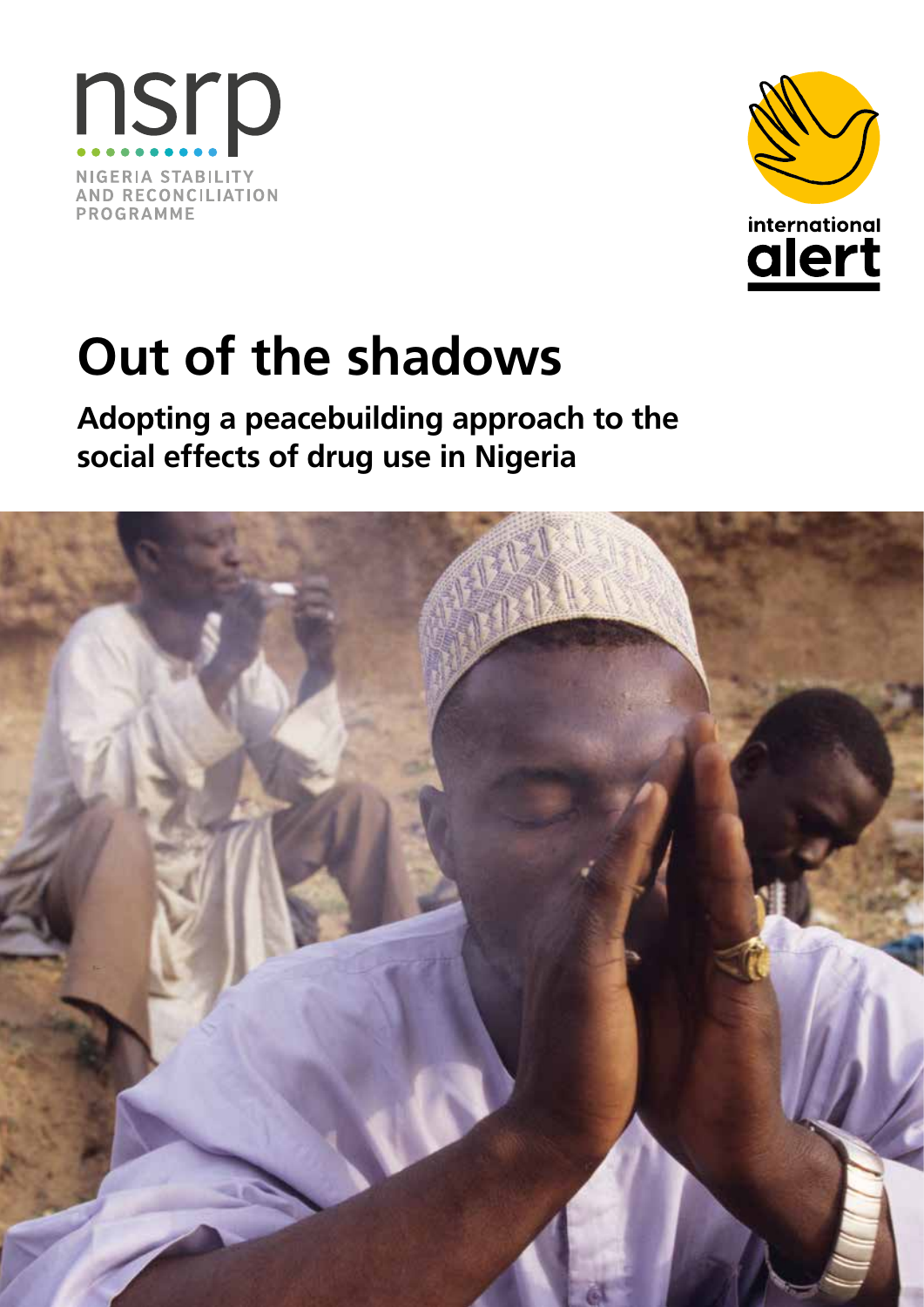#### **About the Nigeria Stability and Reconciliation Programme**

The Nigeria Stability and Reconciliation Programme (NSRP) aims to reduce violent conflict in Nigeria by supporting Nigerian institutions, organisations and individuals to be able to manage conflict non-violently and, in doing so, reduce its impact on the most vulnerable and marginalised. NSRP works in four interrelated programming areas (security and governance, economic and natural resources, women and girls, and research, media and advocacy). It supports initiatives at the national level, in eight states (Bayelsa, Borno, Delta, Kaduna, Kano, Plateau, Rivers and Yobe) and at the community level in three local government areas in these eight states.

**www.nsrp-nigeria.org**

#### **About International Alert**

International Alert works with people directly affected by conflict to build lasting peace. Together, we believe peace is within our power. We focus on solving the root causes of conflict, bringing together people from across divides. From the grassroots to policy level, we come together to build everyday peace. Peace is just as much about communities living together, side by side, and resolving their differences without resorting to violence as it is about people signing a treaty or laying down their arms. That is why we believe that we all have a role to play in building a more peaceful future.

#### **www.international-alert.org**

#### **© Nigeria Stability and Reconciliation Programme and International Alert 2017**

All rights reserved. No part of this publication may be reproduced, stored in a retrieval system or transmitted in any form or by any means, electronic, mechanical, photocopying, recording or otherwise, without full attribution.

Layout: D.R. ink

Cover image: © Nigel Dickinson/Alamy Stock Photo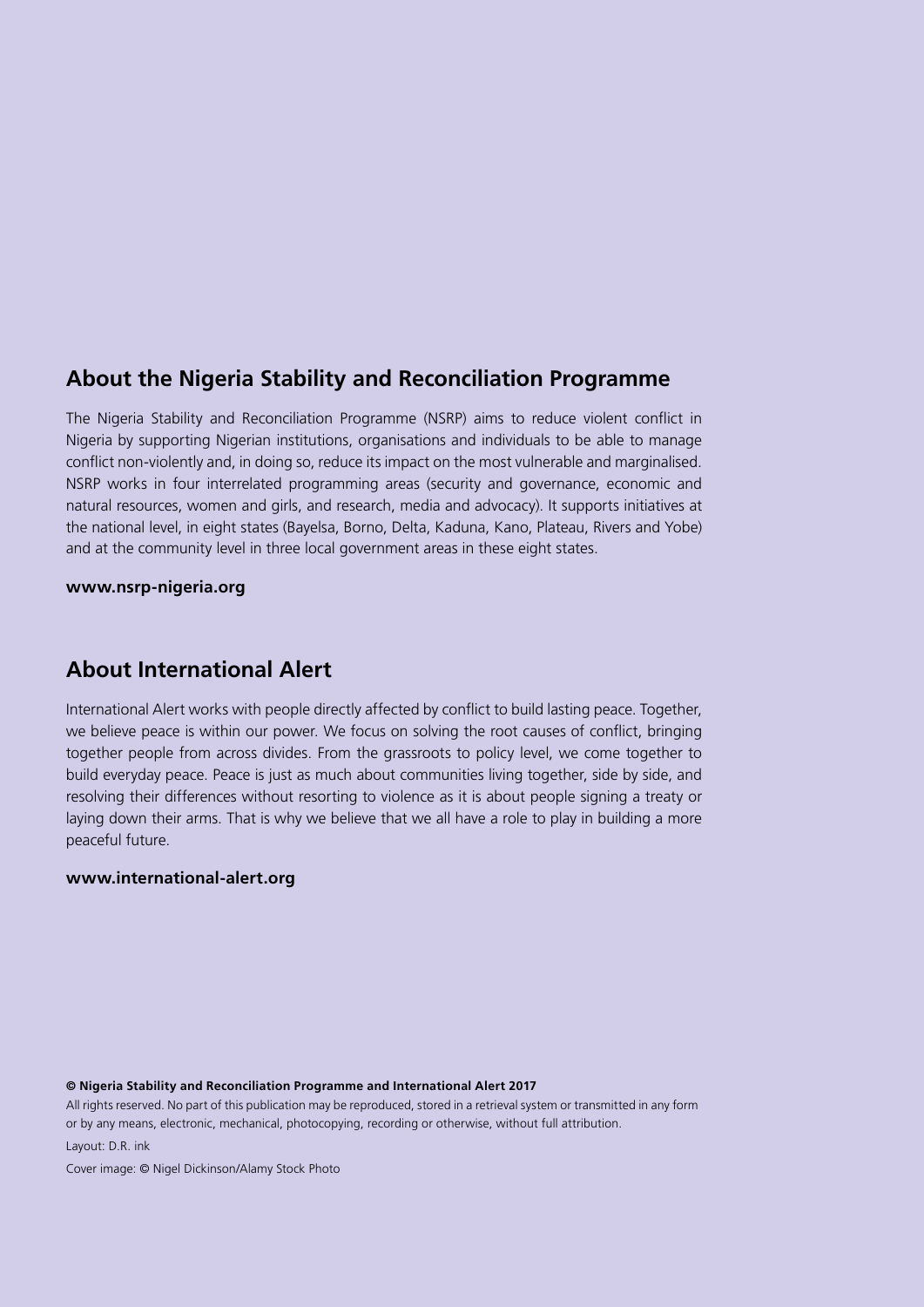



# **Out of the shadows**

**Adopting a peacebuilding approach to the social effects of drug use in Nigeria**

**March 2017**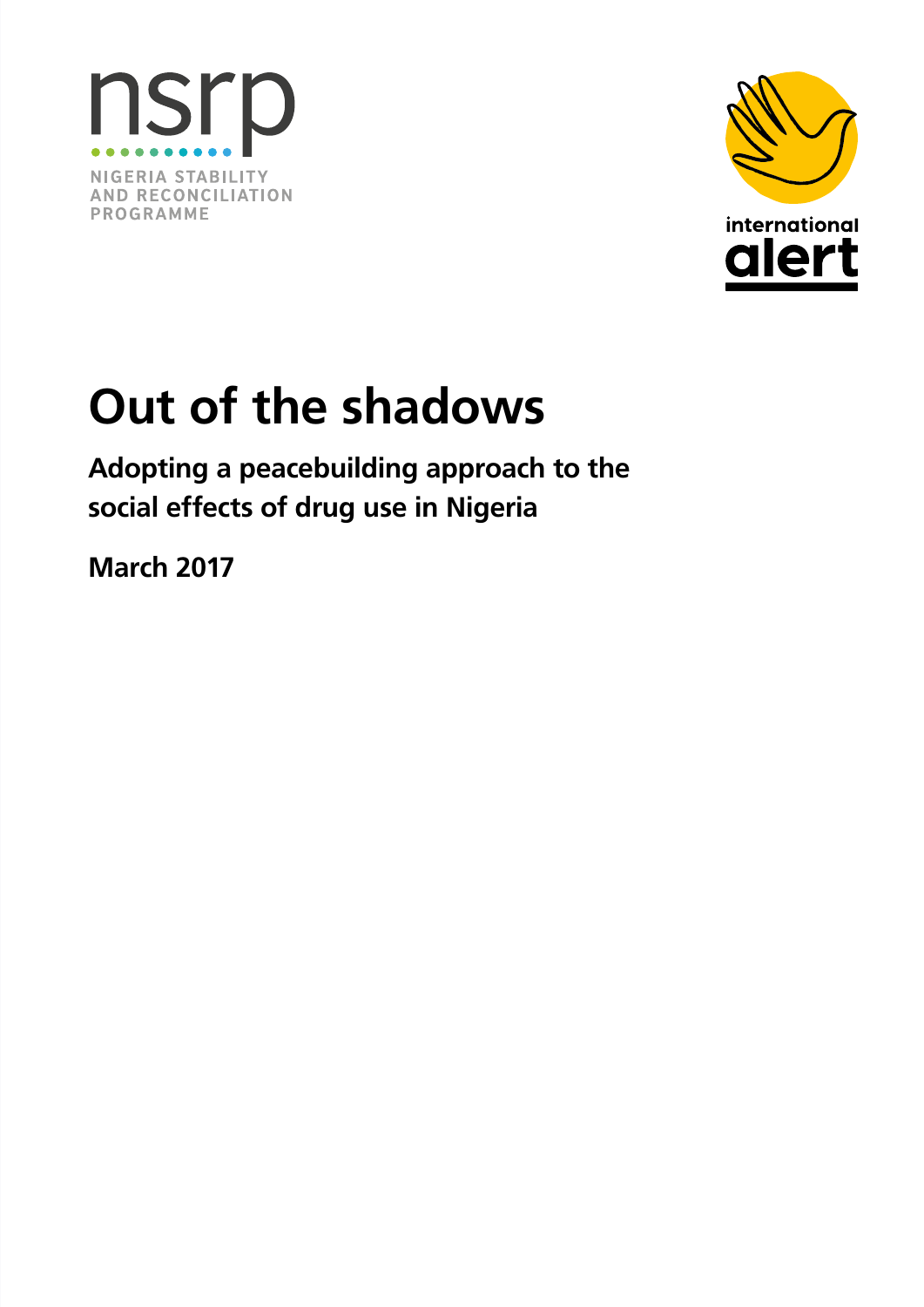# **Acknowledgements**

This report was written by Ashoka Mukpo who also led and coordinated the research. The study was implemented by Abubakar Monguno and Yagana Bukar in Borno State, Damisa Maiyaki and Emmanuel Adebayo Kehinde in Kaduna State, Mustapha Ishaku and Adamu Ishaku in Kano State, Oluwatobi Salawu and Noro David Bature in Plateau State, and Onyinyechukwu Onyido and Uche Ukanumeon in Rivers State on behalf of International Alert and the Nigeria Stability and Reconciliation Programme (NSRP).

The research benefited greatly from the input of Alert staff, in particular Kim Toogood and Chiara Galletti, and of the NSRP at the British Council in Nigeria, in particular Habiba Makanjuola.

The report was peer reviewed by the research quality assurance team of the NSRP and Alert, which included Dr Ukoha Ukiwo, Priscilla Ankut, Habiba Makanjuola, Kim Toogood and Chiara Galletti.

International Alert is also grateful for the support from our strategic donors, whose funding contributed to this project: the UK Department for International Development UKAID; the Swedish International Development Cooperation Agency; the Dutch Ministry of Foreign Affairs; and the Irish Department of Foreign Affairs and Trade.

The findings and conclusions in this report are those of the author and do not necessarily represent the official position of the British Council Nigeria, the NSRP, or the opinions and policies of Alert's donors or partners.

**Ashoka Mukpo** Lead researcher

**Habiba Makanjuola** Research Manager Nigeria Stability and Reconciliation Programme (NSRP)

**Chiara Galletti**  Head of Crime, Violence and Instability International Alert, London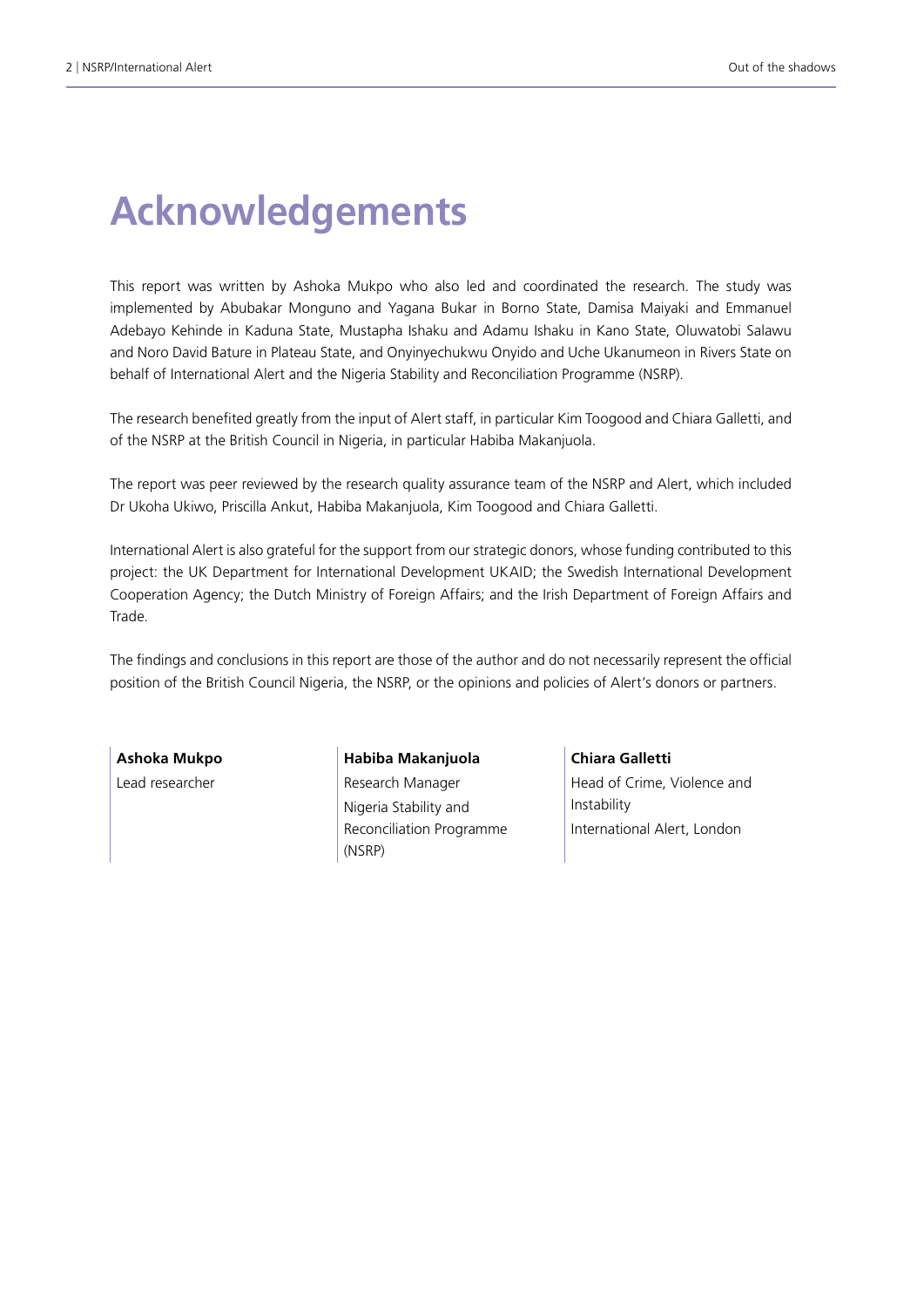### **Contents**

| <b>Abbreviations</b>                        | 4               |
|---------------------------------------------|-----------------|
| <b>Executive summary</b>                    | 5.              |
| 1. Introduction                             | 8               |
| 2. Methodology                              | 10 <sup>°</sup> |
| 3. Drug use and its implications in Nigeria | 12 <sup>2</sup> |
| 4. Key findings                             | 15              |
| 5. Conclusion                               | 34              |
| <b>6. Recommendations</b>                   | 35              |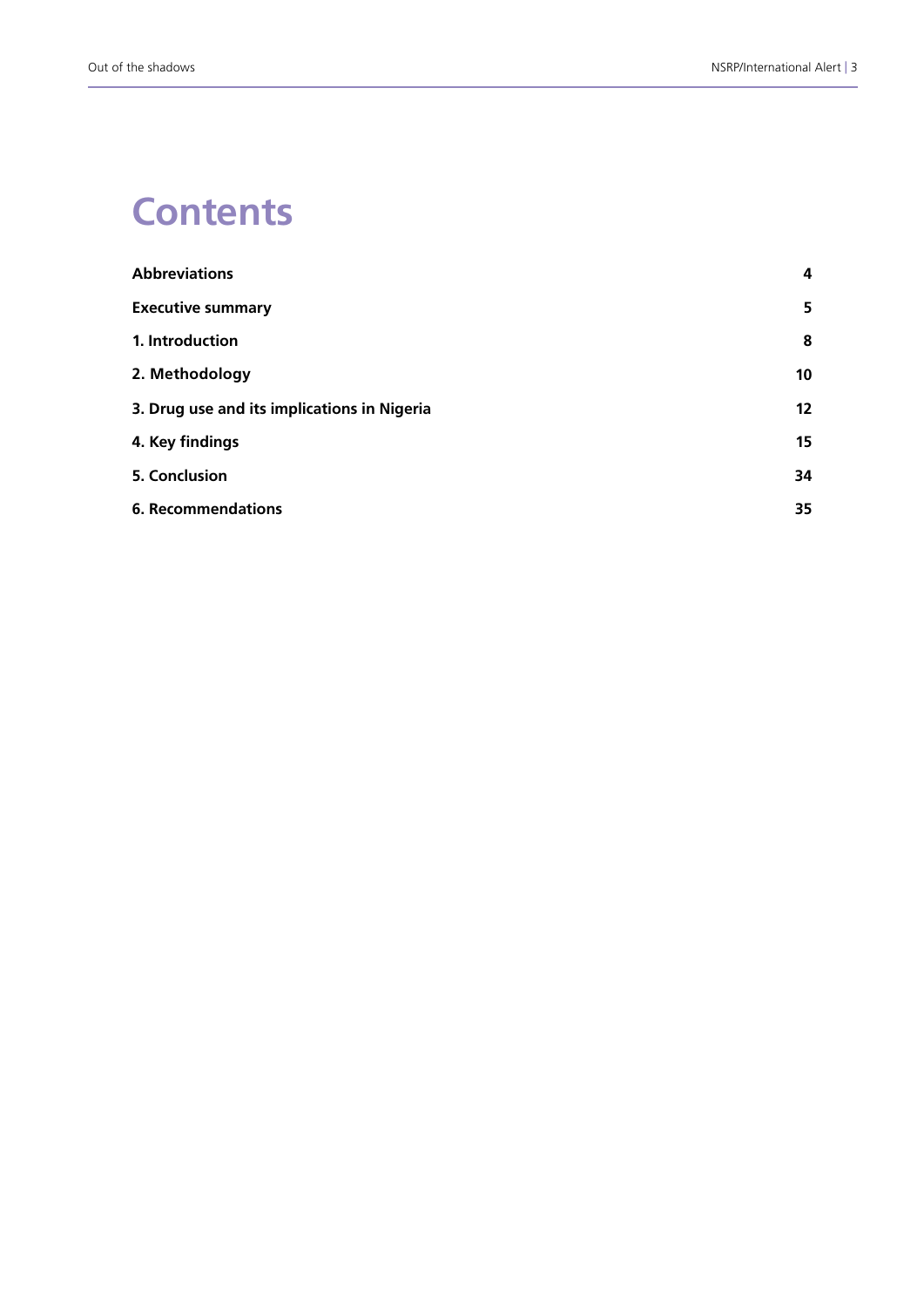# **Abbreviations**

| <b>CJTF</b>  | Civilian Joint Task Force                                  |
|--------------|------------------------------------------------------------|
| <b>CSO</b>   | Civil society organisation                                 |
| FGD          | Focus group discussion                                     |
| <b>IDP</b>   | Internally displaced person                                |
| <b>JAS</b>   | Jama'atul ahl al-sunnah li da'awati wal jihad (Boko Haram) |
| KII          | Key informant interview                                    |
| <b>LGA</b>   | Local government area                                      |
| <b>NDCMP</b> | National Drug Control Master Plan                          |
| <b>NDLEA</b> | National Drug Law Enforcement Agency                       |
| <b>NPF</b>   | Nigeria Police Force                                       |
| <b>NSCDC</b> | Nigeria Security and Civil Defence Corps                   |
| <b>NSRP</b>  | Nigeria Stability and Reconciliation Programme             |
| <b>UNODC</b> | United Nations Office on Drugs and Crime                   |
|              |                                                            |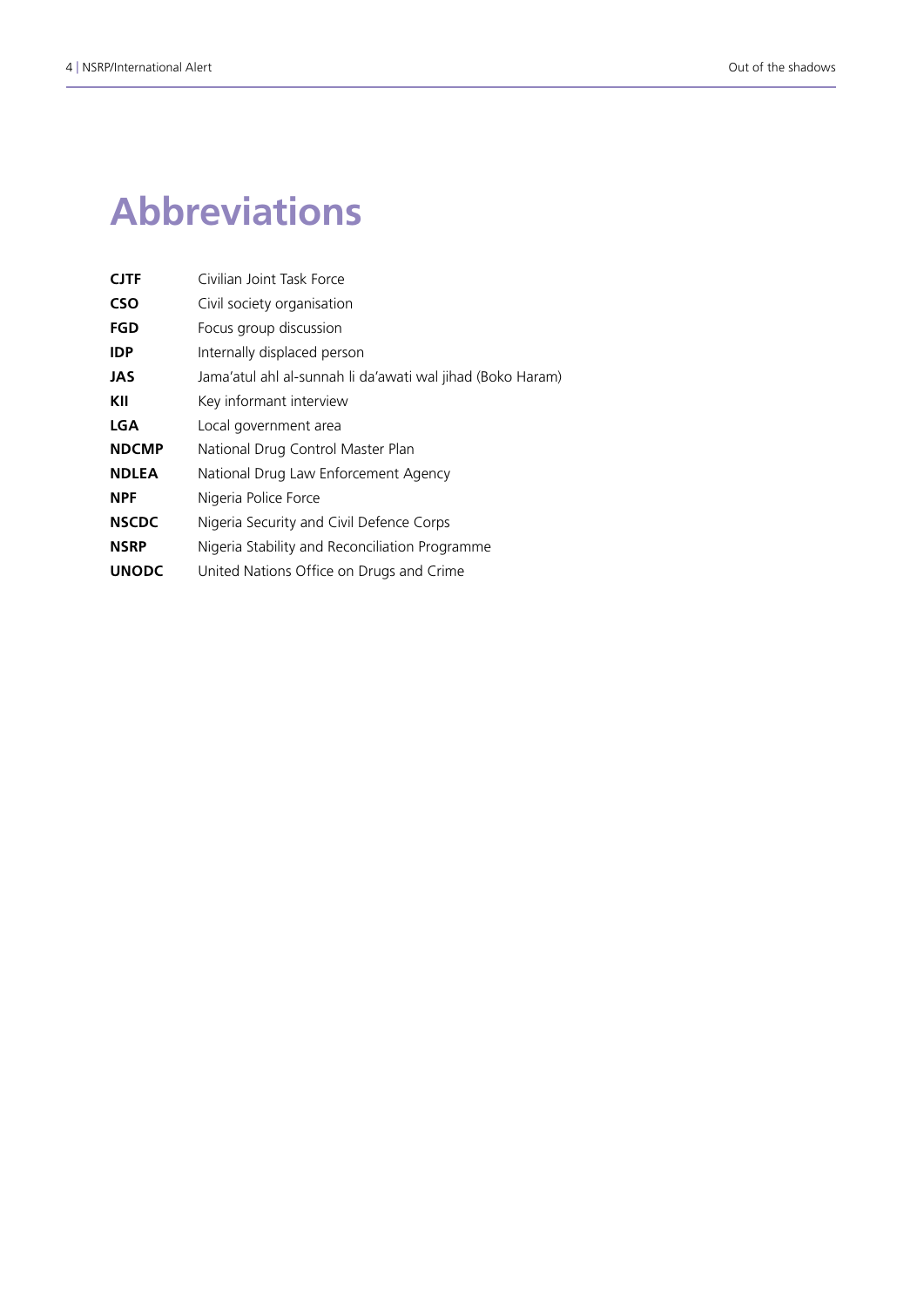### **Executive summary**

This study examines the relationship between drug consumption, peace and security at the local and state levels in Nigeria. The purpose of the research was to interrogate popular assumptions related to the use and abuse of narcotics, regulated psychotropic medications and other psychoactive substances in Nigerian communities, and assess their impact on peace and conflict systems in the country. The data that this report is based on were gathered in five states as well as in the city of Lagos, in April and May 2016.

Drug use in Nigeria is analysed from a peacebuilding perspective that suggests a holistic approach to the role that it can play in violent conflicts in the country. This approach results in the recommendation of policies that are aimed at rehabilitating users by reducing social stigma against them and providing effective treatment options, while focusing law enforcement efforts on the targeting of high-volume suppliers of illicit and prescription drugs rather than street users or sellers. The author hopes the findings of this study will assist policy-makers in crafting an appropriate response to drug use and abuse in Nigeria that mitigates its role in exacerbating conflict, while strengthening cooperative bonds across society and respecting the human rights of users.

The study was financed and conceptualised by the Nigeria Stability and Reconciliation Programme (NSRP), and carried out by International Alert, one of the consortium partners implementing the NSRP. Alert deployed research teams to Borno, Kaduna, Kano, Plateau and Rivers states to carry out a series of focus group discussions (FGDs) and key informant interviews (KIIs) with a wide spectrum of participants.

The following are the key findings that emerged from the research:

- A large majority of the Nigerians who were interviewed perceive drug use to be linked to violent conflict and criminal behaviour, from the streets to the elite tiers of Nigerian society. For some, these views were based on their observations of the role that drug use can play in enabling confrontation between young people. For others, it was based on their experience investigating crimes or treating drug users. Interviewees shared stories of drug use causing simple disputes between young people to become deadly confrontations, or of drugs being a factor in sexual violence, spousal abuse and internal family conflicts. Some described drug use as particularly dangerous in environments where there are conflict dynamics between communities, explaining that it can be a factor in personal altercations that can take on a larger significance depending on the ethnopolitical or religious identity of the individuals involved.
- In Borno, many interviewees described drugs as having played a major role in the violent conflict involving Jama'atul ahl al-sunnah li da'awati wal jihad (JAS) – commonly known as Boko Haram. Use of tramadol, an over-the-counter painkiller related to morphine and other opiates, was claimed to be rampant in JAS ranks, and many interviewees expressed the view that the drug played a significant role in enabling atrocities on both sides of the conflict.
- Election violence was linked to drugs by a large number of Nigerians interviewed, who said that some politicians and candidates employ drug users as informal street enforcers, and that during elections those candidates distribute drugs to them in order to enable the harassment of opposing voting blocs.
- Law enforcement efforts to curb drug use are insufficient to satisfy the expectations of many community members, particularly in Rivers, where violence associated with 'cult' gangs has left many fearful and exhausted. While some interviewees were sympathetic to the logistical and capacity challenges faced by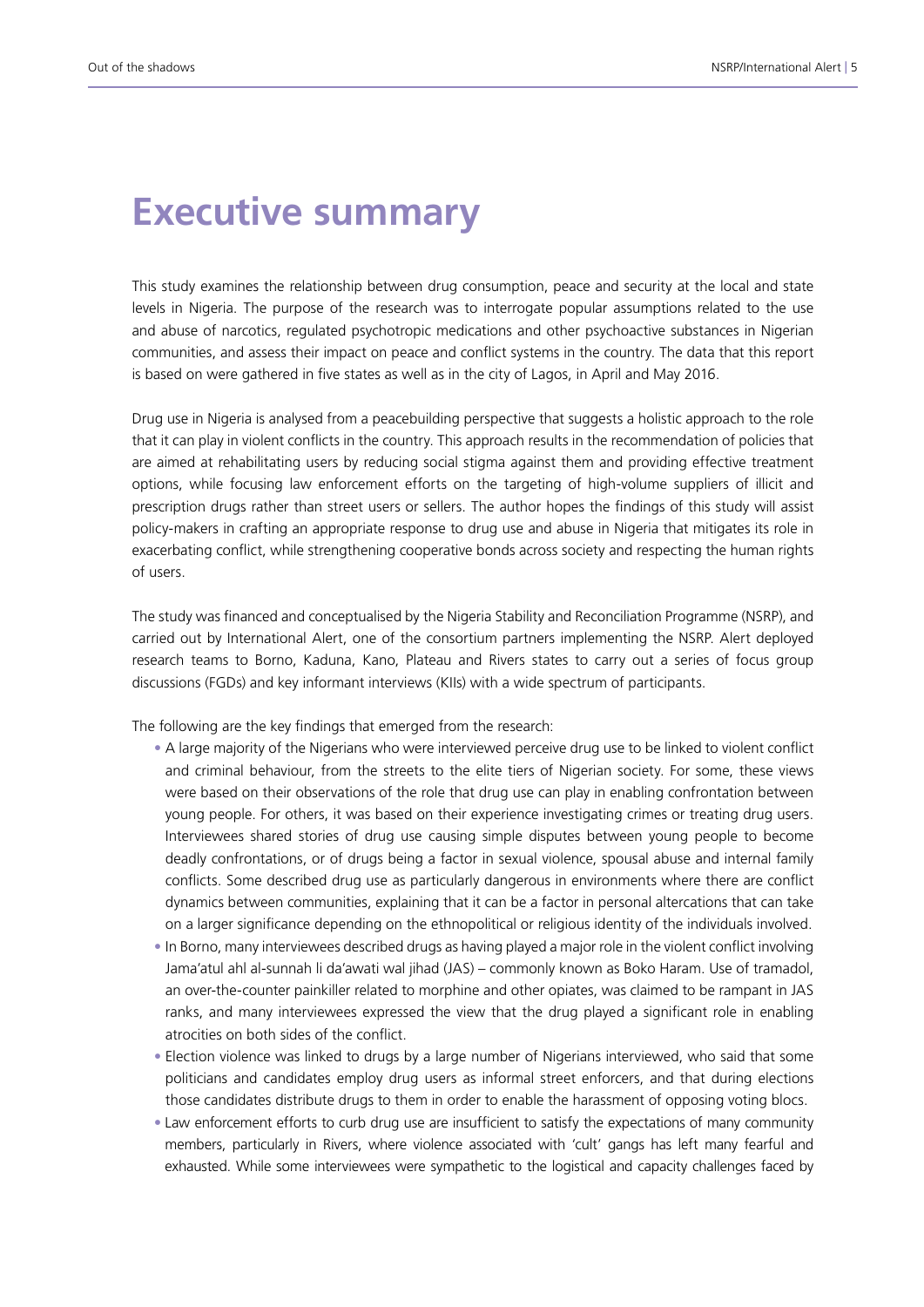enforcement agencies such as the National Drug Law Enforcement Agency (NDLEA), a common sentiment was that rates of drug use have increased in recent years and that current enforcement approaches are ineffective.

- A near-universal sentiment among all of the Nigerians who were interviewed for this report is that drug use is on the rise. While this is an anecdotal view rather than one supported by comprehensive household survey data, it was expressed by law enforcement officials, drug users, health practitioners, community leaders and community residents alike. It was estimated that the highest rates of drug use are among people in their early teens through to their mid-30s.
- Over-the-counter prescription drugs, in particular tramadol, were described as a major problem in all of the research areas. Tramadol was extensively mentioned by law enforcement, community members, health officials and users themselves, and described as a dangerous drug that provokes violence, causes addiction and can have a severe impact on the health and wellbeing of users. The findings of this study thus call into question the federal government's ability to regulate the distribution of tramadol, as well as other potentially harmful medications such as codeine, Exol and Rohypnol. The abuse of tramadol has been recognised as a concern in the region, with the *Wall Street Journal* publishing a special report in October 2016 calling it the "opioid crisis for the rest of the world".<sup>1</sup> The research carried out for this report supports the conclusion that tramadol abuse is an underappreciated and severe public health and social challenge in Nigeria.
- There is a desperate shortage of available treatment options for drug users. Across the research states, users said that they did not know where they could access treatment for their habits. Where treatment centres were available, they were described as costly and difficult to access for the poor. Given the report's central finding that drug use is involved in violent conflicts, this shortage of treatment facilities has implications for security in Nigeria.
- Crucially, drug users said they face stigma and exposure to various forms of cultural and structural violence. This was backed by community leaders and others who described drug users in harsh terms, using language like "useless" and expressing the view that users were psychologically imbalanced and embarrassing to the community and their families. Some other interviewees, however, did describe drug users as victims of addiction and said they would benefit from support by their peers and communities. Drug users themselves described a number of tragic factors that exacerbated their habits, including joblessness, lack of family support, peer pressure, social isolation and trauma.
- Women are perceived to face specific dangers related to drug use. Many interviewees said that drugs are a factor in some sexual assaults and rapes, and that they can contribute to domestic violence against women. Female drug users said that they face a level of stigmatisation that exceeds that faced by male users and an employee from one of the few treatment centres in the research states said the centre has an admissions policy that prohibits women. Because the stigma against female users is so high, their families were found to be reluctant to seek treatment for them even when available. Many law enforcement and health officials said that the rate of female use has risen in recent years, even though proportionally men tend to be more common in the ranks of heavy users.

This research suggests that policies crafted to combat drug abuse in Nigeria must be firmly rooted in the public health and law enforcement sphere, and must not be crafted in a manner that worsens stigma towards users or criminalises them. Nigeria's lack of treatment facilities, ineffective anti-stigma messaging, social exclusion of users and, if true, the willingness by some politicians to exploit drug users for electoral violence all suggest that the country has not yet done enough to ensure that drugs do not compound conflict in the country.

While recognising the public health and criminal justice dynamics to drug use in Nigeria is important, it is also necessary to acknowledge that, in a country with so many socio-political faultlines and delicate

<sup>1</sup> J. Scheck, Tramadol: The opioid crisis for the rest of the world, The Wall Street Journal, 19 October 2016, [http://www.wsj.com/](http://www.wsj.com/articles/tramadol-the-opioid-crisis-for-the-rest-of-the-world-1476887401) [articles/tramadol-the-opioid-crisis-for-the-rest-of-the-world-1476887401](http://www.wsj.com/articles/tramadol-the-opioid-crisis-for-the-rest-of-the-world-1476887401)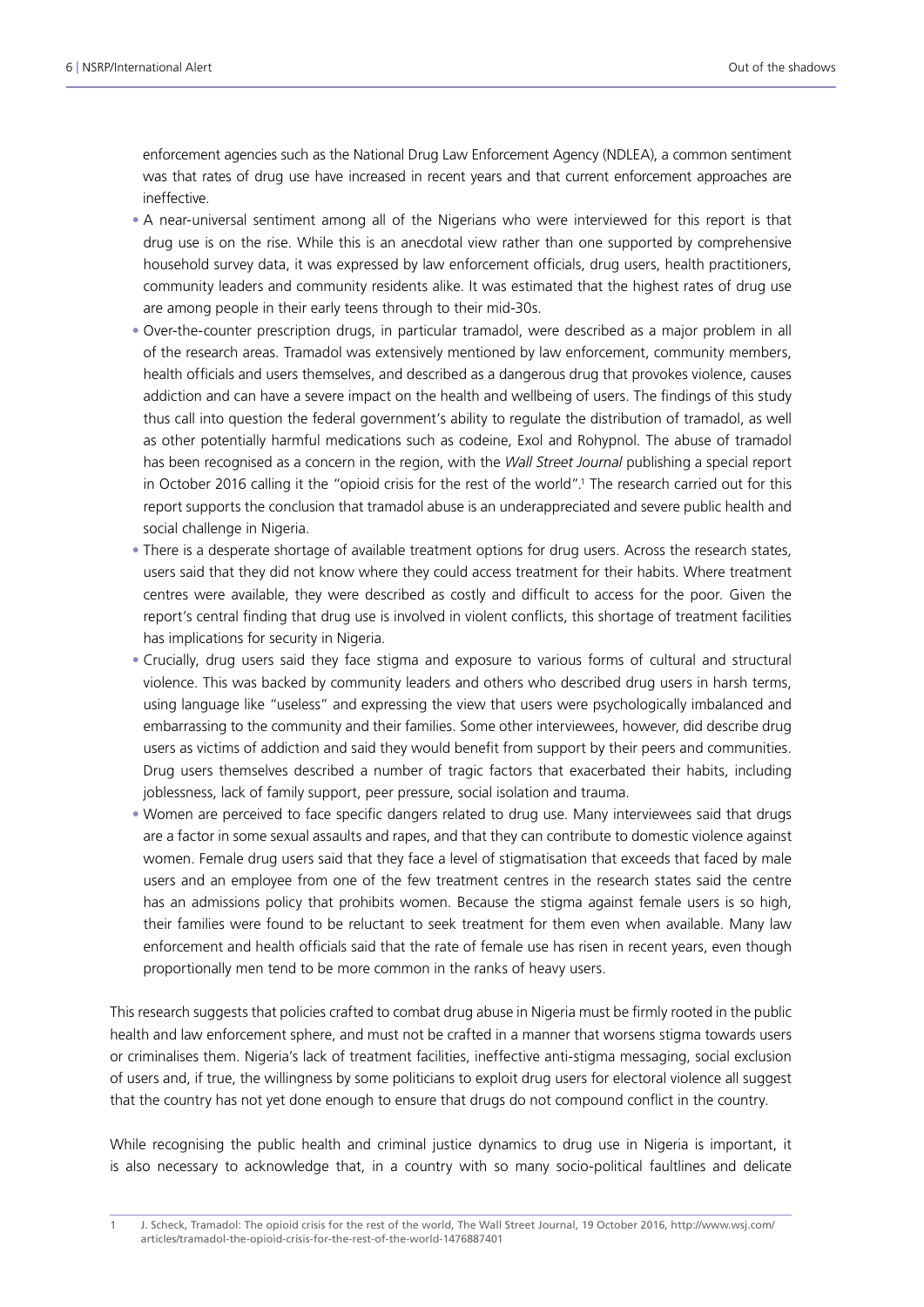intracommunal balancing acts, drug use impacts security as a whole, and therefore peacebuilding must be included in enforcement and health solutions. Without stigmatising all users, this report presents evidence of the role that drug use can play in aggravating conflicts and fuelling violent disputes, thereby promoting insecurity for Nigerians in their everyday lives.

The peacebuilding approach advocated by this study calls for a systematic strategy on drug abuse in Nigeria that addresses structural and cultural violence that magnifies the problem, and that is grounded in compassion. Addressing the underlying conditions that provide opportunities for drugs to fuel violence will require policies that are intended to build social bonds and bridges to users. The call for such an approach must not be ignored in favour of promoting tougher enforcement practices or strategies that focus exclusively on the supply of drugs, or that replicate the failures of the drug war elsewhere.

This report discusses the abovementioned key findings and suggests potential starting points for addressing the issues elucidated.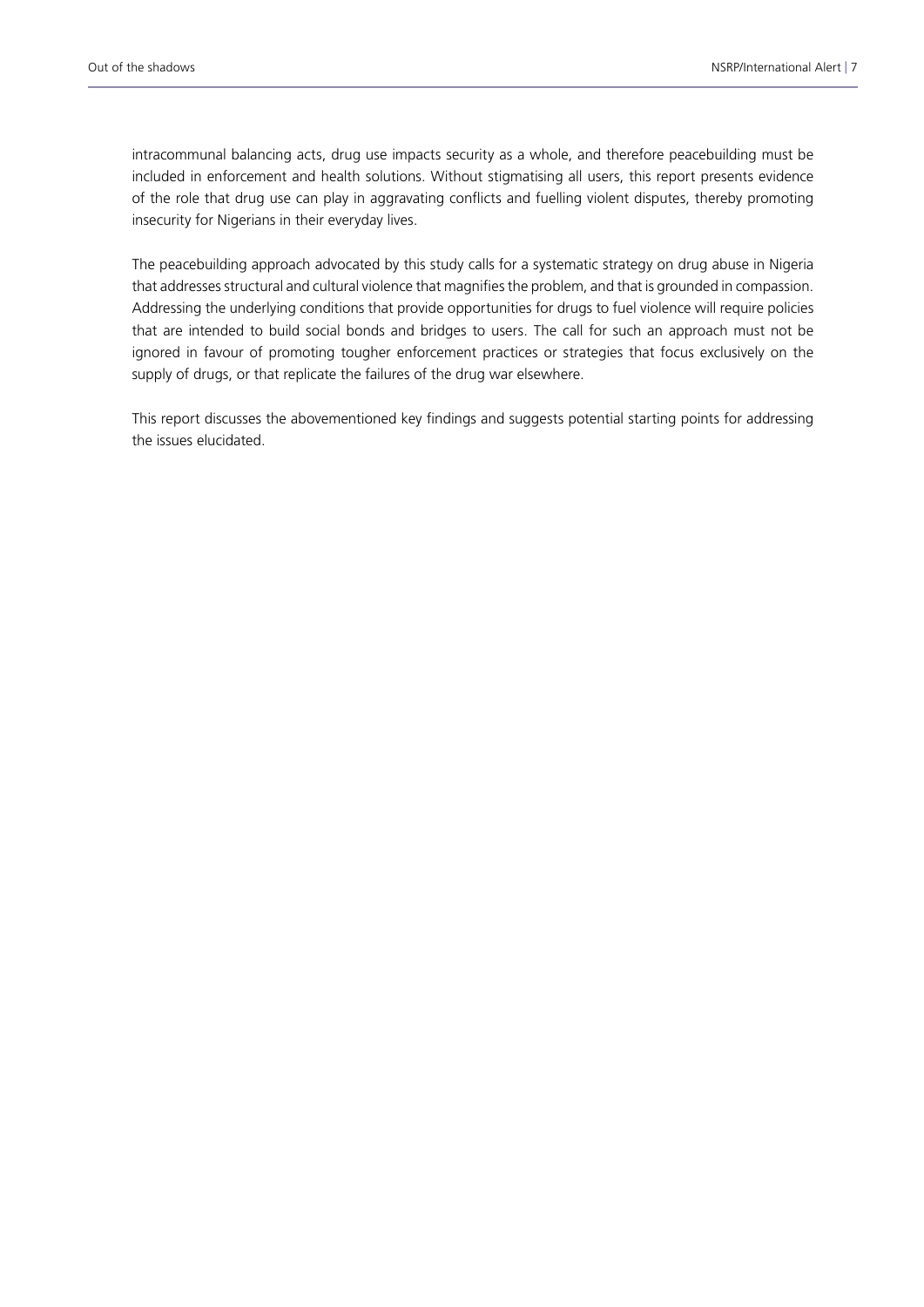# **1. Introduction**

Limited literature and research that addresses drug use in Nigeria, and specifically how it affects conflict systems, are available. Few studies have been carried out recently that examine the prevalence of drug use across the country or its impact on the lives of users. Nonetheless, a common view in Nigeria is that drugs are linked to crime, violence and corruption. This study interrogates that view on the basis of evidence gathered from a wide spectrum of Nigerians, filling an important gap in our understanding of how drug use is conceptualised and experienced at the local level in the country.

Many of those who contributed to group discussions are not experts in drug use or political governance, as much of the data are based on perceptions that are held at the community level. These participants' comments, however, were often based on firsthand experience with drug users in their neighbourhoods and much of what they had to say was supported by the expert opinions of law enforcement officers, health professionals and community leaders who are responsible for responding to the effects of drug use. Care is taken in the report to separate responses that are based on perception from those that were formed through firsthand experience. Still, inasmuch as perceptions reflect the collective social understanding of the role that drug use plays in forms of violent conflict in Nigeria, they are important.

The study was financed and conceptualised by the NSRP and carried out by International Alert, one of the consortium partners implementing the NSRP. In partnership with the NSRP, Alert deployed research teams to Borno, Kaduna, Kano, Plateau and Rivers states to conduct a series of FGDs and KIIs with health professionals, law enforcement officers, community members, government officials, women's groups, civil society organisations (CSOs) and drug abusers themselves, among others. Further research was carried out in the city of Lagos. The data were collected in April and May 2016.

There were slightly different profiles of the drugs used and abused in each of the research states. The data indicate that over-the-counter prescription drugs and homemade cocktails are particularly dangerous given their widespread availability, low cost and toxicity. As mentioned above, marijuana was described by nearly all interviewees as easily available and some health professionals said that abuse of the drug was sometimes associated with mental illnesses. Overuse of drugs such as tramadol, Exol, Rohypnol and codeine were described as causing high rates of addiction, violent tendencies and health problems for users across the research states. This is a concern given that research indicates that heavy users of these highly addictive drugs can face severe withdrawal symptoms.

In Kano, a homemade drink that is brewed with formaldehyde, called madaran sukudai, was described by health professionals and drug users alike as commonly available and widely abused despite its causing serious health problems. Similarly, respondents in Kaduna spoke of a drink called goskolo, which includes formaldehyde and ethanol. While illicit narcotics such as cocaine, heroin and methamphetamine are available, their high cost was cited as being a barrier to their being more widely abused. However, the author of this report visited a drug market in Lagos, where one user described a heroin habit costing 10,000 Nigerian Naira (NGN) (US\$ 31.50)<sup>2</sup> per day, which he said he obtained largely through criminal acts. Inside a structure at the market, a large group of men were consuming heroin by mixing it with tobacco and marijuana, and then smoking it.

Youths who participated in the FGDs said that drug use is common among their peers. In contrast to the views of older focus group participants and community leaders, drug use is accepted among many youths or even encouraged by some through peer pressure. Drug users themselves said that drugs had caused disastrous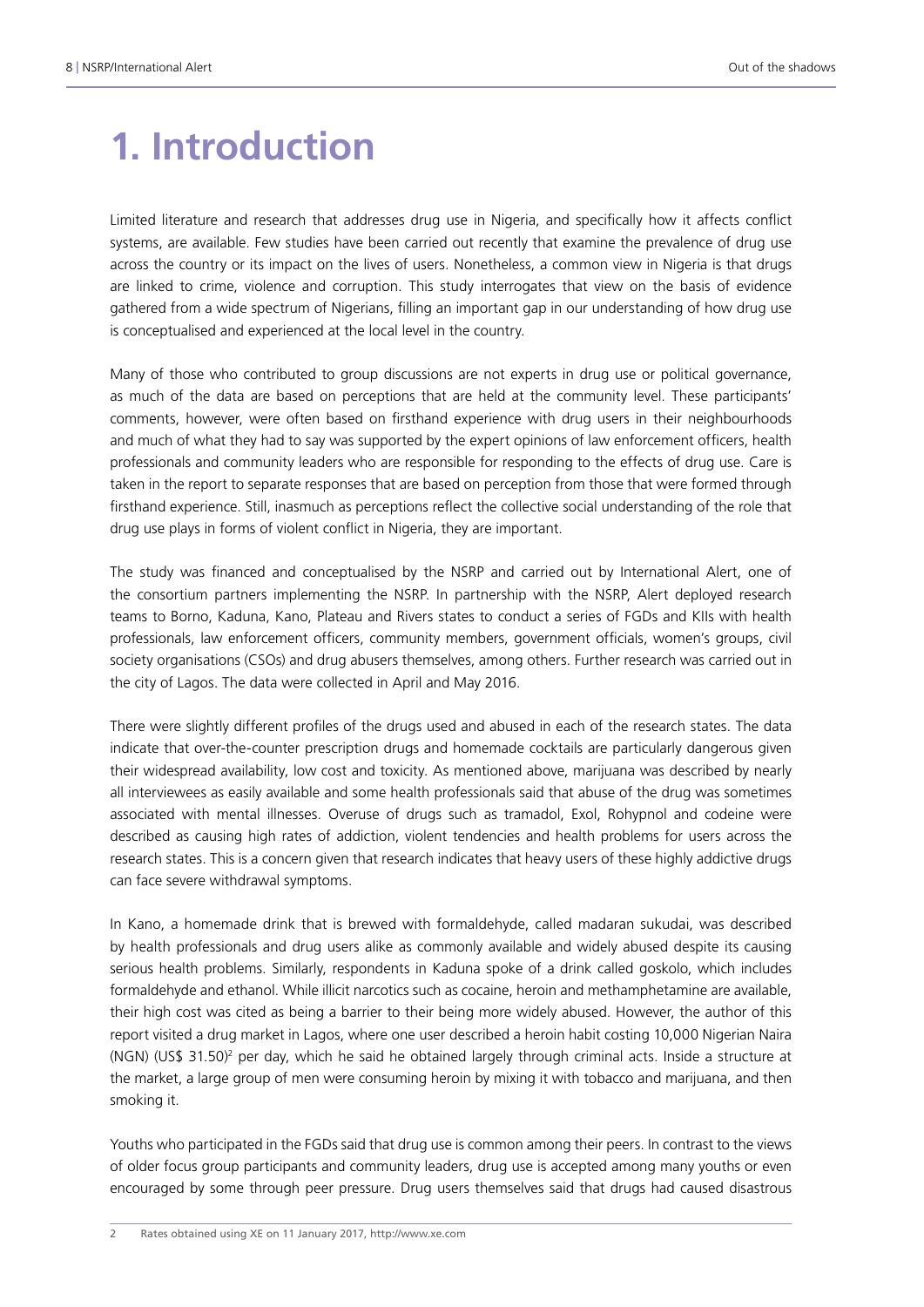problems in their lives and expressed a desire to escape the cycle of addiction. Many of the users who were interviewed said that the absence of employment or other vocational opportunities was a major factor in

their continued drug use, and that, if they were offered productive endeavours that would allow them to support themselves financially, it could help them stop using drugs.

Many of the findings of this research point to solutions and policies that will be rooted in the public health and law enforcement spheres. Drug abuse is a global challenge, however, and punitive policies that seek to levy harsh penalties on users or traffickers have often done little to solve the problem, as traffickers are quickly replaced and untreated users relapse upon release. Instead, dialogue mechanisms that link community members and leaders with drug users could serve as an 'early warning' system for conflicts that may arise and that could affect social stability. Awareness-raising campaigns that reduce stigma against drug users could bridge gaps between suspicious or fearful community members and users, increasing the likelihood that they may be able to reintegrate themselves into society. Linking drug users with livelihood opportunities after they undergo therapy and treatment will also help to ensure they are able to contribute to society

*Dialogue mechanisms that link community members and leaders with drug users could serve as an 'early warning' system for conflicts that may arise and that could affect social stability.*

and live productive lives. The more opportunities with which drug users are presented to transition back to health and good community standing, the less likely it is that they will be involved in confrontations and other forms of violence that threaten stability and peace in Nigeria.

In environments where diverse communities live and work in close proximity to one another, conflicts that begin over minor disagreements can quickly spiral into much larger dangers, particularly when they lead to violence. Given the contributing role that drug use was described as having played in violent confrontations between youth – or on a larger scale between combatants in the JAS conflict and turf wars between gangs in the Niger Delta – extending treatment options to users, ensuring they are not subjected to sustained forms of structural violence and offering them livelihood opportunities should be viewed as a security issue.

Examining the phenomenon of drug abuse in Nigeria, this report is intended to offer a glimpse into a growing problem and its potential impact on peace and security. Many of the local researchers who assisted with fieldwork for this report expressed surprise at the extent to which drug use was viewed as a problem in the areas they surveyed. Nigeria has thus far not been faced with the high-profile violence that has defined the drug trade in some other countries. Still, the negative impacts that drug use has on Nigerian society have implications for public safety, and therefore it is necessary to understand the scope of the issue and ensure that effective policy responses are designed and implemented.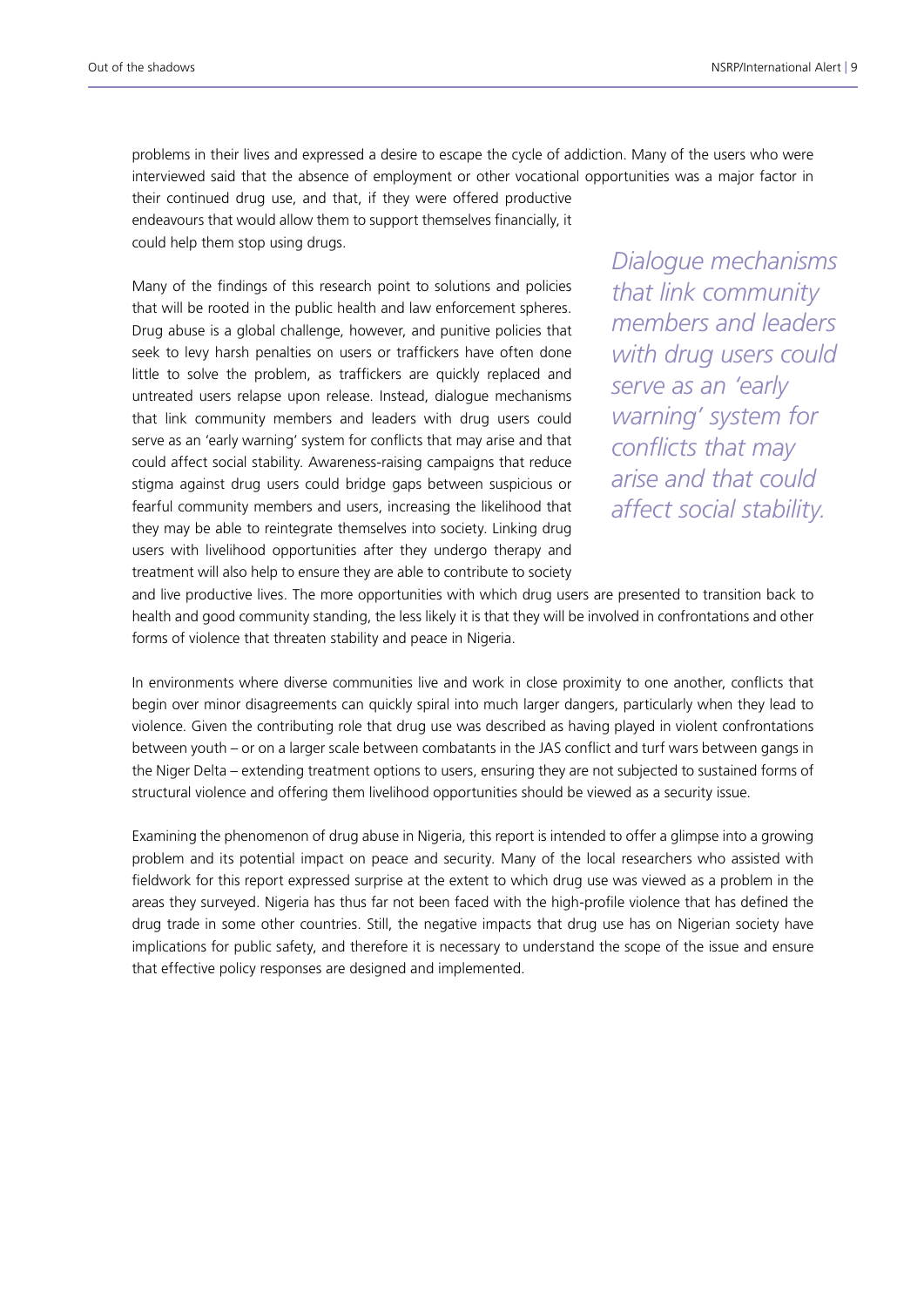# **2. Methodology**

Research for this report was carried out between April and May 2016. An extensive review of available research and literature was carried out in London and teams of researchers carried out field investigations for two weeks in April. These researchers were deployed to five states in Nigeria: Borno, Kaduna, Kano, Plateau and Rivers. Between two and four local government areas (LGAs) were canvassed in each state with the exception of Borno, where research took place in Maiduguri alone. The LGAs that were covered are as follows: Kaduna South, Tudun Wada and Zaria (Kaduna); Bichi, Doguwa, Gwale and Kumbotso (Kano); Bokkos and Jos North (Plateau); and Gokana and Port Harcourt (Rivers). Most of the research took place in urban areas due to their high concentration of drug users. A series of meetings, including a visit to a drug market, was carried out in the city of Lagos.

In each of the five states, 4–10 FGDs were carried out, for a cumulative sum of 33. The size of these focus groups ranged from five persons – generally for discussions with drug users – to 20 persons, with an average of 10–15 people per FGD. A total of 48 KIIs were conducted. The exact identities and positions of the interviewees are not listed in order to protect their confidentiality. Efforts were made to ensure that the voices of women were well represented in the FGDs and the KIIs, with women's groups and female drug users solicited for comment. A full breakdown of the KIIs and FGDs is as follows:

**Borno** – FGDs conducted with the Civilian Joint Task Force (CJTF), a women's group, community leaders and youth. KIIs conducted with a senior government official, a drug user, a health professional, an officer from the Nigeria Security and Civil Defence Corps (NSCDC) and a civil society representative.

**Kaduna** – FGDs conducted with male drug users, female drug users, the women's wings of registered political parties, youth, vigilante groups, community leaders and commercial motorcyclists. KIIs conducted with two officials from the NDLEA, a Nigeria Police Force (NPF) officer, a representative from a drug rehabilitation centre, an official from a juvenile detention centre, two health professionals from a mental health centre, a representative of a drug-focused CSO and a member of a women's legal professionals' organisation.

**Kano** – FGDs conducted with commercial motorcyclists and taxi operators, male drug users, female drug users, vigilante group members, a women's group, youth and community leaders. KIIs conducted with a government official, a local journalist, the secretary of a taxi drivers' association, two health professionals, a NPF officer, a civil society representative and a community leader.

**Plateau** – FGDs conducted with two groups of commercial motorcyclists, two women's groups, two vigilante groups, two youth groups and two groups of community leaders. KIIs conducted with two health professionals, an official from the NDLEA, a NPF officer, a journalist, a drug abuser, two community leaders and a civil society representative.

**Rivers** – FGDs conducted with commercial motorcyclists, a women's group, a vigilante group, community leaders and youth. KIIs conducted with an official from the NDLEA, a NSCDC officer, a NPF officer, two drug users, six community leaders, a civil society representative and two journalists.

In addition, the author of the report conducted KIIs in Abuja and Lagos (under the auspices of research on drug trafficking funded by the Open Society Foundation) with representatives from the NDLEA, the United Nations Office on Drugs and Crime (UNODC) and health-focused CSOs. A Dakar-based expert in drug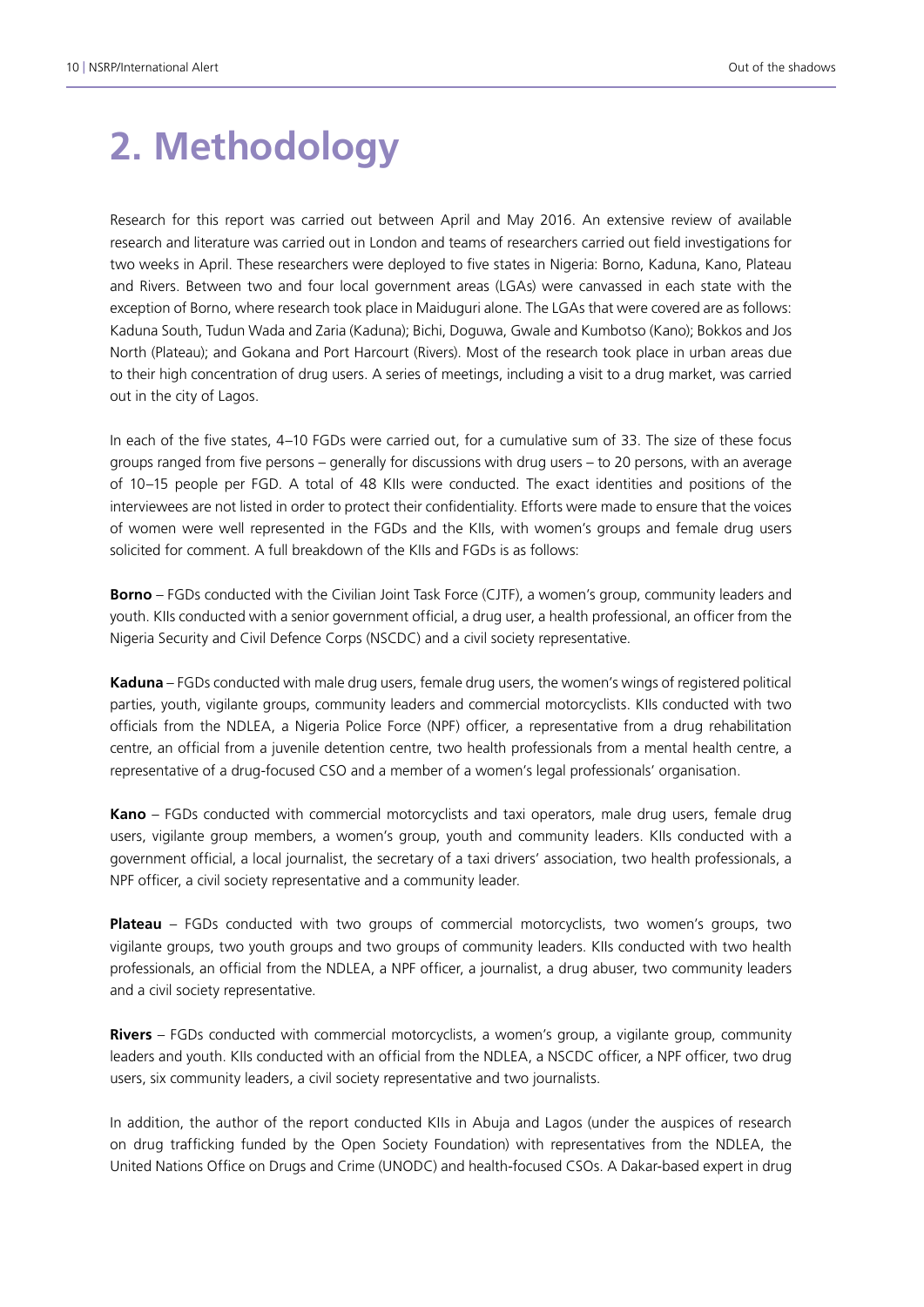trafficking and use in Nigeria was interviewed remotely from London, as part of a separate Alert report on drug trafficking in Nigeria, in which a series of interviews was conducted with drug sellers in Bayelsa, Delta and Rivers states, carried out by a local researcher. While this research covers trafficking rather than use, its findings related to law enforcement as well as conflict are valuable to the present analysis and are thus drawn upon on multiple occasions.

Where perceptions of FGD participants or interviewees are discussed, a representative sample of the group is added to the footnote, but this does not signify that other participants did not also make similar assertions. Efforts have been made to disaggregate these statements by location and gender.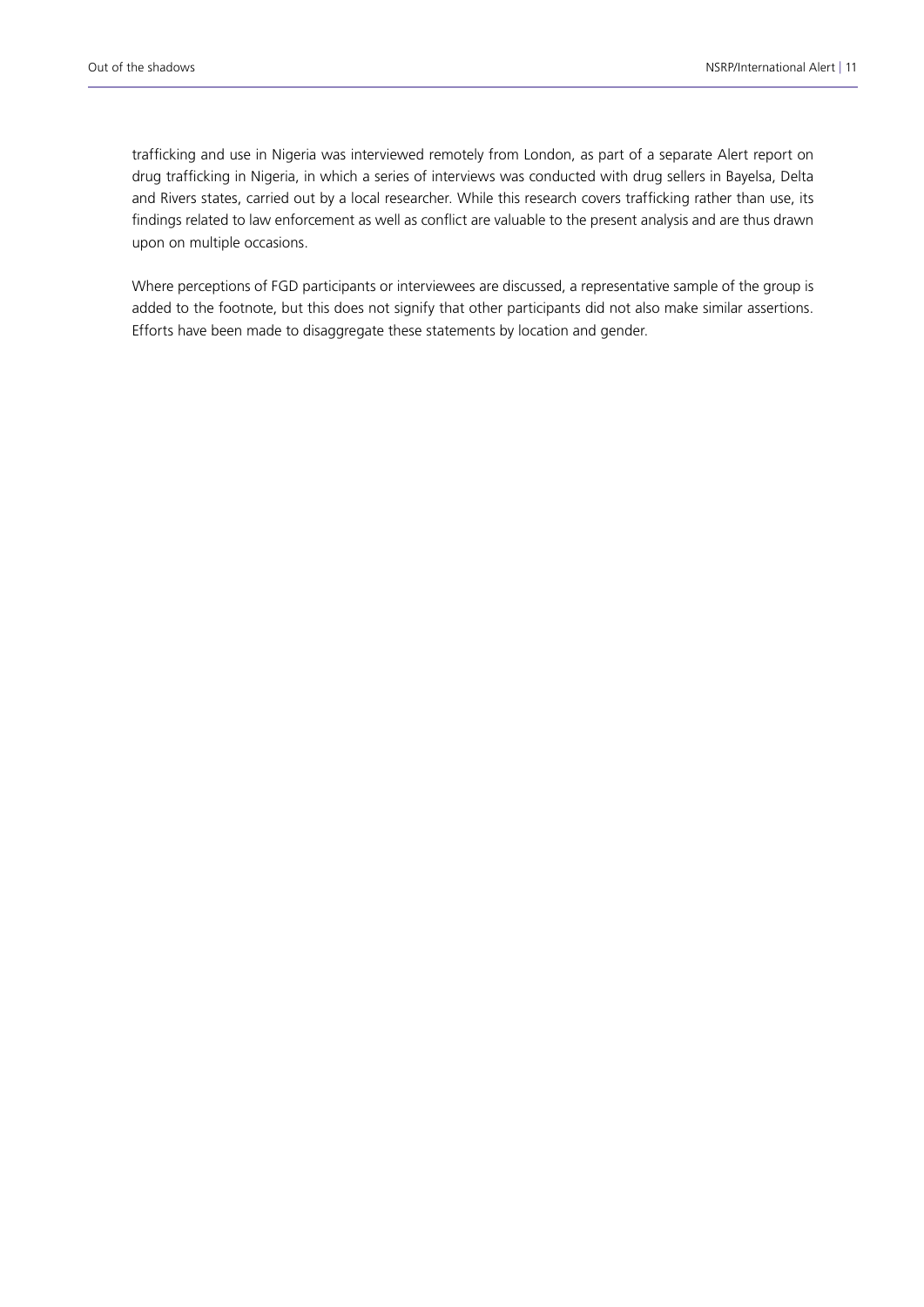# **3. Drug use and its implications in Nigeria**

Nigeria is Africa's most populous country, with an estimated population of around 182 million people.<sup>3</sup> Its most recent transition to democracy occurred in 1999, with the election of President Olusegun Obasanjo. In May 2015, Goodluck Jonathan was replaced by the current president, Muhammadu Buhari. Since military rule ended in 1999, however, longstanding ethnic and religious grievances related to inequality and inadequate access to power and resources have frequently erupted into violence. Nigeria remains an extremely diverse country with over 400 ethnic groups as well as dozens of religious groups, but, despite its considerable oil wealth, 46% of Nigerians were considered to be living below national poverty lines according to the World Bank's most recent survey, released in 2009.<sup>4</sup> The country now faces profound economic challenges largely caused by a sharp decline in the global price of oil, Nigeria's main export.5

Nigeria's post-independence development objectives were intended to provide stability, material prosperity, peace and social progress. These objectives, however, have not been satisfactorily achieved due to a number of factors, including poor governance, systemic inequalities related to structural and cultural violence, unequal representation among decision-makers, and violent resolution of disputes due to poor conflict management mechanisms.<sup>6</sup> Both individual and group grievances are presented to a weak system of governance with institutions often dictated by a system of patronage politics and corruption. As one study puts it: "While the exact number of conflicts in Nigeria is unknown, because of a lack of reliable statistical data, it is estimated that about 40 percent of all conflicts have taken place since the country's return to civilian rule in 1999."<sup>7</sup>

According to the 2016 Global Peace Index, Nigeria ranks 149th out of 163 countries.<sup>8</sup> Other global fragility and conflict indices rank Nigeria similarly low and show a downward trend over recent years. Nigeria is in the bottom 6% of countries globally in the most recent World Bank ratings of Political Stability and Absence of Violence.9 The Fund for Peace Failed State Index has repeatedly ranked Nigeria as "high alert", the secondworst category, most recently as number 13 out of 178 countries.<sup>10</sup>

In 2015, the Nigerian government's Inter-Ministerial Committee on Drug Control released a National Drug Control Master Plan (NDCMP). The plan calls for a strategy that balances enforcement and interdiction efforts with 'drug demand reduction' in a manner that respects human rights and gender equality. The law enforcement pillar of the plan acknowledges that the targeting of low-level drug dealers and users tends to be ineffective and even counterproductive in addressing drug supply chains, and emphasises investigations that target "mid- to high-level suppliers and producers of drugs".11 The plan also calls for an alignment of national laws and policies with international standards, including proportional sentencing for individuals involved in the drug trade based on the severity of their crime and the quantity of drugs seized from their possession.12

<sup>3</sup> Population, total, Nigeria, 1960–2015, World Bank, <http://data.worldbank.org/indicator/SP.POP.TOTL?locations=NG>, accessed 8 June 2016

<sup>4</sup> Poverty headcount ratio at national poverty lines, Nigeria, 2003–2009, World Bank, [http://data.worldbank.org/indicator/SI.POV.](http://data.worldbank.org/indicator/SI.POV.NAHC?locations=NG) [NAHC?locations=NG](http://data.worldbank.org/indicator/SI.POV.NAHC?locations=NG), accessed 8 June 2016

<sup>5</sup> M. Fick, Nigerians feel squeeze as economy slides towards recession, Financial Times, 31 July 2016, [https://www.ft.com/](https://www.ft.com/content/2829241c-4f32-11e6-88c5-db83e98a590a) [content/2829241c-4f32-11e6-88c5-db83e98a590a](https://www.ft.com/content/2829241c-4f32-11e6-88c5-db83e98a590a) 

<sup>6</sup> J. Galtung, Cultural violence, Journal of Peace Research, 27(3), 1990, pp.291–305

<sup>7</sup> A. Jerome, Lessons from Colombia for curtailing the Boko Haram insurgency in Nigeria, in M. Miklaucic (ed.), PRISM Challenges and Opportunities, Center for Complex Operations, 5(2), 2015, p.95

<sup>8</sup> Institute for Economics and Peace (IEP), Global Peace Index 2016, Sydney: IEP, 2016, p.11

<sup>9</sup> World Bank, Worldwide governance indicators: Country data report for Nigeria, 1996–2014, Washington DC: World Bank, 2015

<sup>10</sup> J.J. Messner and N. Haken, The Fragile States Index 2016, Washington DC: The Fund for Peace, 2016, p.7

<sup>11</sup> National Coordinating Unit (for the Inter-Ministerial Committee on Drug Control), National Drug Control Master Plan, 2015– 2019, Lagos: NDLEA, 2015, p.26

<sup>12</sup> Ibid., p.27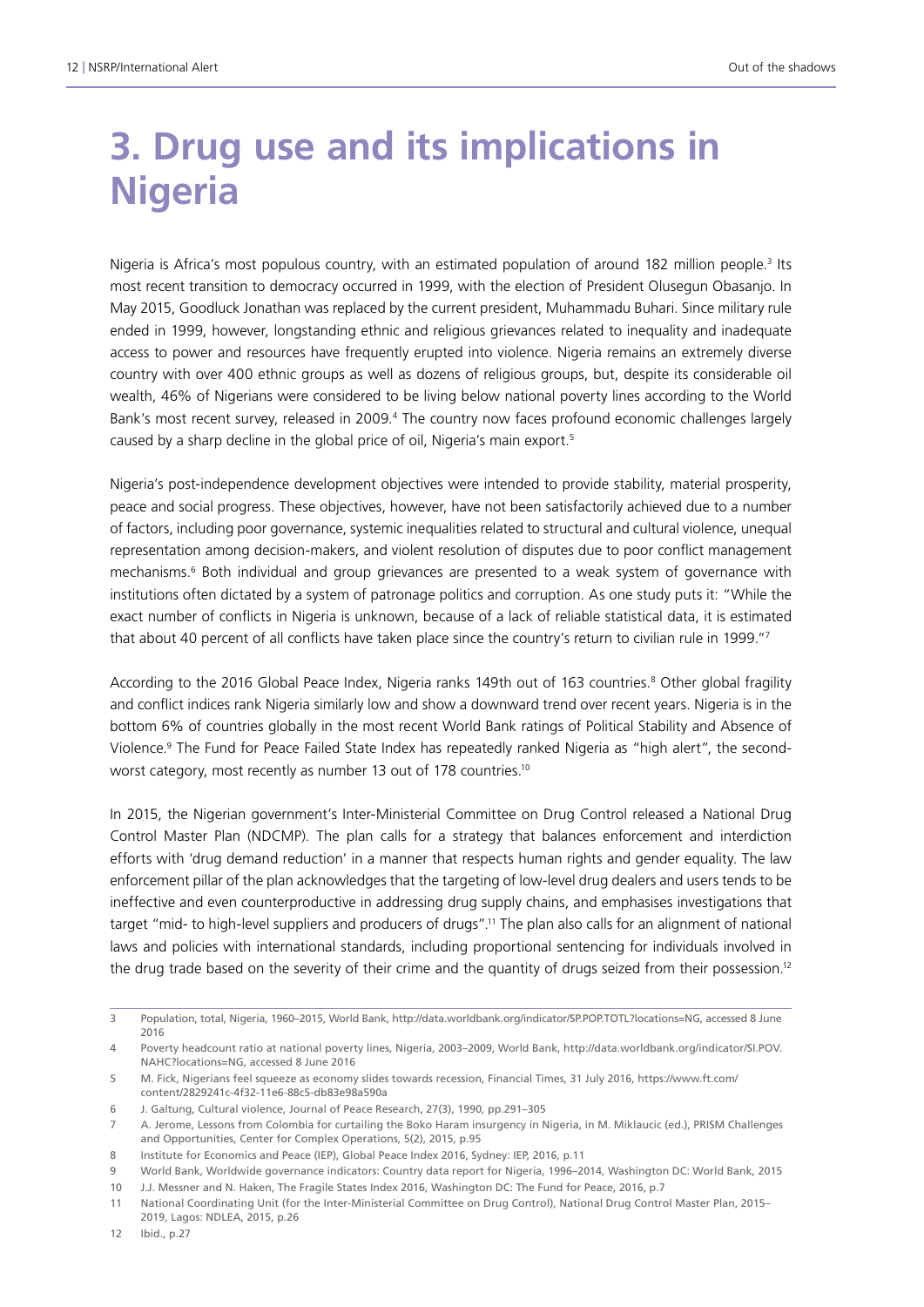The NDCMP prioritises treatment for drug users as a key element of 'drug demand reduction' and says that regulation of prescription medications is needed to "reduce the risk of drug diversion to the illicit market".13

In recent years, Nigeria has developed a reputation as a hub for international drug trafficking. Law enforcement officials say that Nigerian criminal organisations are involved in the transportation of narcotics such as cocaine, heroin and increasingly methamphetamine to consumers in wealthy countries.<sup>14</sup> Research indicates that Nigerian drug traffickers are adaptable, politically well connected and sophisticated, and able to independently move extremely large shipments through transit countries in West Africa and draw from a large Nigerian diaspora to facilitate distribution in Europe, North America and east Asia.<sup>15</sup>

Less attention has been devoted to the problem of drug abuse in Nigeria. Part of the challenge is that little data exist to clarify the exact scale or scope of the problem. One study published in 2015, however, gathered over 10,000 responses in a nationwide household survey of lifetime, 12-month and 30-day rates of drug use across geopolitical zones in Nigeria.<sup>16</sup> According to the results, the total lifetime rate of marijuana usage was 6.6%, with 9.8% of men and 3.2% of women having used marijuana at least once.17 The 30-day usage rate was just under 2% overall. For cocaine, the total lifetime rate was 3.3%, with 1.8% of men and 1.0% of women having used the drug in the past 30 days.<sup>18</sup> Lifetime usage rates for methamphetamine were slightly higher, at 4.1%, with 1.5% of men and 1.4% of women having used the drug in the past 30 days.<sup>19</sup> In terms of using tranquillisers, 11.3% of respondents said they had used them in their lifetime, with 3.2% of men and 2.6% of women saying they had used a tranquilliser in the past 30 days.<sup>20</sup> In terms of "other opiates", 7.2% said they had used them once in their lifetime, with 2.5% of men and 1.9% of women saying they had used an opiate other than heroin in the past 30 days.<sup>21</sup>

An official from the UNODC said that there is a need for additional studies that can provide statistical evidence for rates of drug use and abuse in the Nigerian population, and that plans are being designed to gather this information.22 A UNODC representative said that, in one study of individuals who were in treatment for drugs, 70% of opiate users listed tramadol as their primary drug.<sup>23</sup> Data are also available on drug arrests, convictions and seizures. According to Nigeria's National Bureau of Statistics, just under 9,000 arrests were made in 2014 for drug offences, with nearly 166,000 kilograms of drugs seized, the majority of which was marijuana. Of that number, 5,805 kilograms were seized in Borno, 6,375 in Kaduna, 7,522 in Kano, 1,210 in Plateau and 386 in Rivers.24

The vast majority of those who were interviewed for this report believe that rates of drug use are rising in Nigeria.<sup>25</sup> While these were anecdotal views not supported by survey data, they were expressed by professionals who work in law enforcement and healthcare, as well as by community leaders, CSOs and

21 Ibid.

23 Ibid.

<sup>13</sup> Ibid., pp.8–9

<sup>14</sup> KII with an official from the UNODC, London, 17 May 2016

<sup>15</sup> S. Ellis, This present darkness: A history of Nigerian organised crime, London: Hurst Publishers, 2016

<sup>16</sup> T.A. Adamson, A.O. Ogunlesi, O.I. Morakinyo, A.O. Akinhanmi, P.O. Onifade, O. Erinosho, A.A. Adewuyi, D.A. Fasiku, T.O. Adebowale, A. Ogunwale, E.B. Somoye and O.I. Olaniyan, Descriptive national survey of substance use in Nigeria, Journal of Addiction Research and Therapy, 6(3), 2015

<sup>17</sup> Ibid., Table 6

<sup>18</sup> Ibid.

<sup>19</sup> Ibid.

<sup>20</sup> Ibid., Table 7

<sup>22</sup> KII with an official from the UNODC, Lagos, 10 May 2016

<sup>24</sup> NDLEA, Drug related crime statistics: 2010–2014, Lagos: National Bureau of Statistics, 2014, [http://www.nigerianstat.gov.ng/](http://www.nigerianstat.gov.ng/report/314) [report/314](http://www.nigerianstat.gov.ng/report/314)

<sup>25</sup> KII with a health professional, Port Harcourt LGA, Rivers; KII with a NDLEA officer, Port Harcourt LGA; KII with a NDLEA officer, Kaduna; KII with a traditional rehabilitation centre worker, Kaduna; KII with a health professional, Borno; KII with a NSCDC officer, Borno; KII with a health professional, Kano; KII with a NPF officer, Kano; KII with the director of a drug treatment facility, Jos North LGA, Plateau; KII with a NDLEA officer, Jos North LGA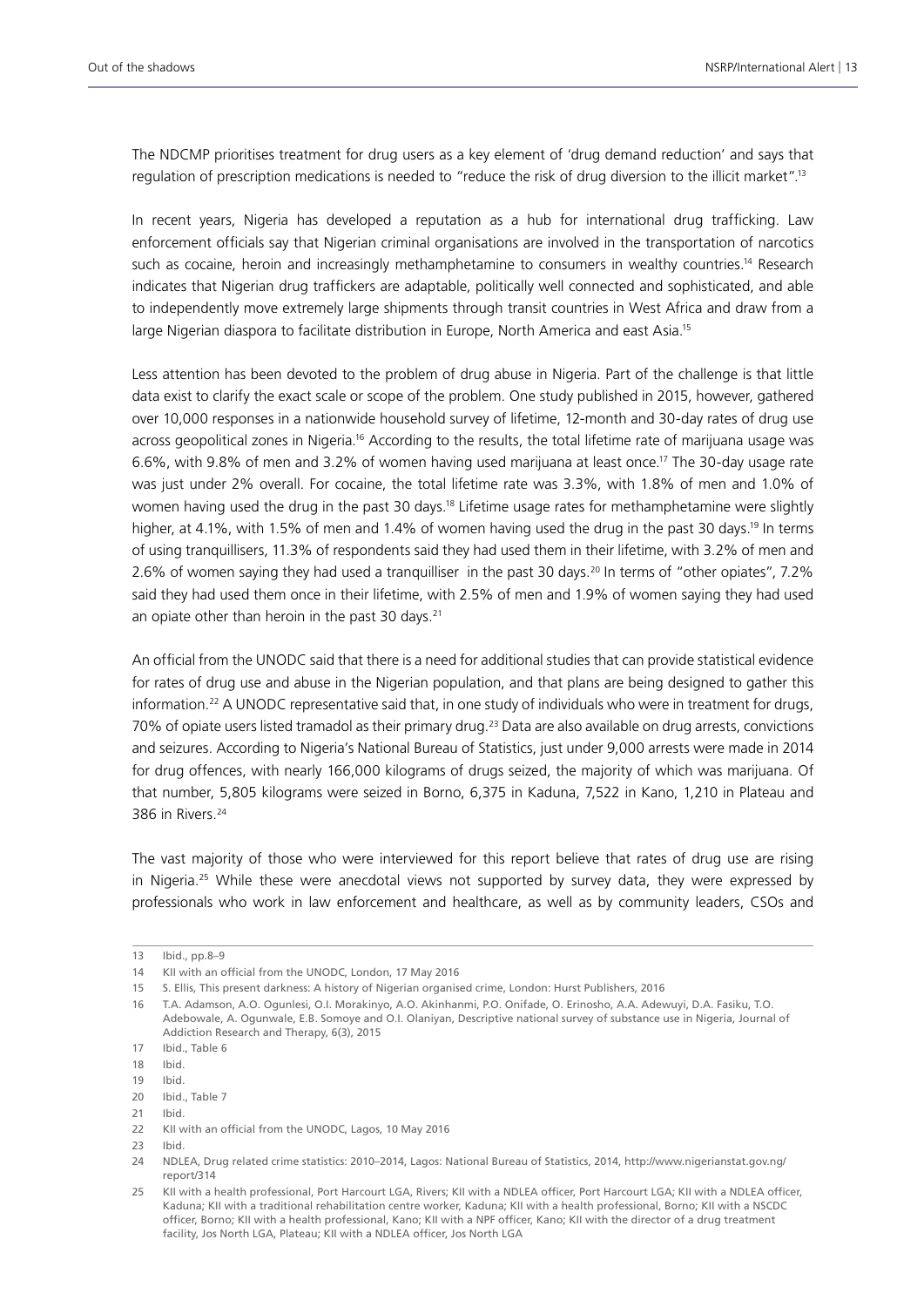drug users themselves. Drugs that are commonly used include marijuana, over-the-counter prescription medications such as tramadol, codeine and Exol, and home-brewed chemical cocktails that are often sold by street vendors.<sup>26</sup> To a lesser extent, illicit narcotics such as cocaine, heroin and methamphetamine are used, but their costs tend to be high and thus many respondents expressed their view that they are used less frequently than those that are cheap and more widely available. In Rivers, however, cocaine was cited as being used more frequently by users than in other states and described as the most dangerous.<sup>27</sup>

| <b>Name</b>                                                      | Location                      | <b>Perceptions of relative</b><br>frequency of drug use |
|------------------------------------------------------------------|-------------------------------|---------------------------------------------------------|
| Marijuana (wee wee, skunk, cannabis, igbo)                       | All states                    | High                                                    |
| Tramadol                                                         | All states                    | High                                                    |
| Exol                                                             | All states                    | High                                                    |
| Codeine (cough'n'cool)                                           | All states                    | High, particularly among<br>women                       |
| Rohypnol                                                         | Borno, Kaduna, Kano           | Moderate                                                |
| Solution (glue)                                                  | All states                    | Moderate to high                                        |
| Goskolo (ethanol/formaldehyde gin)                               | Plateau                       | Moderate to high                                        |
| Diazepam                                                         | Kaduna, Kano, Plateau, Rivers | Moderate                                                |
| Madaran sukudai (formaldehyde gin)                               | Borno, Kaduna, Plateau        | Moderate to high                                        |
| Other homemade drugs (lizard faeces, pit<br>latrine fumes, etc.) | Borno, Kaduna, Kano, Plateau  | Low                                                     |
| Cocaine (charley, world cup)                                     | All states                    | Moderate to low                                         |
| Heroin (brown)                                                   | All states                    | Low                                                     |
| Methamphetamine                                                  | Kano, Rivers                  | Low                                                     |

|  |  |  |  |  |  |  | Table 1: Common drugs used in the research states, according to respondents $^{28}$ |
|--|--|--|--|--|--|--|-------------------------------------------------------------------------------------|
|--|--|--|--|--|--|--|-------------------------------------------------------------------------------------|

The Nigerian economy has taken a turn for the worse in the past year. Falling oil prices have squeezed government budgets and economists say Nigeria is likely to face a recession, calling into question the country's development trajectory, at least in the short term.29 In this context, Nigeria faces difficult financial challenges across all sectors, including in its healthcare system. It may thus be tempting for policy-makers to overlook drug use as a problem that requires attention and resources. Indeed, many of the focus group participants expressed a view that drug addiction is a form of moral weakness, with a handful in Rivers saying that users should be subjected to severe punishments.30 For their part, many of the drug users who were interviewed stated that they would like to stop, but that they are faced with limited options.<sup>31</sup> Rehabilitation centres are few and far between, challenged by limited resources or only available to the wealthy.<sup>32</sup> In addition, users say that they are unable to find productive work opportunities that would enable them to transition into a better life.<sup>33</sup>

<sup>26</sup> FGDs with youth, Port Harcourt LGA, with answers provided by respondents 1, 2, 4 and 5; FGDs with motorcyclists, Gokana LGA, Rivers, with answers provided by respondents 1, 3 and 4; FGDs with community leaders, Maiduguri, Borno, with answers provided by respondents 2, 3, 6, 8, 9 and 18; FGDs with male drug users, Kano; FGD with a vigilante group, Kano; FGDs with female drug users, Kano; FGDs with a youth group, Bokkos LGA, Plateau, with answers provided by respondents 1, 2 and 3; KII with a NPF officer, Port Harcourt LGA

<sup>27</sup> FGDs with commercial motorcyclists, Gokana LGA, with answers provided by respondents 1, 2, 3 and 4; FGDs with a women's group, Gokana LGA, with answers provided by respondents 1, 2, 3, 4, 5 and 6; FGDs with a vigilante group, Port Harcourt LGA, with answers provided by respondents 1, 3 and 5; FGDs with commercial motorcyclists, Kano; KII with a community leader, Port Harcourt LGA; KII with a drug user, Port Harcourt LGA; KII with a community leader, Maiduguri

<sup>28</sup> The locations where drugs are common as indicated in this table should not be assumed to be comprehensive. Drugs that were not reported in some states may be present despite not having been mentioned by focus group participants or interviewees for this report.

<sup>29</sup> M. Fick, 2016, Op. cit.

<sup>30</sup> FGDs with a vigilante group, Port Harcourt LGA, with answers provided by respondents 4, 9 and 10; FGDs with community leaders, Gokana LGA, with answers provided by respondents 1, 2, 3, 5 and 6

<sup>31</sup> KII with a female drug user, Kano; FGDs with drug users in Zaria LGA, Kaduna; KII with a drug user, Maiduguri

<sup>32</sup> KII with a CSO that specialises in outreach programmes for drug users, Lagos state; KII with a health professional, Port Harcourt LGA; KII with a health professional, Jos North LGA

<sup>33</sup> FGDs with drug users, Kano; KII with a drug user, Maiduguri; KII with a drug user, Jos North LGA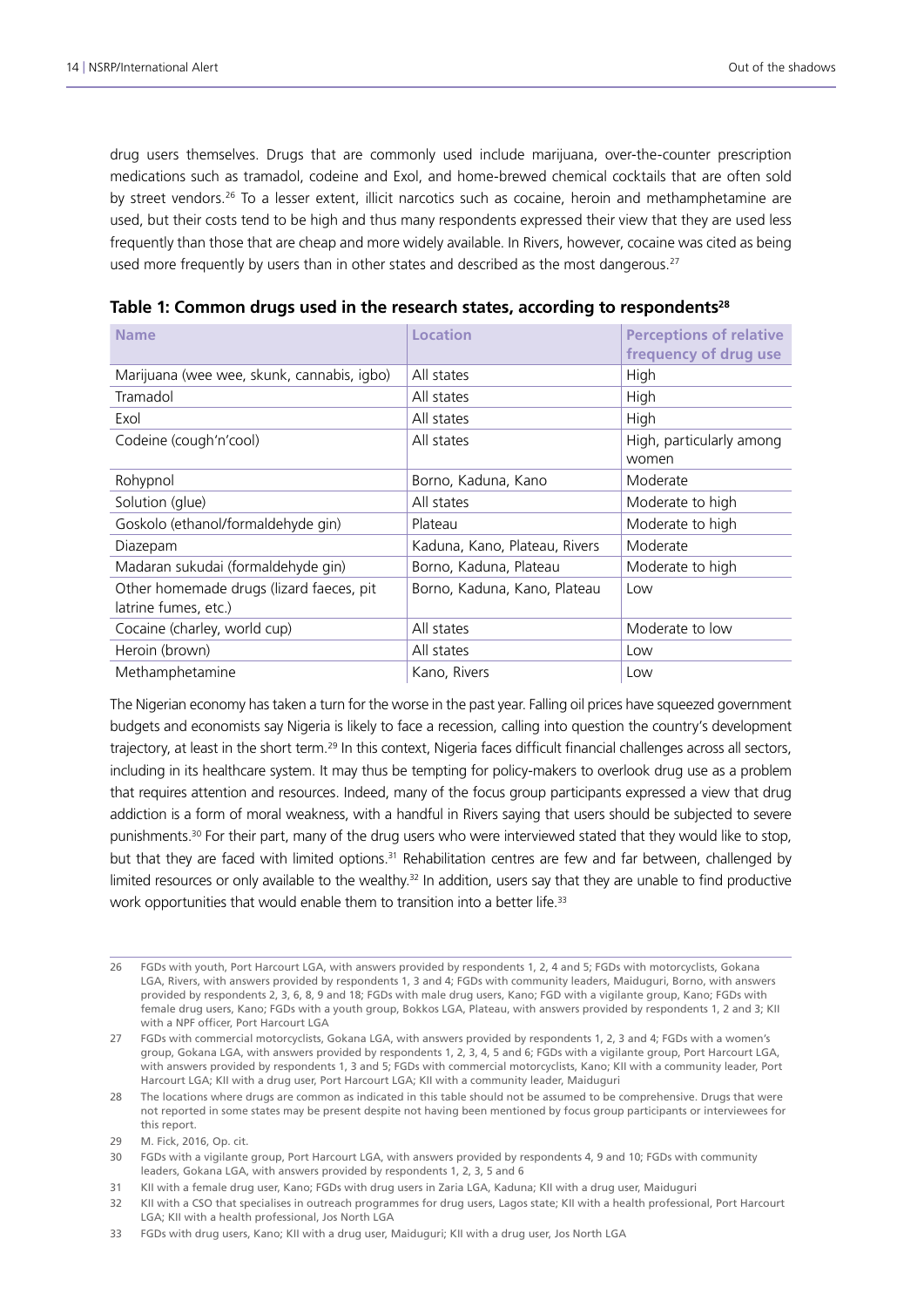# **4. Key findings**

The research overwhelmingly found that drug use is rising across the country and that increasingly females are at risk of using drugs.34 Drugs such as marijuana, tramadol and codeine, and to a lesser extent cocaine and heroin, were cited as being present in communities in the research states.<sup>35</sup> But drugs that were specific to certain locations were also mentioned. Homemade drinks that combine alcohol with dangerous chemicals were specific to Borno, Kaduna, Kano and Plateau, and there was mention of methamphetamine in Rivers.<sup>36</sup> In addition, abuse of cocaine was described as a much greater problem in Rivers than in the other states.<sup>37</sup> While the role of drugs in stimulating conflict and provoking violence between youth was also constant, the specific manifestation of that violence was different in each state. For example, in Borno, the JAS conflict played a very large role in the responses, whereas in Rivers most of the respondents discussed the state's 'cult' gangs.

Health professionals, law enforcement officials, women's group representatives and female drug users often spoke of the specific dangers that drug use in the community poses to women. Drugs are perceived by some to play a role in sexual assaults and domestic abuse, with some law enforcement officers sharing firsthand stories of such assaults.<sup>38</sup> One female user said that law enforcement officials have given her confiscated drugs in order to initiate sexual contact.<sup>39</sup> Others said that abuse of codeine opened them to the risk of sexual assault.40 In an addiction rehabilitation centre in Jos North LGA, a health professional said that 90% of the inpatients were men and that the relatively low number of women was due to the special stigma attached to female users and the embarrassment they and their families feel in seeking help.<sup>41</sup>

The central findings of the study are outlined in detail below.

#### **A widespread perception that drug use is a factor in provoking violent conflict and crime**

*"Drugs can lead to conflict. If you see our youths, Christians smoke together with the Muslims and when they smoke they normally fight. In the course of the fight, one may take a knife and stab the other. Now our people or theirs, depending on who gets stabbed, will feel like the other side has killed one of us so we will get revenge. This leads to conflict."* – Youth FGD participant, Jos North LGA<sup>42</sup>

<sup>34</sup> NDLEA, 2014, Op. cit.; opinion shared by KII participants

<sup>35</sup> KII with a health professional, Port Harcourt LGA; KII with a NDLEA officer, Port Harcourt LGA; KII with a NDLEA officer, Kaduna; KII with a traditional rehabilitation centre worker, Kaduna; KII with a health professional, Borno; KII with a NSCDC officer, Borno; KII with a health professional, Kano; KII with a NPF officer, Kano; KII with the director of a drug treatment facility, Jos North LGA; KII with a NDLEA officer, Jos North LGA; FGDs with youth, Port Harcourt LGA, with answers provided by respondents 1, 2, 4 and 5; FGDs with motorcyclists, Gokana LGA, with answers provided by respondents 1, 3 and 4; FGDs with community leaders, Maiduguri, with answers provided by respondents 2, 3, 6, 8, 9 and 18; FGDs with male drug users, Kano; FGD with a vigilante group, Kano; FGDs with female drug users, Kano; FGDs with a youth group, Bokkos LGA, with answers provided by respondents 1, 2 and 3; KII with a NPF officer, Port Harcourt LGA

<sup>36</sup> FGDs with motorcyclists, Zaria LGA; FGDs with women's group, Zaria LGA; KII with a rehabilitation centre worker, Zaria LGA; FGDs with a vigilante group, Jos North LGA, with answers provided by respondent 2; FGDs with youth, Jos North LGA, with answers provided by respondent 10; FGD with motorcyclists, Jos North LGA, with answers provided by respondent 6; KII with a health professional, Maiduguri; KII with a NDLEA officer, Port Harcourt LGA

<sup>37</sup> FGDs with youth, Port Harcourt LGA, with answers provided by respondents 1, 2, 4 and 5; FGDs with motorcyclists, Gokana LGA, with answers provided by respondents 1, 3 and 4; FGDs with community leaders, Maiduguri, with answers provided by respondents 2, 3, 6, 8, 9 and 18; FGDs with male drug users, Kano; FGDs with a vigilante group, Kano; FGDs with female drug users, Kano; FGDs with a youth group, Bokkos LGA, with answers provided by respondents 1, 2 and 3; KII with a NPF officer, Port Harcourt LGA

<sup>38</sup> FGDs with a women's group, Gokana LGA, with answers provided by respondents 1, 3 and 6; KII with a health professional, Port Harcourt LGA; KII with a drug user, Port Harcourt LGA; FGDs with female drug users, Tudun Wada LGA, Kaduna; FGDs with community leaders, Maiduguri, with answers provided by respondent 19; FGDs with a women's group, Jos North LGA, with answers provided by respondents 2 and 7; KII with a NSCDC officer, Port Harcourt LGA

<sup>39</sup> KII with a female drug user, Kano

<sup>40</sup> FGDs with female drug users, Tudun Wada LGA

<sup>41</sup> KII with the director of a drug treatment facility, Jos North LGA

<sup>42</sup> FGDs with youth, Jos North LGA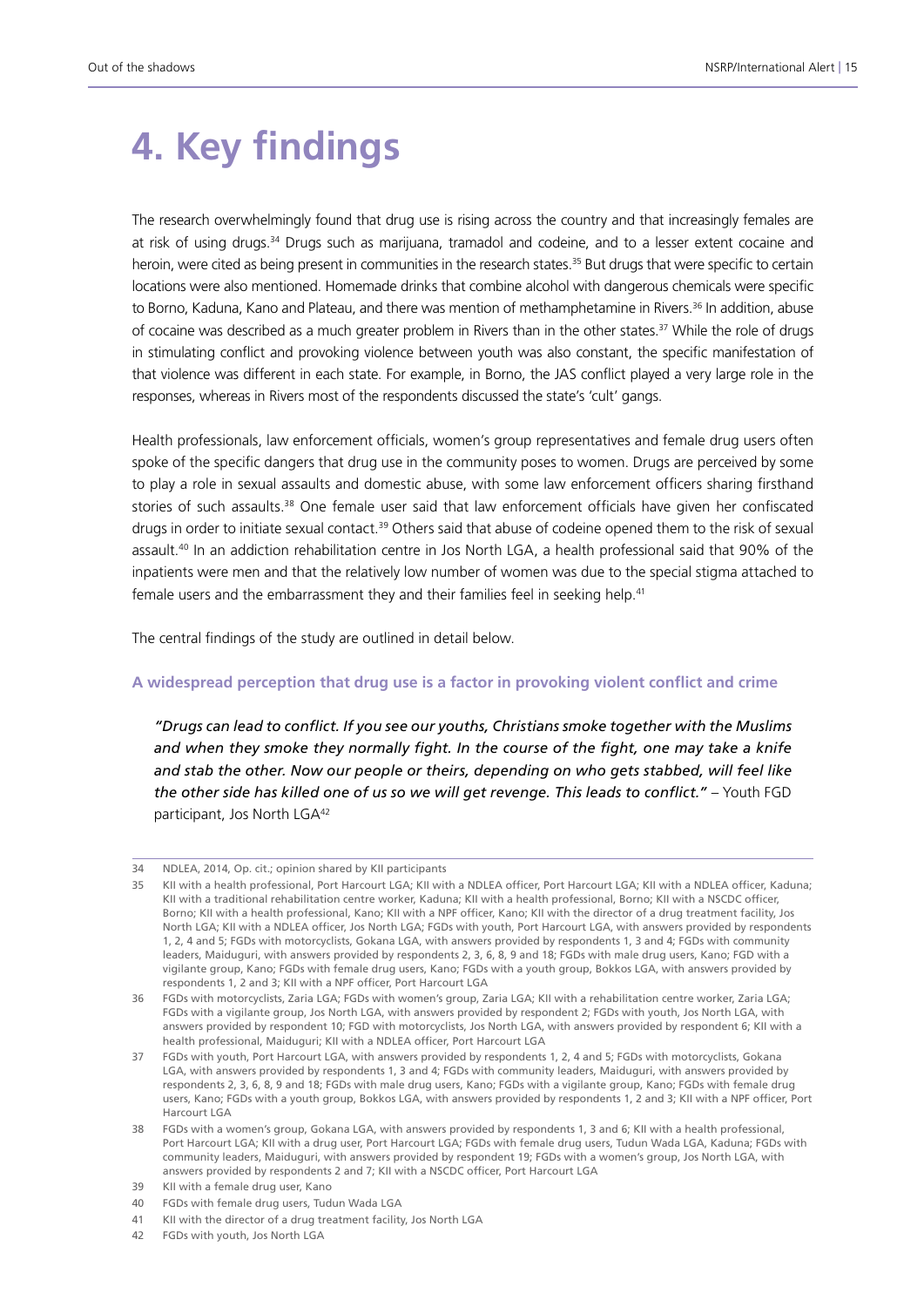*"Most of the early Boko Haram recruits were drug addicts. They were jobless and society*  looked down on them, so Boko Haram recruited them, gave them money and guns, and empowered them. Many were happy to have joined." – Community leader, Maiduguri<sup>43</sup>

*"Drug use is the backbone of cultism. It fuels them with negative courage."* – Youth FGD participant, Kano<sup>44</sup>

Many of the respondents shared their perception that drug use is a factor in criminal activity as well as in violent confrontation, particularly between youth groups.<sup>45</sup> For many in the focus groups, this could very well be an assumption made about the degree to which drug use influences youth violence, but law enforcement officials and health professionals who have had direct contact with drug users backed their statements with direct, firsthand experiences. Of particular concern was the way in which ordinary conflicts between individuals or groups were said to take on an explosive and violent nature when drugs were involved. Numerous focus group participants told stories of times where disputes over drugs or possessions became violent and ultimately drew other members of the community into a cycle of retributive acts. Some of these stories are shared in Box 1.

#### **Box 1: Accounts of conflict exacerbated by drug use**

*"A conflict happened between an elder and his younger brother over a phone memory card. They were on drugs and the younger brother's gang came and fought with the older brother's gang. The army and the Nigerian Mobile Police came, but the conflict escalated and they shot three of the gang members. A woman was killed by a stray bullet."* – Vigilante group respondent 4, Jos North LGA

*"When cocaine or heroin is being used, there is a certain degree of violence that someone under the influence can commit. Some people lose control of their sense of reasoning after consuming the drug. They take each other's drugs and violence starts. Most of them are armed with pistols and shoot-outs happen because of 'who took my charley'."* – Drug user, Port Harcourt LGA

*"I witnessed a situation where gangs from two different streets in the same community maimed and killed each other in a show of might after taking hard drugs."* – Commercial motorcyclist, Kaduna South LGA

*"In 2010 there was a clash in Diobu between a Hausa youth group and a Diobu youth group over who should control the sale of cocaine in the area. The conflict spilled over to other parts of Port Harcourt and in the end about 11 youths lost their lives."* – Journalist, Port Harcourt LGA

*"I remember a group of thugs that appeared to be high on drugs during the Denmark cartoon riots. I enquired why they were protesting and on a rampage, and they replied that they had been informed that the Prophet was arrested in Denmark and they would not accept that."* – Community leader, Maiduguri

<sup>43</sup> KII with a community leader, Maiduguri

<sup>44</sup> FGDs with youth, Kano

<sup>45</sup> FGDs with commercial motorcyclists, Gokana LGA, with answers provided by respondents 2, 3 and 4; FGDs with a women's group, Gokana LGA, with answers provided by respondents 1, 2, 3 and 5; FGDs with youth, Port Harcourt LGA, with answers provided by respondents 1, 2, 3, 4, 5, 6, 7 and 8; KII with a NPF officer, Port Harcourt LGA; FGDs with drug users, Zaria LGA; FGDs with motorcyclists, Kaduna South LGA, Kaduna; KII with a NPF officer, Kano; FGDs with a vigilante group, Jos North LGA, with answers provided by respondents 1, 2, 4 and 5; KII with a NDLEA officer, Kaduna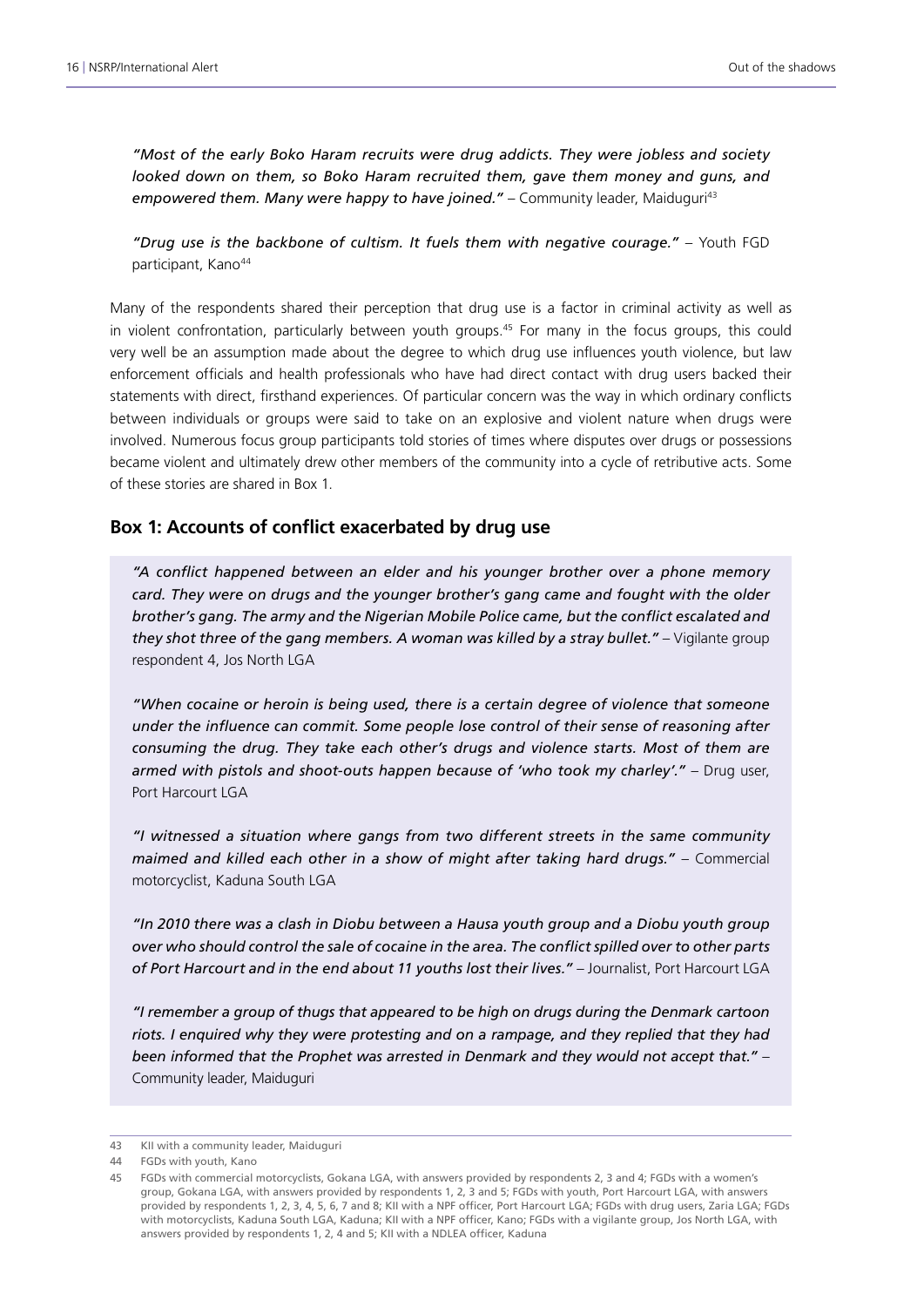*"I can give an account of a situation where drug addicts were watching a football match. One of them was charging his phone and the light went off. His phone was stolen. Because he was under the influence of drugs, he did not take it lightly…it turned into a community crisis."* – Community leader, Gokana LGA

*"Two people in my neighbourhood were involved in a bitter quarrel. Later, one of them was*  advised by another friend to take 'solution' in order to confront his opponent. The friend *even paid 20 NGN [\$US 0.06] for purchase of the 'solution'. After taking it, the boy came back and stabbed his opponent who later died."* – Women's group respondent 14, Maiduguri

Conflicts that were exacerbated by drug use occurred at a number of levels. Domestically, focus group participants and law enforcement officers described tensions within families over one or another member using drugs. Some of these disputes became violent and women spoke of the role that drug use and abuse among men can play in provoking domestic violence.<sup>46</sup> Focus group participants expressed the perception that groups of jobless youth, which are organised into formal and informal gangs, were responsible for violence and aggression against one another that was frequently fuelled by drug use and abuse.<sup>47</sup> Law enforcement officials described the negative psychological effects of drug use and abuse, and how it can affect the decision-making of users, leading to violent acts.<sup>48</sup> A number of women's group members and community leaders in Rivers said they were fearful of drug users and worried about the consequences they would face if they reported them to law enforcement.<sup>49</sup>

The manifestation of youth violence was largely dependent on the specific cultural and political circumstance of the research state. For example, in Rivers there was much discussion of drug use and abuse among members of 'cult' gangs, which are particularly active in the Niger Delta region. 'Cult' gangs are groups that typically feature quasi-religious initiation and allegiance rituals, and that generally control territory, often participating in electoral violence and petty drug trafficking.<sup>50</sup> Some respondents in Rivers expressed the view that drug users tended to be 'cult' gang members and that drug use fuels street violence among rival factions.<sup>51</sup> To an extent, this could be a reflection of stigmatisation of users. While drug use is likely to be a factor in 'cult' gang violence, there is no empirical proof that all or most users are members of these groups. Drug users in Rivers may thus face stigma and fear from community members who unfairly associate them with dangerous street gangs.

Interviews with street drug peddlers in Rivers, carried out for a separate study but referenced in this report, indicate that 'cult' gangs in the area control the street drug trade, but that the clientele for drugs are not all members of the gangs. Still, sellers described acts of violence among gang members, occasionally but not exclusively related to control over drug markets.<sup>52</sup>

<sup>46</sup> KII with a government official, Kano; FGDs with a women's group, Kano; FGDs with community leaders, Maiduguri, with answers provided by respondent 10; KII with a journalist, Port Harcourt LGA; FGDs with youth, Port Harcourt LGA, with answers provided by respondent 10

<sup>47</sup> FGDs with female drug users, Tudun Wada LGA

<sup>48</sup> KII with a NDLEA officer, Port Harcourt LGA; KII with a NDLEA officer, Kaduna; KII with a NPF officer, Kaduna; KII with a NDLEA officer, Jos North LGA

<sup>49</sup> FGDs with a women's group, Gokana LGA, with answers provided by respondents 1, 2 and 3; KII with a community leader, Diobu, Port Harcourt LGA; KII with a community leader, Gokana LGA

<sup>50</sup> S. Ellis, 2016, Op. cit.; and KIIs with drug sellers in Rivers, Bayelsa and Delta carried out for a separate research project, 4–15 April 2016

<sup>51</sup> FGDs with community leaders, Gokana LGA, with answers provided by respondents 1, 2 and 3; FGDs with commercial motorcyclists, Gokana LGA, with answers provided by respondent 2; KII with a NDLEA officer, Port Harcourt LGA; FGDs with youth, Port Harcourt LGA, with answers provided by respondent 4; KII with a NSCDC officer, Port Harcourt LGA

<sup>52</sup> KIIs with drug sellers in Rivers, Bayelsa and Delta carried out for a separate research project, 4–15 April 2016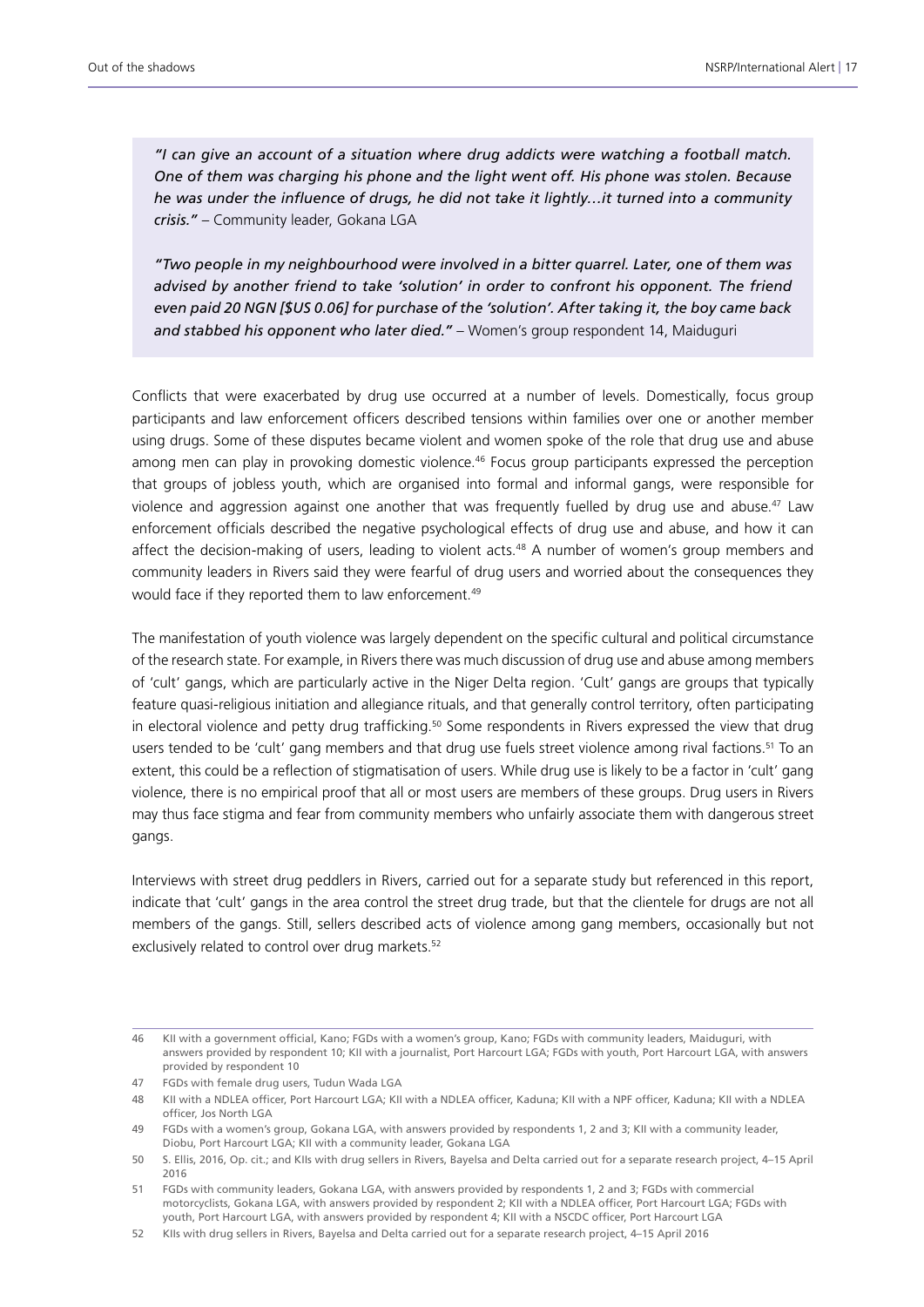*The association between drugs and violence in the minds of many respondents is concerning, in that it has the potential to increase the stigma that users face.*

Overall, a common view across the research areas was that drugs can provoke a false sense of confidence among users, particularly young males, and lead them into violent confrontations that may have been easily avoided if participants were not intoxicated.<sup>53</sup> The association between drugs and violence in the minds of many respondents is concerning, in that it has the potential to increase the stigma that users face – whether they have been violent in the past or not – thereby exacerbating the social isolation they may feel. As discussed in another section, nearly all the drug users interviewed said they were treated like outcasts and shunned by their communities.<sup>54</sup> A health official described drug use as a factor in violent conflict, telling stories of how users who were high when they committed a violent act later sobered up and regretted their actions.<sup>55</sup>

It is important, to some extent, to cast a critical eye on these views. Given the widespread belief that drug use fuels violence – even among drug users themselves – it is almost certain that it plays a role in violent conflicts. However, correlation does not equal causation, and it is likely that street gangs, for example, would still engage in confrontation or other forms of violence against one another even in the absence of drugs. While drug use at times may exacerbate and worsen conflicts by removing social inhibitions and impairing the judgement of involved parties, it would be a mistake to blame drug use completely for conflict and violence.

In addition, domestic violence against women and sexual assaults are also likely to be provoked by alcohol abuse, which is much more widely accepted than most forms of drug use. Additionally, marijuana was frequently cited by respondents as a popular local drug, across all research states.<sup>56</sup> While some recent studies have linked marijuana usage with an increased likelihood of violent behaviour, such a reaction to the drug is far from universal. Entrenching the assumption that marijuana users are prone to violence could worsen stigma against them or promote harsh and counterproductive enforcement practices.<sup>57</sup>

While Nigeria continues to struggle with communal and individual acts of violence across sectors, it has thus far not seen serious, organised violence between drug trafficking groups.58 A UNODC official who specialises in analysing drug trafficking networks in Nigeria said that these networks are well organised and collegial with one another, which perhaps offers a partial explanation as to why there has not been sustained conflict between these networks at a scale that spills over on to the Nigerian street.<sup>59</sup> This does not, however, discount the role that drug use and abuse appear to play in provoking violent disputes in the household or between groups of youth, and the near-universal perception expressed by respondents that drugs intensify these disputes speaks to a need to incorporate a peacebuilding approach to the issue.

Results from the field research in Borno strongly suggest that drug use played a role in the conflict with JAS. Many of the FGD participants shared a perception that abuse of the prescription drug tramadol was

<sup>53</sup> KII with the director of a drug treatment facility, Jos North LGA

<sup>54</sup> KII with a drug user, Port Harcourt LGA; FGDs with drug users, Zaria LGA; FGDs with female drug users, Tudun Wada LGA; KII with a drug user, Maiduguri; KII with female drug users, Kano

<sup>55</sup> KII with a health official at a psychiatric facility, Kaduna

<sup>56</sup> FGDs with commercial motorcyclists, Gokana LGA, with answers provided by respondents 1 and 4; FGDs with a vigilante group, Gokana LGA, with answers provided by respondents 2, 4 and 5; FGDs with youth in Gokana LGA, with answers provided by respondents 1, 4 and 5; KII with a NPF officer, Port Harcourt LGA; FGDs with drug users, Zaria LGA; FGDs with motorcyclists, Kaduna South LGA; KII with a rehabilitation centre worker, Kaduna; KII with a community leader, Maiduguri; FGDs with commercial motorcyclists, Kano; KII with a health professional who works in a drug rehabilitation centre, Plateau; FGDs with youth in Bokkos LGA, with answers provided by respondent 5

<sup>57</sup> R. Douglas Fields, Marijuana use increases violent behavior, Psychology Today, 20 March 2016, [https://www.psychologytoday.](https://www.psychologytoday.com/blog/the-new-brain/201603/marijuana-use-increases-violent-behavior) [com/blog/the-new-brain/201603/marijuana-use-increases-violent-behavior](https://www.psychologytoday.com/blog/the-new-brain/201603/marijuana-use-increases-violent-behavior)

<sup>58</sup> KII with an official from the NDLEA, Lagos, 9 May 2016

<sup>59</sup> KII with an official from the UNODC, London, 17 May 2016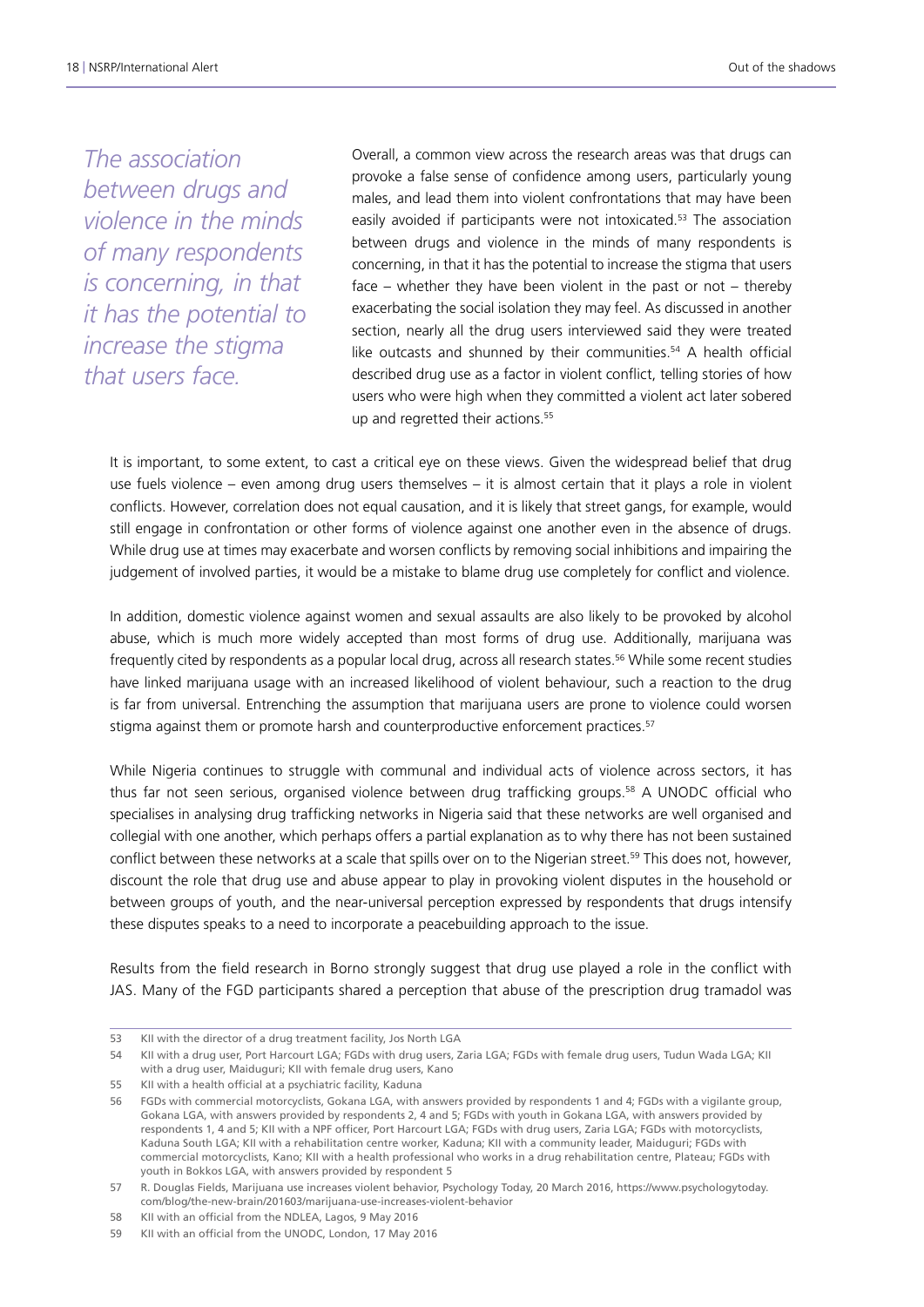common in the ranks of JAS and that fighters with the group were often caught with large quantities of the medication. Statements from community leaders, CJTF members and civil society representatives backed this assertion.<sup>60</sup> Some of these interviewees told anecdotes that, during JAS's early days, the organisation specifically targeted drug users for recruitment, assuming that their marginalised role in society would make them more likely to join the group and threatening to kill them if they refused.<sup>61</sup> A drug user who was interviewed in Maiduguri said that JAS "targeted drug users, saying that drug abuse is forbidden in Islam. Even if they see us smoking cigarettes they will come after us."62

A number of interviewees in Maiduguri also stated their perception that abuse of tramadol is common among members of the CJTF,<sup>63</sup> with some CJTF members confirming this.<sup>64</sup> Law enforcement officials, civil society representatives and community leaders said that the cycle of violence and atrocity during the JAS conflict was exacerbated by drug use on both sides, and that the intoxicating effects of drugs were partially to blame for the extreme levels of violence that fighters were willing to carry out.<sup>65</sup> It must be noted that this is a perception and, although expressed by a number of focus group and interview respondents, it cannot be asserted to be true without follow-up research.

Worryingly, two CJTF members, two community leaders and a government official in Maiduguri also said that tramadol abuse is common among internally displaced persons (IDPs) who fled JAS violence.<sup>66</sup> One of the community leaders who made this claim stated that IDPs use the drug to cope with hunger. Determining whether or not this is true should be a priority for urgent additional research, as it has implications for the safety and health of those who live in IDP camps. In addition, a separate community leader and government official said that drug users were among the first to participate in the 2006 'cartoon riots', in which a number of churches were burned and people were killed after a Danish cartoonist portrayed the image of the prophet Muhammad in a newspaper.<sup>67</sup>

In all of the above conflicts, there were pre-existing dynamics that contributed to the emergence of violence. 'Cult' gangs in Rivers are said to fight over territory and control over voting blocs, youth gangs in Kaduna and Kano almost certainly have personal rivalries that cause conflicts, and the grievances that contributed to JAS violence have been extensively documented.<sup>68</sup> Thus, it is vital to avoid assuming that removing drugs or intoxicants from these situations would have prevented violence from taking place. However, the perceptions and firsthand descriptions of drug use inflaming these conflicts indicate that they do play a negative role.

Designing intervention strategies for conflicts in Nigeria would therefore be likely to benefit from an analysis of the dynamics around drugs and drug users. In addition, policies aimed at curbing drug use and abuse should incorporate a proactive attempt to ensure that they are conflict-sensitive and address the manner in which drugs can act as a catalyst for violence. In practice, this could mean a number of things. In situations

<sup>60</sup> KII with a community leader, Maiduguri; KII with a civil society representative, Maiduguri; FGDs with CJTF members, Maiduguri, with answers provided by respondents 2, 4, 15, 16 and 20; FGDs with a women's group, Maiduguri, with answers provided by respondents 1, 5, 6 and 20; FGDs with community leaders, Maiduguri, with answers provided by respondents 14 and 16; FGDs with youth, Maiduguri, with answers provided by respondents 1, 2, 3, 8, 13 and 15

<sup>61</sup> KII with a community leader, Maiduguri; KII with a government official, Maiduguri; KII with a drug user, Maiduguri

<sup>62</sup> KII with a drug user, Maiduguri

<sup>63</sup> KII with a community leader, Maiduguri; KII with a law enforcement officer, Maiduguri; KII with a government official, Maiduguri; KII with a drug user, Maiduguri; FGDs with a women's group, Maiduguri, with answers provided by respondents 2 and 16; FGDs with community leaders, Maiduguri, with answers provided by respondents 8 and 12; FGDs with youth, Maiduguri, with answers provided by respondents 1, 2, 3 and 7

<sup>64</sup> FGDs with members of the CJTF, Maiduguri, with answers provided by respondents 2, 3, 5, 6, 14 and 19

<sup>65</sup> KII with a law enforcement officer, Maiduguri; KII with a civil society representative, Maiduguri; FGD with community leaders, Maiduguri, with answer provided by respondent 16

<sup>66</sup> FGDs with members of the CJTF, Maiduguri, with answers provided by respondents 1 and 20; FGDs with community leaders, Maiduguri, with answers provided by respondents 11 and 14; KII with a government official, Maiduguri

<sup>67</sup> Nigeria cartoon protests kill 16, BBC News, 19 February 2006,<http://news.bbc.co.uk/2/hi/4728616.stm>

<sup>68</sup> Danish Institute for International Studies (DIIS), Boko Haram: From local grievances to violent insurgency, Copenhagen: DIIS, 2015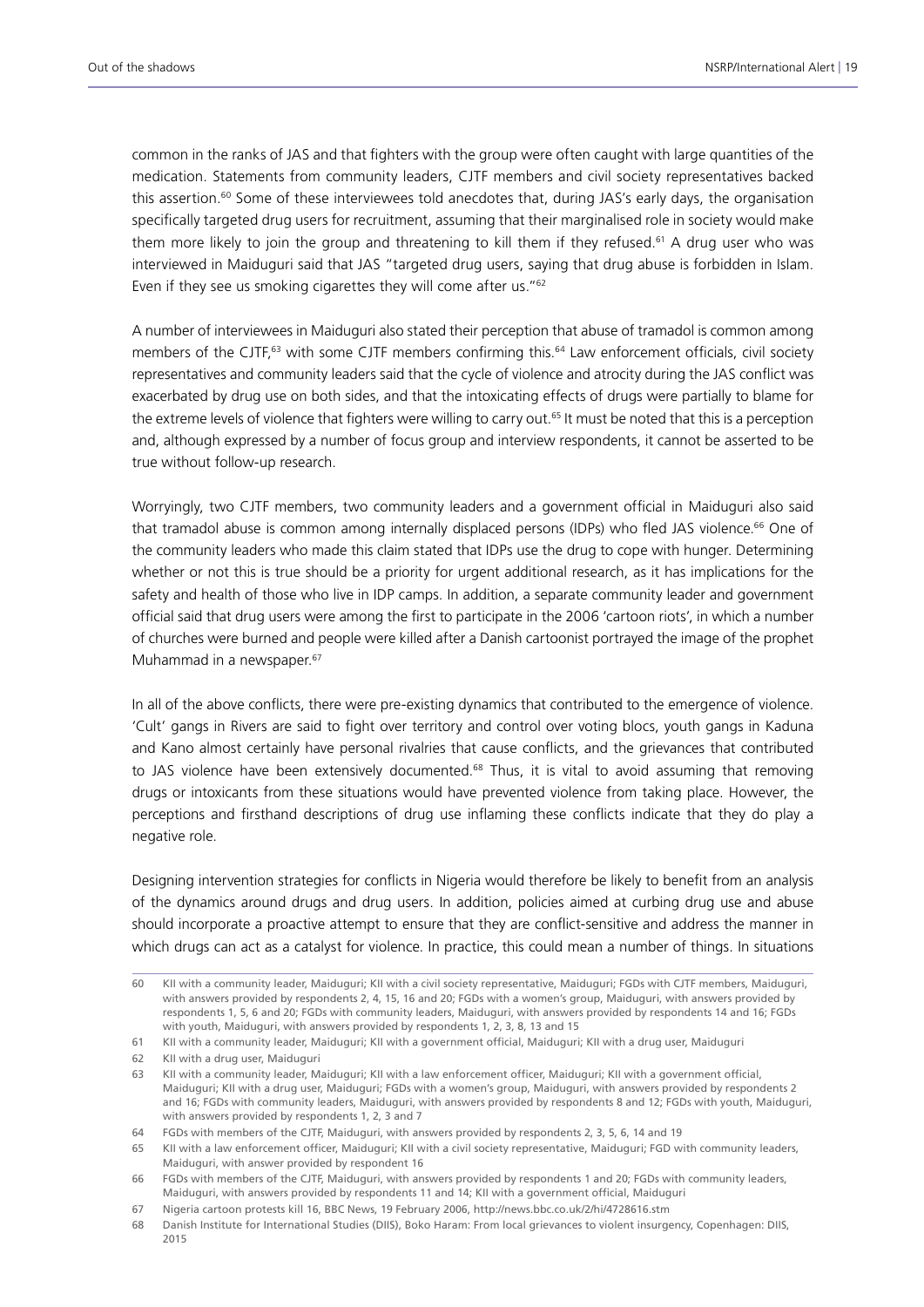where the likelihood of conflict between two or more groups is perceived to be high, drug users as a group should be targeted for outreach and education on how small disputes could lead to much larger problems for the community. As will be discussed in further detail below, efforts to reduce stigma towards drug users and offer them effective treatment options should not simply be seen as a public health issue. In fact, these are crucial for reducing the likelihood that drugs will contribute to cycles of violence and for increasing community cohesion.

#### **Perceptions and experiences relating to drug users being exploited by politicians**

*"The politicians are bad. They use drug abusers for their own selfish gains." –* Civil society representative, Maiduguri<sup>69</sup>

*"Politicians provide drugs to their thugs during political rallies."* – Government official, Maiduguri<sup>70</sup>

*"I agree that politicians control the drug trade. When they want to use the bad boys, they*  give drugs to them so that the boys can behave anyhow." - Motorcyclist, Gokana LGA<sup>71</sup>

#### *"The politicians provide drugs for thugs and youths to achieve their aim of winning at all cost."* – NDLEA officer, Port Harcourt LGA72

In all the research states, a significant portion of respondents from the focus groups and interviews shared a perception that politicians exploit drug users for electoral violence or intimidation during campaigns.<sup>73</sup> Drug users in Kano and Kaduna said that local candidates had given them drugs and money, with the Kaduna respondent saying he had been ordered to "snatch ballot boxes".<sup>74</sup> The role of some politicians in exploiting drug users in this manner was cited by law enforcement officials, community leaders, vigilante group members and others. As is the case with many of the findings of this report, these assertions are largely based on perception, but they were made by reputable members of law enforcement and civil society. Others referenced firsthand experience of being given drugs to carry out electoral violence. This assertion should not be seen to tarnish the Nigerian electoral process as a whole, but it does speak to the manner in which drug use can be exploited to provoke conflict and undermine security.

There was also a perception among some respondents that politicians are connected to the drug trade itself. This perception was most widespread in Rivers, although it was also expressed by respondents in other areas.75 For example, in the Gokana and Port Harcourt LGAs in Rivers, three motorcyclists, one member of a women's group, two vigilante group members, a civil society representative and two law enforcement officers all stated their belief that politicians are involved in drug trafficking. A community leader in Borno expressed similar

<sup>69</sup> KII with a civil society representative, Maiduguri

<sup>70</sup> KII with a government official, Maiduguri

<sup>71</sup> FGDs with motorcyclists, Gokana LGA

<sup>72</sup> KII with a NDLEA officer, Port Harcourt LGA

<sup>73</sup> FGDs with commercial motorcyclists, Gokana LGA, with answers provided by respondents 2, 3 and 4; KII with a NDLEA officer, Port Harcourt LGA; KII with a NSCDC officer, Port Harcourt LGA; KII with a civil society representative, Port Harcourt LGA; FGDs with drug users, Zaria LGA; KII with a civil society representative, Kaduna; KII with a community leader, Maiduguri; KII with a NSCDC officer, Maiduguri; KII with a civil society representative, Maiduguri; KII with a drug user, Maiduguri; FGDs with community leaders, Maiduguri, with answers provided by respondents 6 and 21; FGDs with commercial motorcyclists, Kano; FGDs with drug users, Kano; KII with a civil society representative, Kano; FGDs with a vigilante group, Jos North LGA, with answers provided by respondent 2; FGDs with community leaders, Jos North LGA, with answers provided by respondent 3; FGDs with community leaders, Bokkos LGA, with answers provided by respondents 1 and 6; KII with a NDLEA officer, Jos North LGA; KII with a NPF officer, Jos North LGA; KII with a journalist, Jos North LGA; KII with a civil society representative, Jos North LGA

<sup>74</sup> FGDs with drug users, Zaria LGA

<sup>75</sup> FGDs with community leaders, Maiduguri, with answers provided by respondent 11; FGDs with a vigilante group, Jos North LGA, with answers provided by respondent 2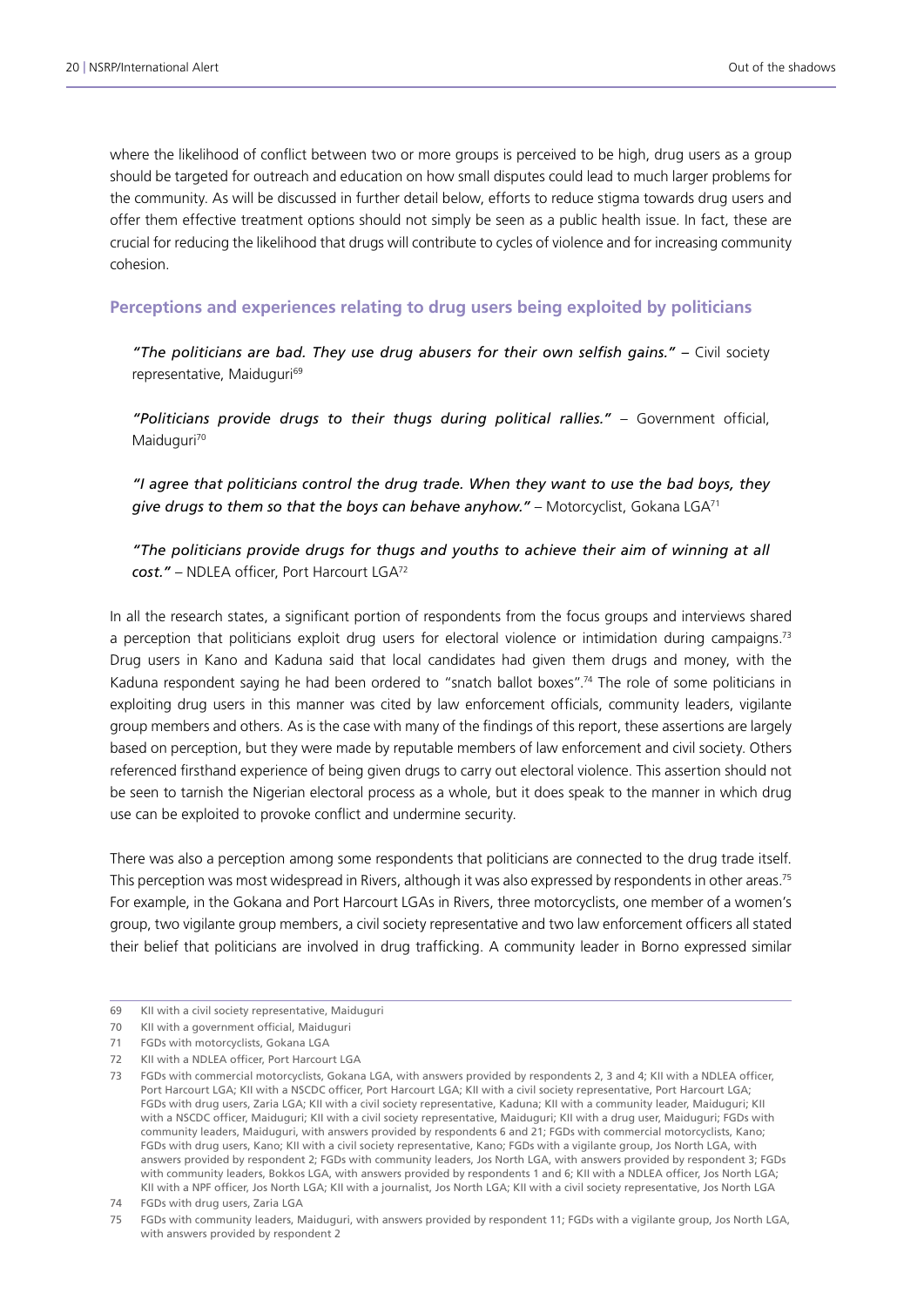views.76 This view is to some extent supported by scholarship, and even former president Olusegun Obasanjo, now the chair of the West African Commission on Drugs, has said that drug traffickers and their money have infiltrated Nigerian politics.<sup>77</sup> The belief that political operatives could be the ultimate financial beneficiaries of a phenomenon that is seen by so many community members as violent and destructive is particularly caustic, given its implications for the relationship between Nigerians and the state. Erosion of the state's legitimacy in the eyes of those who consider their leaders to be involved in trafficking or distributing drugs is a manifestation of a concerning lack of faith in Nigerian governance, which in a fractured society can have security implications.

*The perception among Nigerians that drug use is a feature of electoral violence erodes confidence in public officials and the integrity of the political system.*

The existence of street gangs during elections is not a new phenomenon in Nigeria, and can be traced back to the highly charged and competitive political environment that followed decolonisation.<sup>78</sup> Like many of the links between conflict and drug use described in this report, removing drugs from Nigeria would almost certainly not eliminate electoral violence, but their use as an exacerbating factor should be acknowledged and addressed. From a peacebuilding perspective, electoral violence reduces the legitimacy of the process and can lead to political fractures and grievances that can cause negative social effects and worsen conflict dynamics. Election monitoring and stabilisation initiatives should thus ensure that outreach to drug users and an awareness of the role that drugs can play in stimulating violence in the voting process is an integral part of programming.

Additionally, given the stigma with which many Nigerians interviewed for this report view drug use, its connection to national politics and role in electoral violence is concerning. Fairly or not, drug use appears to be connected in the minds of many Nigerians to criminal behaviour that is often violent and can aggravate conflicts and provoke fear in the community. The perception among Nigerians is that drug use is a feature of electoral violence, which erodes confidence in public officials and the integrity of the political system. If the allegations are accurate – and some were made based on firsthand experience – the use of drugs in political violence has the additional effect of strengthening youth gangs that may be involved in trafficking drugs or other forms of violence, and can worsen the habits of users.

Respondents who spoke of drug users being employed as street enforcers in political campaigns did not specify which drugs are generally distributed. Given the costs associated with harder illicit narcotics, it is likely that they were referring to either marijuana or prescription drugs such as tramadol, which can dull the instincts of users and reduce the barriers to violent acts. To an extent, this is reminiscent of the distribution of various narcotics to young soldiers in other conflicts in the region, for example, to child soldiers in Liberia and Sierra Leone. Aside from the inherent unacceptability of fostering addiction in order to win an election, this practice closely associates criminal behaviour with the electoral process and attacks the very foundation of democratic politics. It also deepens the association between drug abuse and violence in the minds of average Nigerians, which may increase stigma and fear towards abusers and entrench stereotypes of youth as being dangerous or violent.

<sup>76</sup> FGDs with community leaders, Maiduguri, with answers provided by respondent 11

<sup>77</sup> O. Obasanjo, West Africa needs to wake up to threat from drugs trade, The Guardian, 26 June 2014, [https://www.theguardian.](https://www.theguardian.com/global-development/poverty-matters/2014/jun/26/west-africa-illegal-drugs-new-approach) [com/global-development/poverty-matters/2014/jun/26/west-africa-illegal-drugs-new-approach](https://www.theguardian.com/global-development/poverty-matters/2014/jun/26/west-africa-illegal-drugs-new-approach); see also S. Ellis, 2016, Op. cit.; S. Daniel, H. Umoru, B. Agande, D. Akinrefon, C. Kumolu, S. Ebegbulem and D. Olatunji, Why I tore up my PDP membership card – Obasanjo, Vanguard Nigeria, 17 February 2015, [http://www.vanguardngr.com/2015/02/tore-my-pdp-membership-card-obasanjo](http://www.vanguardngr.com/2015/02/tore-my-pdp-membership-card-obasanjo/)

<sup>78</sup> S. Ellis, 2016, Op. cit.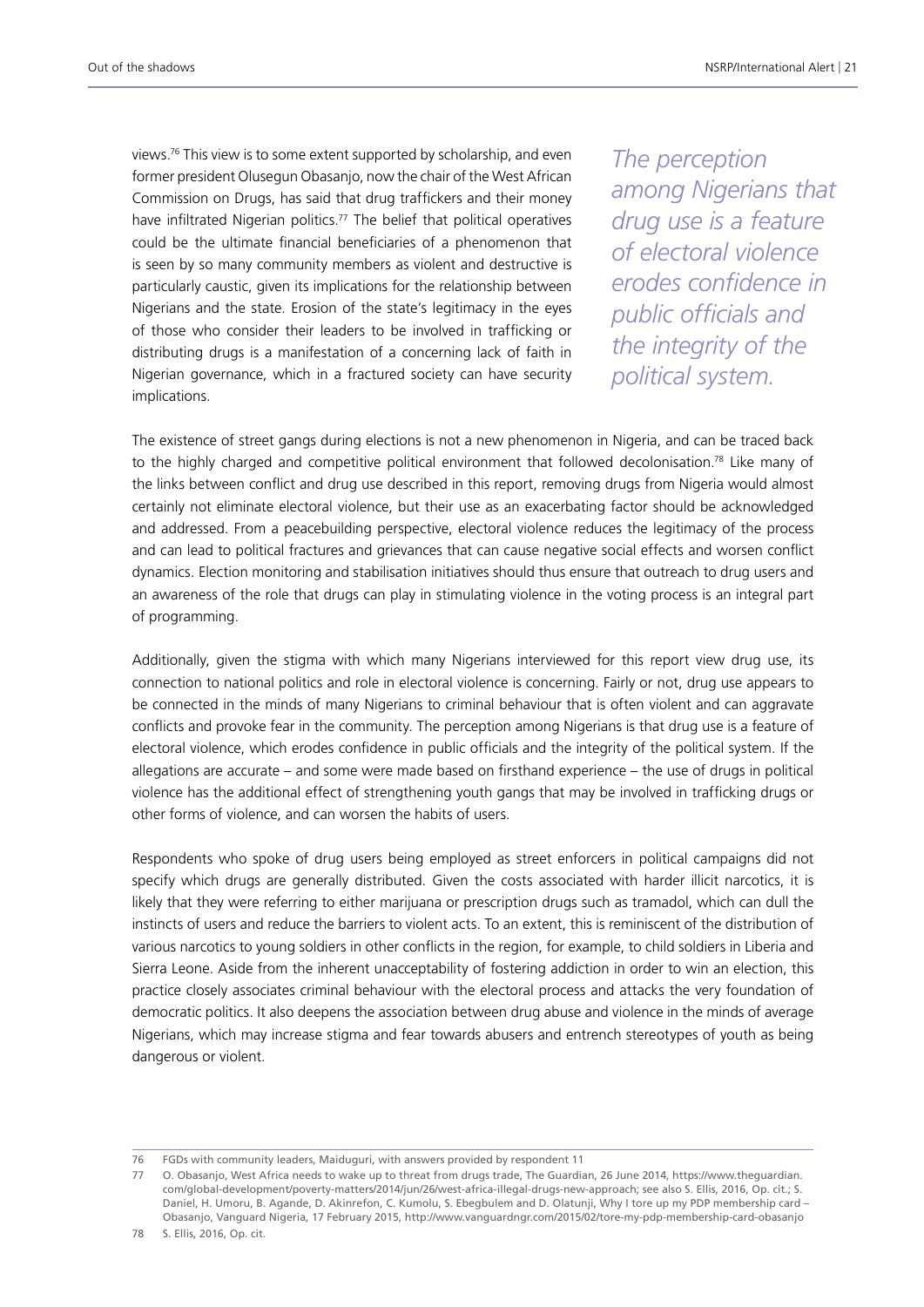However, there is potential to reverse things. For example, drug users typically point to idleness and lack of opportunity as contributing factors to their continued habits. Rather than allowing youth and drug users to be employed for violent purposes during elections, it may be worth considering how to use them for peacebuilding initiatives in the run-up to voting. Drug users could be employed as paid campaigners for violence-free voting processes. Under close supervision, it is not difficult to imagine that some could potentially experience personally transformative effects in being used for such an important and positive initiative. Although undoubtedly many will find it difficult to extricate themselves from the peer pressure that may accompany the process of being recruited to be electoral spoilers, there is at least scope to consider how their energy could be productively employed.

#### **Mixed reviews of law enforcement efforts in tackling drug abuse**

*"The NDLEA is presently short of staff. There is a massive movement of staff from departments that are supposed to play a supportive role to other departments. Officers who were recruited primarily for drug use reduction and officers who were recruited primarily for legal and administrative purposes all want to move to operational departments that are seen to be more lucrative than the other departments. There is a lack of ethics among such members*  in carrying out their duties since they want to amass wealth." – NDLEA officer<sup>79</sup>

*"There is inadequate manpower in the police force. It's risky for police to break into the jungle of drug abusers without appropriate manpower. The drug abusers used to carry arms of all sorts in their jungle. Initially, the arms were for protection, but when high on drugs, the*  drug abusers can be violent with their arms." - NPF officer, Kaduna<sup>80</sup>

*"The police and the NDLEA are also part of the problem. They collect bribes and release suspects. Sometimes they liaise with the drug abusers to sell drugs confiscated from suspects."*  $-$  Drug rehabilitation facility worker, Kaduna<sup>81</sup>

*"The judicial system is not encouraging. It seems like the law is on the side of those who sell or deal drugs. You arrest someone with kilograms of drugs and the judge gives him two years or an option of 200,000 NGN [US\$ 631],82 which the judge knows he can pay. So what is the problem? Is it from the judges or what? The NDLEA or the police do their work, spend government money fuelling cars and spend time and energy, but at the end of the day it will be squashed by the court or thrown away. For what? When are we going to win this war? You see that some senators*  are drug dealers but you will see the whole country is behind the senator." – NDLEA officer<sup>83</sup>

Drug users interact with a number of different law enforcement agencies. NPF officers are generally tasked with handling petty street crimes, including drug abuse and theft. Drug users who engage in criminal behaviour or openly use illicit drugs in public may be arrested by police officers who also periodically raid market areas where users congregate. The NDLEA is tasked with disrupting the supply of illicit narcotics, arresting dealers and supervising programmes intended to reduce the demand for drugs. It is a difficult, multifaceted job that is made even more challenging by resource shortages. Five of the six NDLEA officers who were interviewed for this study described funding gaps and logistical challenges, with some saying that they were often forced to pay for fuel out of their own pockets and complaining that they received less logistical support than other enforcement agencies.

<sup>79</sup> KII with a NDLEA officer

<sup>80</sup> KII with a NPF officer, Kaduna

<sup>81</sup> KII with a drug rehabilitation facility worker, Kaduna

<sup>82</sup> Rates obtained using XE on 11 January 2017, <http://www.xe.com>

<sup>83</sup> KII with a NDLEA officer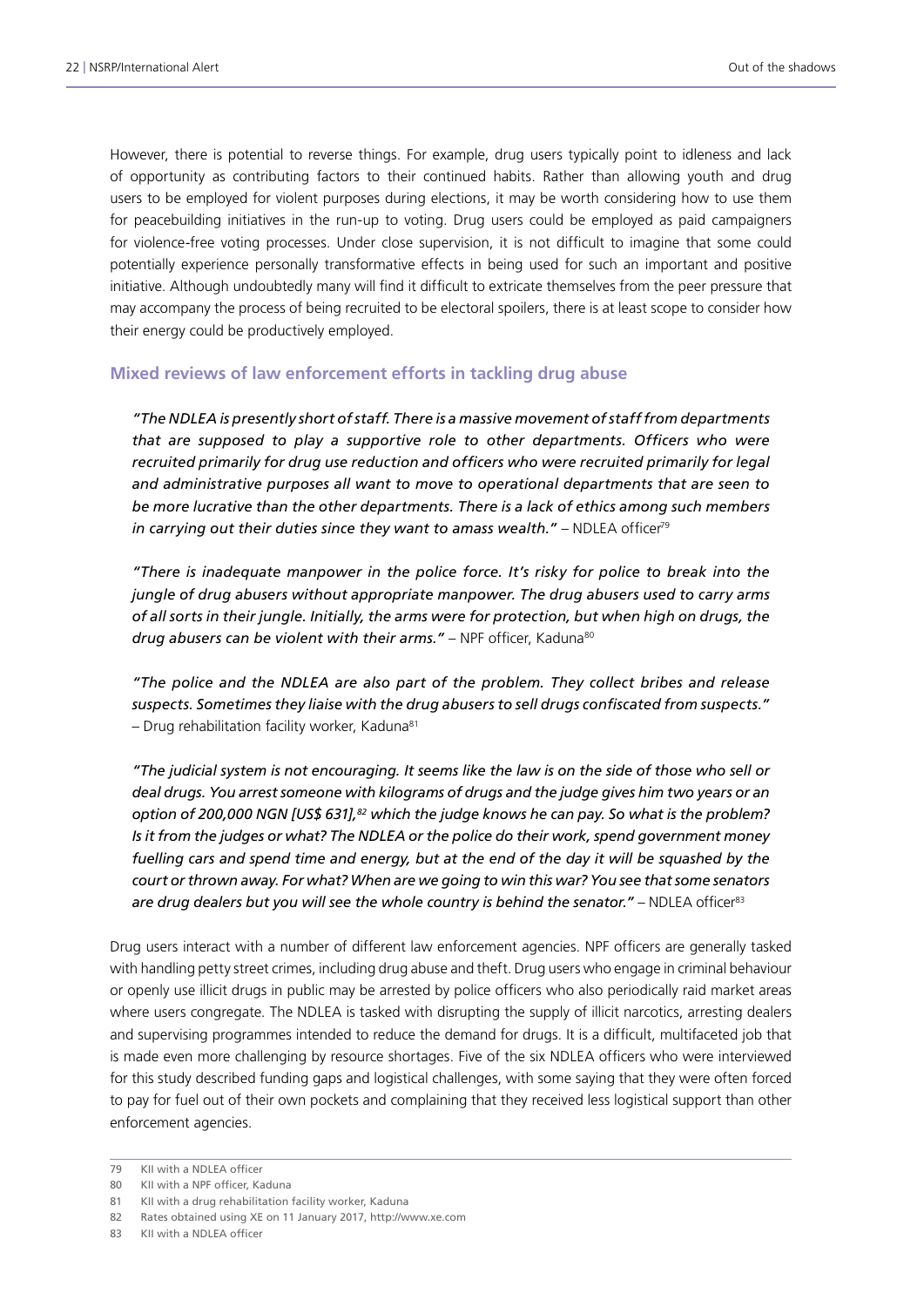An official from the UNODC said that the NDLEA has made strides in recent years.<sup>84</sup> Although there have been instances where senior officials were either accused or convicted of corruption, the main challenges allegedly lie not in the agency's integrity, but rather in its organisation, mandate and capacity. The NDLEA seizes hundreds of thousands of tonnes of marijuana every year in addition to successfully interdicting large amounts of illicit narcotics at airports and other borders, but typically the agency arrests low-level dealers and has a mixed record of investigating and prosecuting the 'drug barons' who are ultimately in control of the trade.<sup>85</sup>

The 2015 NDCMP describes a shift in philosophy from low-level prosecutions to complex investigations, but officers from the agency and their UNODC colleagues both say this strategy is challenged by the limited resources the agency has at its disposal. One NDLEA officer expressed frustration that, even when he manages to arrest and indict high-level dealers, it is difficult to prosecute them successfully due to their political connections, wealth and influence.<sup>86</sup>

During focus groups, respondents expressed mixed views about the performance of law enforcement agencies, but the overall sentiment tended towards dissatisfaction. For example, of the eight youth in Port Harcourt LGA who commented on the performance of the police, six said that the police were either drug users themselves or were willing to take bribes to allow traffickers to escape sanction. Four out of five female drug users in Kano said that police sell drugs to traffickers, with one saying that law enforcement officers have given her drugs in exchange for sex.<sup>87</sup>

In Borno, five of the 21 participants in the community leaders FGD expressed their perception that security officials – including the NDLEA – were often involved in the sale of drugs.88 In Jos North LGA in Plateau, a vigilante group member claimed that he witnessed soldiers offloading a truck full of marijuana for sale. When he reported the incident to the soldiers' commanding officer, he was allegedly threatened.<sup>89</sup> A respondent in the women's group FGD also in Jos North LGA shared a similar story, saying that six soldiers entered her house a number of years back looking for a boy who owed them money for a wholesale drug transaction.<sup>90</sup>

Others, however, acknowledged that police officers are in a difficult position and are making efforts to tackle drug use and trafficking. A participant in the women's focus group in Jos North LGA said that drug users attacked and destroyed a local police station after a confrontation.<sup>91</sup> In Port Harcourt LGA, one of the respondents in the community leaders FGD expressed sympathy for the challenges that police and the NDLEA face in addressing drug use, but, in the same group, three others asserted that drug traffickers are generally released very quickly and said that they did not believe that the government had an adequate strategy to take sellers off the street.<sup>92</sup>

A civil society representative in Gokana LGA also shared his perception that, despite the NDLEA's efforts, very little progress had been made in eliminating drug trafficking.<sup>93</sup> On the whole, the most common perception among respondents was that law enforcement was overwhelmed by the problem and had yet to implement an effective response.

<sup>84</sup> KII with an official from the UNODC, Lagos, 10 May 2016

<sup>85</sup> Ibid.

<sup>86</sup> KII with a NDLEA officer, Jos North LGA

<sup>87</sup> FGDs with female drug users, Kano

<sup>88</sup> FGDs with community leaders, Maiduguri, with answers provided by respondents 2, 5, 6, 9 and 11

<sup>89</sup> FGD with vigilante group members, Jos North LGA

<sup>90</sup> FGD with a women's group, Jos North LGA, with answers provided by respondent 6

<sup>91</sup> Ibid., with answers provided by respondent 4

<sup>92</sup> FGDs with community leaders, Port Harcourt LGA, with answers provided by respondents 1, 2, 3 and 4

<sup>93</sup> KII with civil society representative, Gokana LGA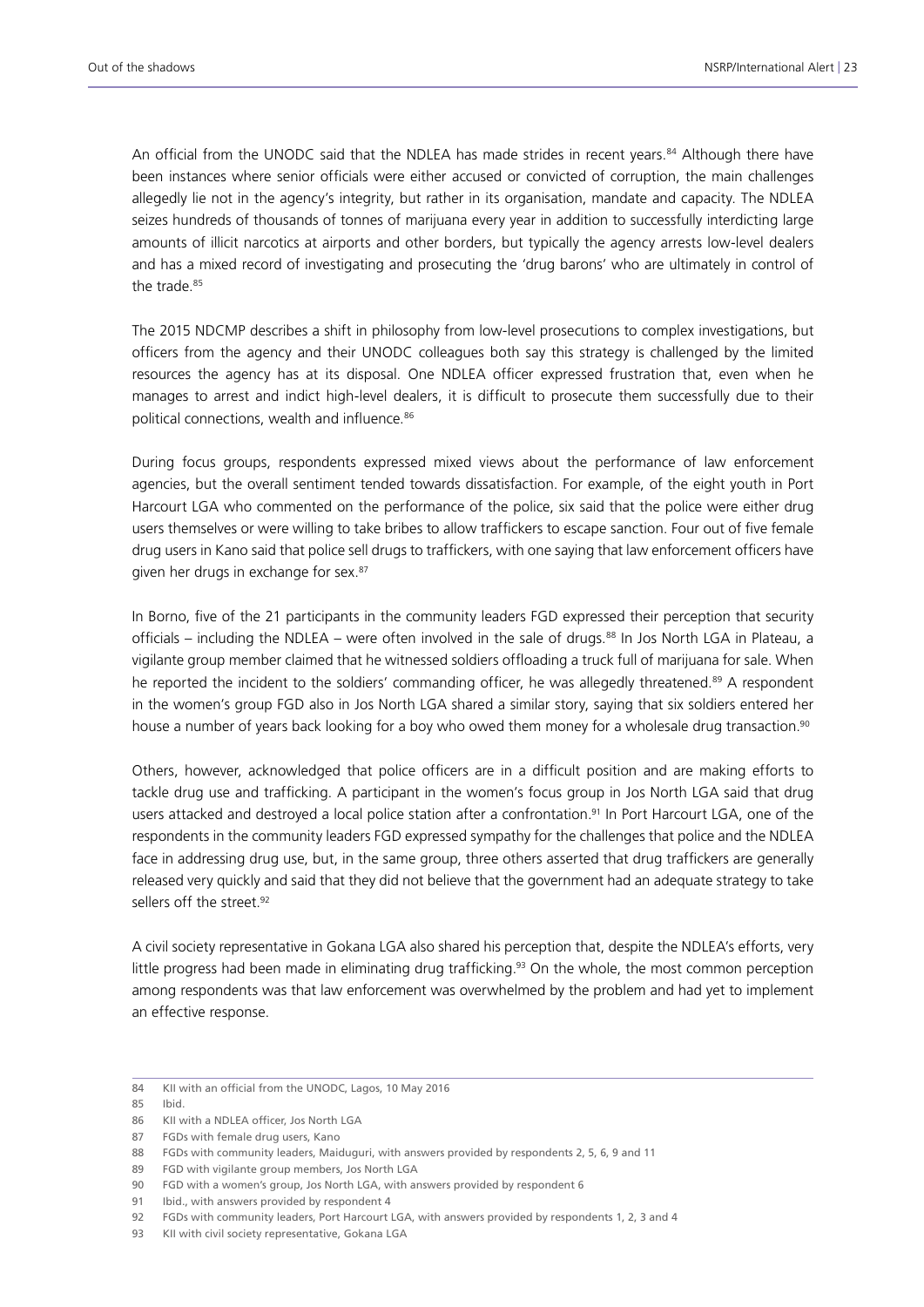An official from the UNODC said that the NDLEA tends to be more reliable and trustworthy than other law enforcement agencies in Nigeria.94 Certainly, the agency is tasked with an extremely difficult job and field officers say they feel overwhelmed by the challenges they face. A survey of drug sellers carried out for a separate research project implemented by Alert in Rivers, Bayelsa and Delta indicates, however, that many NDLEA officers dispense harsh punishment for drug sellers, often beating and torturing them after arrests. Drug sellers claimed they were released only after paying bribes and expressed the view that their rivals often arranged their arrests.95 For their part, law enforcement officers say that they can sometimes be subjected to reprisal attacks by both drug abusers and sellers. Indeed, one drug seller admitted that he was considering murdering a NDLEA officer who had beaten him while in custody.<sup>96</sup>

Two of the NDLEA officers who were interviewed for this report acknowledged the presence of corrupt officers within the ranks of the organisation. This speaks to the need to boost internal review measures that levy penalties on officers who behave inappropriately or violate the human rights of suspects. Improper behaviour of law enforcement officers can tarnish the good, hard work of other officers who behave with integrity, and can also erode public confidence in security agencies. This can negatively affect peace and security by fostering an adversarial relationship between some members of society and the agencies tasked with protecting them. Improper behaviour of law enforcement officers can also foster grievances in society and lead to social breakdowns. Particularly in Rivers, it appears there is a need for local law enforcement to engage in dialogue and trustbuilding with community members in order to combat the view that they are complicit in the drug trade, particularly given the fact that many of the funding and investigative challenges that agencies such as the NDLEA face are not necessarily their fault.

#### **Perceptions that drug use is common and that rates of drug abuse are rising**

*"Drug abuse is on the rise. Drugs have become rampant and are easily accessible to young*  people now." - NPF officer, Gokana LGA<sup>97</sup>

*"The number of drug abusers is not only increasing, but the level of drug use has also*  increased. In years back, most youths would smoke cigarettes or consume alcohol and *cannabis. Today there are many drugs in circulation and youths hardly stick to one. They take mixtures of these drugs and the resulting effect is very, very, very devastating."*  – Retired NDLEA officer, Maiduguri98

Virtually all of the participants in the FGDs and KIIs conducted across the five states said that drug abuse is common.99 Law enforcement officers, community leaders and health professionals who would be in the best position to speak authoritatively about this matter also said that rates of drug use are rising among both men and women.100 While the most recent survey of drug use in Nigeria asserts that rates of use remain relatively

100 KII with a NDLEA officer, Jos North LGA; KII with a health official, Port Harcourt LGA; KII with a NDLEA officer, Port Harcourt LGA; KII with a NSCDC officer, Port Harcourt LGA; KII with a NDLEA officer, Zaria LGA; KII with a traditional rehabilitation centre worker, Kaduna; KII with a health professional, Kaduna; KII with a health professional, Maiduguri; KII with a NSCDC officer, Maiduguri; KII with a health professional, Kano; KII with a health professional who works in a drug treatment centre, Jos North LGA; FGD with community leaders, Kaduna South LGA

<sup>94</sup> KII with a UNODC official, Lagos, 10 May 2016

<sup>95</sup> KIIs with drug sellers in Rivers, Bayelsa and Delta carried out for a separate research project, 4–15 April 2016

<sup>96</sup> Ibid.

<sup>97</sup> KII with a NPF officer, Gokana LGA

<sup>98</sup> KII with a retired NDLEA officer, Maiduguri

<sup>99</sup> FGDs with commercial motorcyclists, Gokana LGA, which was asserted by all respondents; FGDs with a women's group, Gokana LGA, which was asserted by all respondents; FGD with youth, Port Harcourt LGA, which was asserted by all respondents; FGDs with a women's group, Zaria LGA; FGDs with community leaders, Kaduna South LGA; FGDs with youth, Kaduna South LGA; KII with a civil society representative, Maiduguri; FGDs with CJTF members, Maiduguri, with answers provided by respondents 2, 5 and 14; FGDs with a women's group, Maiduguri, with answers provided by respondents 6, 10, 14, 17, 19 and 20; KII with a community leader, Kano; FGDs with community leaders, Bokkos LGA, with answers provided by respondents 3, 4, 6 and 7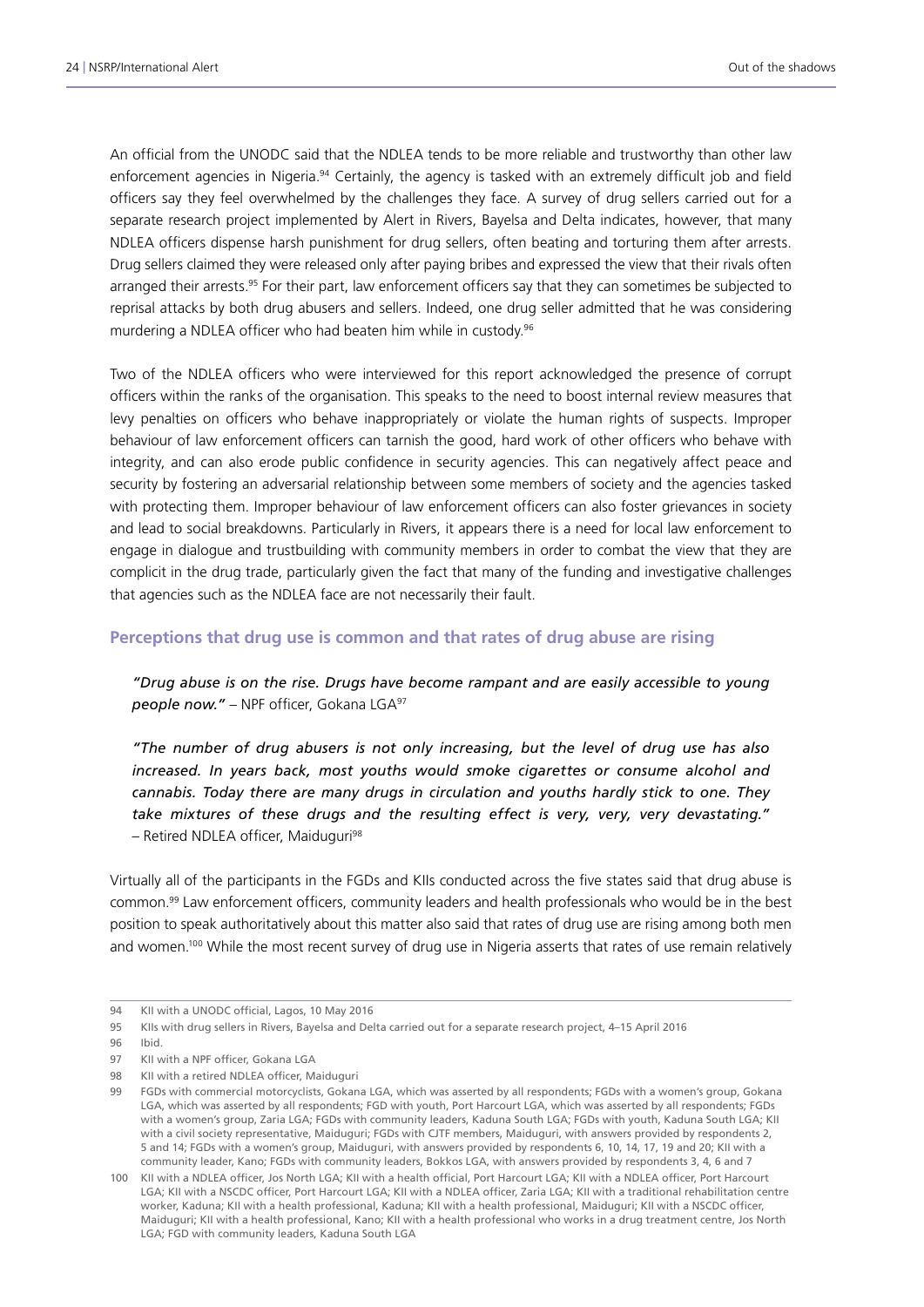low in the overall population,<sup>101</sup> anecdotal evidence from the field supports the notion that the scale of drug use is increasing – at least as measured by the perception of those who are most directly involved with interdiction and treatment efforts.

It is important to differentiate between the various drugs that are most commonly consumed in Nigeria. In general, most respondents said that drugs such as cocaine and heroin are generally abused by wealthier individuals who can afford the relatively steep prices that street dealers charge for these drugs. Still, in all the research areas, respondents reported that it was possible to purchase illegal narcotics at drug markets. A representative from a CSO in Lagos spoke of the challenges the organisation faces in addressing addiction to drugs such as cocaine, telling stories of individuals under their care whose lives had been severely damaged by 'charley' or 'world cup'.102 Also in Lagos, the author of this report observed heroin and cocaine addicts in an area where drug users congregate and found that their habit can cost as much as 10,000 NGN (\$US 31.50 or £26)103 per day, a large sum for an average Nigerian. Many of the drug users who were interviewed expressed their frustration with their circumstances, saying they did not know how to stop using drugs and telling tragic stories of struggling with addiction. Female drug users, for example, spoke of using codeine as an escape mechanism.<sup>104</sup> Some respondents said that, overall, drug use rates among women were rising.<sup>105</sup>

Marijuana remains the most frequently seized drug in Nigeria and is said by law enforcement to be the most widely abused, along with tramadol.<sup>106</sup> Studies show that marijuana can exacerbate pre-existing mental health issues among some users; however, experts disagree about whether the drug is a 'gateway' to harder drugs, with some studies challenging this assumption.<sup>107</sup> Indeed, it is likely that many marijuana users in Nigeria maintain healthy lives and remain productive members of society. The discourse around marijuana as expressed by respondents was reminiscent of the global debate about the drug. While many respondents stated their perspective that marijuana was associated with criminality, delinquency and violence, this does not signify that it is actually true for the majority of users. 'Cult' gang members may use marijuana when committing crimes, for example, but this does not necessarily indicate that the drug causes criminal behaviour.

In Rivers, a law enforcement officer reported that high-grade methamphetamine has begun to appear on the streets – a worrying development.<sup>108</sup> Production of methamphetamine is an emerging problem in Nigeria. In March 2016, a "super-lab" capable of producing as much as four tonnes of the drug per week was raided by law enforcement officials in Delta.<sup>109</sup> The lab was being jointly run by Nigerians and Mexicans, raising fears that Mexican drug cartels are outsourcing some production to Nigeria. Experts on the West African drug trade disagree with this assessment, however, saying that a more plausible explanation is that Nigerian criminal organisations are diversifying their drug portfolio and that the Mexicans had been hired essentially as consultants to teach Nigerians how to manufacture the drug.<sup>110</sup> Methamphetamine fetches a high price in east Asia and Nigerian drug traffickers seeking high returns have increasingly become involved in smuggling the drug to consumer markets in the region.<sup>111</sup>

<sup>101</sup> T.A. Adamson, A.O. Ogunlesi, O.I. Morakinyo, A.O. Akinhanmi, P.O. Onifade, O. Erinosho, A.A. Adewuyi, D.A. Fasiku, T.O. Adebowale, A. Ogunwale, E.B. Somoye and O.I. Olaniyan, 2015, Op. cit.

<sup>102</sup> These are common street names for cocaine; KII with a CSO that specialises in outreach programmes for drug users, Lagos state 103 Rates obtained using XE on 11 January 2017, <http://www.xe.com>

<sup>104</sup> FGDs with female drug users, Tudun Wada LGA; KII with a female drug user, Kano

<sup>105</sup> KII with a NSCDC officer, Port Harcourt LGA; KII with a NDLEA officer, Kaduna; KII with a NPF officer, Kaduna; KII with a journalist, Kano

<sup>106</sup> KII with a NDLEA official, Lagos, 9 May 2016

<sup>107</sup> National Alliance on Mental Illness (NAMI), Marijuana and mental illness fact sheet, Virginia: NAMI, 2013; A.R. Morral, D.F. McCaffrey and S.M. Paddock, Using marijuana may not raise the risk of using harder drugs, Santa Monica, CA: RAND Corporation, 2002

<sup>108</sup> KII with a NDLEA officer, Port Harcourt LGA

<sup>109</sup> The Associated Press, Meth 'super-lab' raided in Nigeria, 4 Mexicans arrested, NBC News, 15 March 2016, [http://www.nbcnews.](http://www.nbcnews.com/news/world/meth-super-lab-raided-nigeria-4-mexicans-arrested-n538496) [com/news/world/meth-super-lab-raided-nigeria-4-mexicans-arrested-n538496](http://www.nbcnews.com/news/world/meth-super-lab-raided-nigeria-4-mexicans-arrested-n538496)

<sup>110</sup> KII with a UNODC official carried out remotely, London, 17 May 2016

<sup>111</sup> Ibid.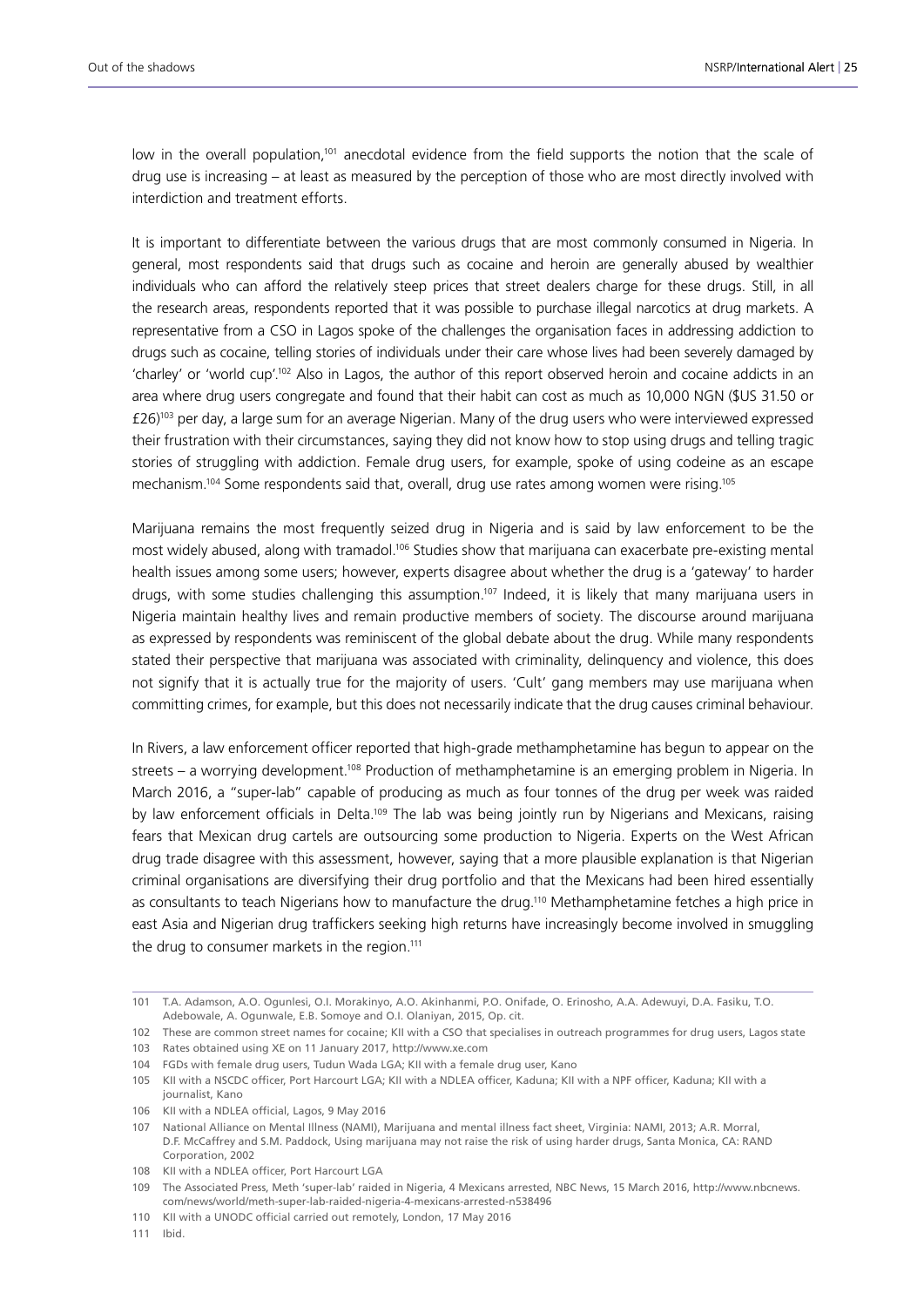The appearance of methamphetamine on the street in Nigeria has the potential to become a larger problem. With the right chemicals, methamphetamine is cheap to produce. In contrast to drugs such as cocaine and heroin, which must be bought from producers abroad, methamphetamine can be 'cooked' in Nigeria and sellers are free to set their own prices for the drug. The 'precursor' chemicals required for methamphetamine production are generally imported from India and are then either stolen or illicitly sold to criminal organisations.112 While manufacturers of methamphetamine in Nigeria generally seek to smuggle the drug to markets where it can fetch high prices and exorbitant profits, as criminal groups recognise the potential for returns closer to home, they may begin to offload a larger portion of the drug into domestic markets. A NDLEA officer in Rivers said that the drug has already risen in popularity among youth in the region.<sup>113</sup> According to research, methamphetamine is extremely addictive and can cause severe damage to users.114 If it were made affordable and widely available in Nigeria, it could provoke a significant health crisis.

In addition to the drugs already mentioned, some respondents reported novel means that users with limited access to funds adopt in order to get high. Inhaling fumes from sewage and smoking the faeces of certain species of lizard were among the most creative, and are likely to be nearly impossible to regulate. In Plateau, interviewees described a local brew called goskolo, which is said to be made by combining homemade gin and other dangerous chemicals, including methanol, a key component used in the manufacture of formaldehyde.115 Goskolo causes severe effects on users, who are often rendered nearly catatonic after drinking it, and according to focus group respondents it has been responsible for a number of deaths.<sup>116</sup> A similar concoction, called madaran sukudai, which is composed mostly of formaldehyde and alcohol, was reported to cause serious health problems for users in Borno, Kaduna and Plateau.117

Another very common makeshift drug that interviewees described is constituted from the rubber glue used to patch automobile and motorcycle tyres. Known on the street as 'solution', users inhale the fumes, which cause hallucinations and a euphoric high. Abuse of 'solution' was cited as a problem in all of the research areas, sometimes described as causing aggressive and violent behaviours in users. Along with marijuana and prescription drugs, 'solution' was cited as being one of the more common drugs available. As will be discussed below, abuse of prescription drugs in particular appears to be a growing and significant problem in Nigeria.

Interviewees said that most drug abusers tend to be male and young, with the age range of 13–35 frequently cited. Different drugs are associated with different genders. Men are said to be more likely to abuse marijuana, tramadol and 'solution', whereas women are more typically users of codeine and tramadol.118 Female drug abusers said that codeine's numbing properties were appealing to them, with one saying that she "sleeps and forgets [her] pain and sorrows".<sup>119</sup> Some said that drug abuse increases the susceptibility of women to sexual assault, both by devaluing them from the perspective of the wider society and thereby opening them to increased risks, as well as by reducing their ability to respond to unwanted sexual advances.<sup>120</sup>

<sup>112</sup> Ibid.

<sup>113</sup> KII with a NDLEA officer, Port Harcourt LGA

<sup>114</sup> Methamphetamine, National Institute on Drug Abuse, [https://www.drugabuse.gov/publications/drugfacts/methamphetamine,](https://www.drugabuse.gov/publications/drugfacts/methamphetamine) accessed 8 June 2016

<sup>115</sup> FGDs with a vigilante group, Jos North LGA, with answers provided by respondent 2; FGDs with motorcyclists, Jos North LGA, with answers provided by respondent 6; FGDs with a women's group, Jos North LGA, with answers provided by respondent 3; FGDs with community leaders, Jos North LGA, with answers provided by respondents 4 and 6; FGDs with a women's group, Bokkos LGA, with answers provided by respondents 3 and 4; FGDs with youth, Bokkos LGA, with answers provided by respondents 2, 3 and 5; KII with a health professional who works in a drug treatment centre, Jos North LGA

<sup>116</sup> Ibid.

<sup>117</sup> KII with a community leader, Maiduguri; KII with a health professional, Maiduguri; FGD with community leaders, Kaduna South LGA; KII with a NDLEA officer, Kaduna; KII with a health professional, Kaduna; FGDs with youth, Jos North LGA, with answers provided by respondent 6

<sup>118</sup> KII with a NDLEA officer, Port Harcourt LGA; FGDs with male drug users, Zaria LGA; FGDs with female drug users, Tudun Wada LGA; KII with a NDLEA officer, Kaduna; KII with a civil society representative, Kaduna; KII with a drug user, Maiduguri

<sup>119</sup> FGDs with female drug users, Tudun Wada LGA

<sup>120</sup> Ibid.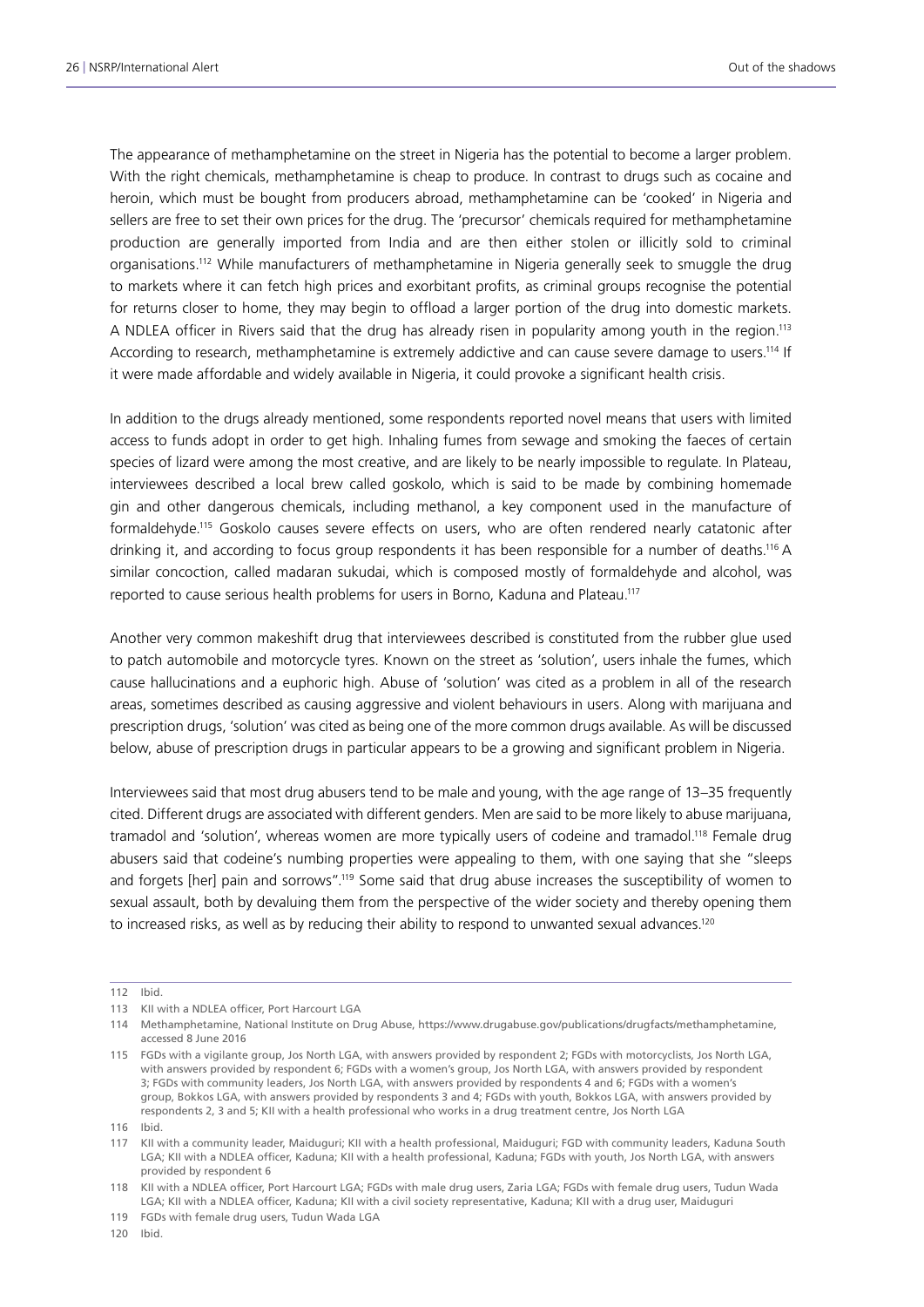#### **Aside from marijuana, prescription drugs are most commonly used and abused**

*"When I was a patent medicine dealer, many people would come to my shop to buy tramadol. I sold one pill for 20 NGN [US\$ 0.06].* "<sup>121</sup> – Community leader, Gokana LGA<sup>122</sup>

*"Ten years ago, we never saw even one case of tramadol abuse. But now, I'm telling you, tramadol and codeine syrup are the 'in thing'. Go to the schools, you will see people with a whole carton. They drink the codeine and then take the tramadol."* – Health professional, Jos North LGA123

The term 'drug abuse' tends to conjure up images of controlled narcotics such as cocaine and heroin. But in many countries, the abuse of opiates and other prescription drugs has reached epidemic proportions and health experts say that they are as dangerous and addictive as illegal drugs, if not more so.<sup>124</sup> Research carried out for this report indicates that Nigeria should be added to the list of countries facing serious problems related to the abuse of prescription drugs. Across the research states, interviewees described widespread abuse of drugs such as tramadol, codeine syrup, Exol and Rohypnol.125 These are all nominally controlled substances, only supposed to be distributed in regulated quantities to individuals with a medical reason to take them. Tramadol and codeine are opiate-based painkillers in the same family as morphine.

Interviewees reported that abuse of tramadol and codeine is common across Nigeria, although tramadol in particular was more commonly cited by respondents in Borno, Kaduna, Kano and Plateau than it was in Rivers. There are varying degrees of abuse. Some respondents pointed to the use of tramadol as a way to cope with difficult days in jobs that may involve some degree of physical pain, saying that its initial use may be provoked by a desire to work faster or to reduce fatigue, but that eventually the addiction can spiral out of control. For others, abuse of the drug was said to be purely a manner of 'getting high'. Respondents often spoke of increasing rates of tramadol use among youth.126

As described in detail in a previous section, in Borno, tramadol was said to have played a role in the JAS conflict. JAS fighters are perceived to have widely abused tramadol, but these perceptions also exist with regards to the CJTF. In fact, a number of CJTF members admitted that tramadol abuse is common in their ranks.127 FGDs and KIIs conducted in Borno revealed that IDPs who fled JAS and are housed in displacement camps around Maiduguri had high rates of tramadol abuse.<sup>128</sup> This claim needs to be backed by further investigation and it would be worthwhile to undertake specific research that interrogates the assertions that these respondents made.

<sup>121</sup> Rates obtained using XE on 11 January 2017, <http://www.xe.com>

<sup>122</sup> FGDs with community leaders, Gokana LGA

<sup>123</sup> KII with a health professional, Jos North LGA

<sup>124</sup> Understanding the epidemic, Injury prevention and control: Opioid overdose, Center for Disease Control and Prevention, [https://](https://www.cdc.gov/drugoverdose/epidemic/) [www.cdc.gov/drugoverdose/epidemic,](https://www.cdc.gov/drugoverdose/epidemic/) accessed 8 June 2016; J. Scheck, 2016, Op. cit.

<sup>125</sup> FGDs with a vigilante group, Gokana LGA, with answers provided by respondent 3; KII with a NSCDC officer, Port Harcourt LGA; KII with a NPF officer, Port Harcourt LGA; KII with a drug user, Port Harcourt LGA; FGDs with drug users, Zaria LGA; FGDs with motorcyclists, Kaduna South LGA; FGDs with female drug users, Tudun Wada LGA; KII with a NDLEA officer, Kaduna; KII with a NPF officer, Kaduna; KII with a health professional, Kaduna; KII with a health professional, Maiduguri; KII with a NSCDC officer, Maiduguri; FGDs with a women's group, Maiduguri, with answers provided by respondents 1, 10 and 16; FGDs with a vigilante group, Kano; FGDs with youth, Kano; KII with a female drug user, Kano; KII with a journalist, Kano; FGD with motorcyclists, Jos North LGA, with answers provided by respondent 5; FGDs with youth, Bokkos LGA, with answers provided by respondents 3, 6 and 7

<sup>126</sup> FGDs with youth, Bokkos LGA, with answers provided by respondents 3, 6 and 7; FGDs with youth, Maiduguri, with answers provided by respondents 8 and 10; FGDs with youth, Kano; KII with a health professional who works in a drug treatment facility, Jos North LGA

<sup>127</sup> FGDs with CJTF members, Maiduguri, with answers provided by respondents 5, 6 and 19

<sup>128</sup> FGDs with members of the CJTF, Maiduguri, with answers provided by respondents 1 and 20; FGDs with community leaders, Maiduguri, with answers provided by respondents 11 and 14; KII with a government official, Maiduguri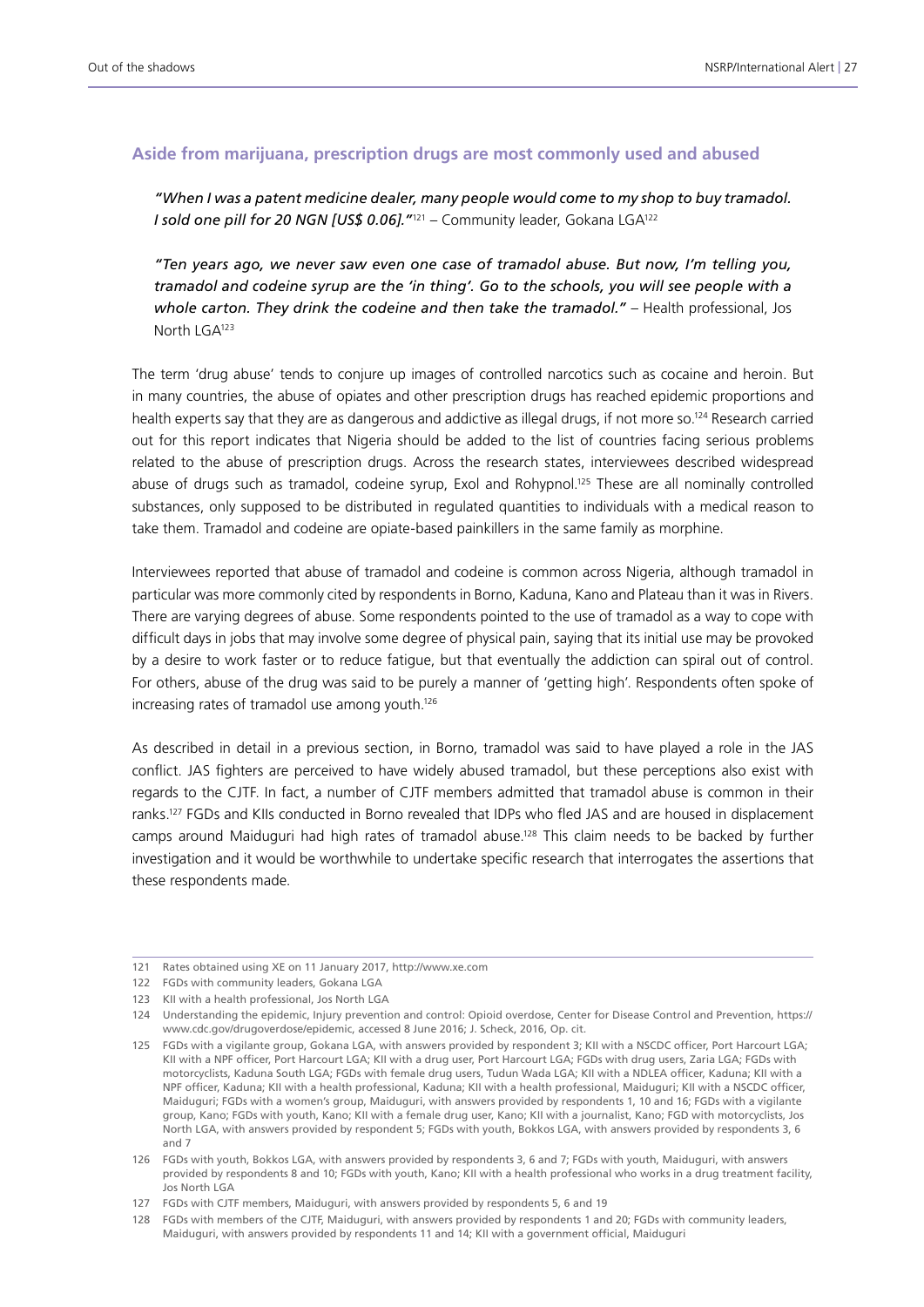A significant number of FGD and KII participants described tramadol as one of the most dangerous drugs currently used in Nigeria. As a close relation to the opiate family, tramadol is addictive and can cause severe withdrawal symptoms for regular users.<sup>129</sup> Although the drug is technically legal, it is a regulated substance and is not intended to be distributed on the black market. The National Agency for Food and Drug Administration and Control is tasked with regulating the distribution of painkillers and other opiates, and its spokespeople say that they regularly confiscate tramadol tablets from illicit sellers.130 Still, respondents said that, despite illegal sellers occasionally being shut down by law enforcement officers, it remains relatively easy to obtain the drug.

Drug users say that they are able to obtain tramadol tablets or codeine syrup from pharmacies that sell them drugs 'under the counter'. Failing that, they report that street vendors offer them for sale. The manufacture and sale of these drugs is likely to be lucrative for producers and importers in Nigeria, which speaks to the need for an increased effort by the government to ensure that supply is tightly regulated and that these drugs are not easily obtained by those who do not have a legitimate medical reason for their use.

Some respondents associate tramadol with violence. For example, the director of a health facility in Jos North LGA cited tramadol along with marijuana as the two drugs that were most frequently involved in violent incidents. Two NDLEA officers in Kaduna described the drug as particularly dangerous. In Rivers, however, while FGD participants did cite the existence of tramadol, when asked which drug was the most dangerous, cocaine was the overwhelming response, potentially reflecting the greater availability of the drug there than in other regions. In Borno, law enforcement officers also described tramadol as a serious concern, saying that users had taken to abusing the drug at dosages much higher than medically necessary. Its perceived role in enabling acts of violence among users, particularly with regard to the JAS conflict, again speaks to the need to view treatment for users and tighter control over supply as a peace and security issue rather than one that exists solely in the public health realm.

#### **Limited treatment options for drug abusers**

*"There is no free treatment. There are many who want to come but cannot afford it because the money is not there. They are jobless, they are not educated, they want to be treated but they cannot afford it."* – Health professional who works at a drug rehabilitation centre, Jos North LGA131

*"There is a huge gap between treatment needed and treatment received by patients."* – Health professional, Maiduguri<sup>132</sup>

*"Economic problems are an issue. People do not come for treatment because of money."* – Health professional, Port Harcourt LGA<sup>133</sup>

*"I don't even know where to get help."* – Female drug abuser, Tudun Wada LGA134

Many health professionals described treatment as inadequate, expensive and difficult to access,<sup>135</sup> while users spoke of unsuccessful efforts to overcome their addiction and health professionals highlighted the importance

<sup>129</sup> Tramadol withdrawal and detox, Addiction Center, [https://www.addictioncenter.com/painkillers/tramadol/withdrawal-detox,](https://www.addictioncenter.com/painkillers/tramadol/withdrawal-detox/) accessed 8 June 2016

<sup>130</sup> A. Balal, NAFDAC laments consumption of tramadol, others, Daily Trust, 7 February 2014, [http://www.dailytrust.com.ng/daily/](http://www.dailytrust.com.ng/daily/news/16313-nafdac-laments-consumption-of-tramadol-others) [news/16313-nafdac-laments-consumption-of-tramadol-others](http://www.dailytrust.com.ng/daily/news/16313-nafdac-laments-consumption-of-tramadol-others)

<sup>131</sup> KII with a health professional who works at a drug rehabilitation centre, Jos North LGA

<sup>132</sup> KII with a health professional, Maiduguri

<sup>133</sup> KII with a health professional, Port Harcourt LGA

<sup>134</sup> FGDs with female drug abusers, Tudun Wada LGA

<sup>135</sup> KII with a CSO that specialises in outreach programmes for drug users, Lagos state; KII with a health professional, Port Harcourt LGA; KII with a health professional, Jos North LGA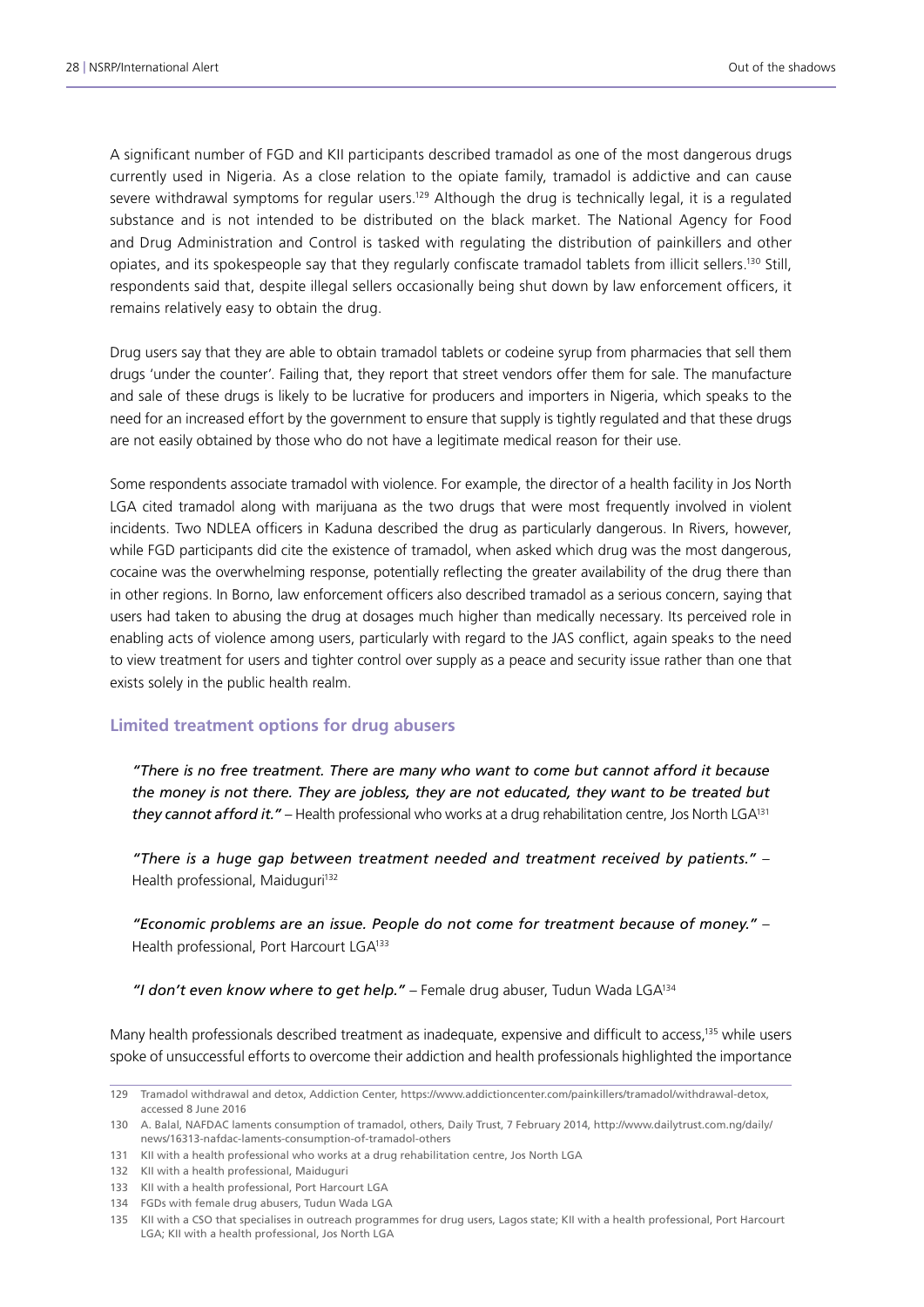of taking a holistic approach to treatment, as well as the need for long-term support.136 While there are drug rehabilitation facilities in Nigeria, they tend to be expensive. A CSO in Lagos that specialises in working with drug abusers who have also contracted HIV explained that drug treatment is a lengthy process that requires follow-up care, counselling and vocational training so that (ex)-users are not idle once they re-enter society.<sup>137</sup> These services appear to be generally inaccessible for many Nigerians who use drugs. This trend is not exclusive to Nigeria, with the 2015 World Drug Report published by the UNODC pointing to a global shortage of treatment centres and limited resources for drug rehabilitation.<sup>138</sup>

Nigeria faces profound healthcare needs across the country. As of 2008, nearly a quarter of malaria cases in Africa occurred in Nigeria and the overall life expectancy for Nigerians is just over 50 years.<sup>139</sup> In this context, it is possible that policy-makers may be reluctant to spend funds on the treatment of drug addicts. However, research from other countries shows that the cost of leaving drug users untreated is often much higher than that of providing access to treatment.140 While Nigeria is in a different position to the countries where this research has been carried out, it is highly likely that a similar logic applies, particularly given the role that drug use can play in exacerbating costly violent conflicts.

An official from the UNODC in Lagos said that one way to close the gap would be to implement 'communitycare' models, in which drug abusers are not admitted into facilities as patients but rather are able to access a degree of counselling and treatment from local clinics with support from the wider community.<sup>141</sup> The NDLEA maintains small treatment facilities at its regional offices, but officers who supervise these facilities say that funding is limited and they are not equipped to treat inpatients who require sustained medical observation or counselling.142 NDLEA centres tend to operate more as 'cooling-off' areas, where parents will bring their children when under the influence of intoxicants.<sup>143</sup>

Health professionals who were interviewed and who care for drug abusers said that treatment can be a difficult task, particularly when individuals are remanded for treatment either by police or their families against their will. Prescription drugs such as tramadol are highly addictive and users can face severe withdrawal symptoms. Research published by the US Drug Enforcement Administration reports that 90% of users who are addicted to tramadol experience "flu-like symptoms"<sup>144</sup> when withdrawing, and the American Addiction Centers say that long-term users "may need extra time to bounce back and repair circuitry that may have been damaged by long-term and chronic drug use".<sup>145</sup>

Drug abusers may be in a volatile state of distress when they enter treatment. In one case, a religious treatment centre in Kaduna reported that staff members there often chain drug abusers to the wall in order to protect their safety.146 This centre prescribed a set of religious measures for drug users, including herbal remedies and drinking water with which Quranic tablets had been washed.<sup>147</sup> Chaining drug users to the floor is a violation of their human rights, highlighting the need for an established set of government standards for drug treatment and inspections of facilities where users are housed.

147 Ibid.

<sup>136</sup> Ibid; FGDs with drug users, Kano; KII with a drug user, Maiduguri; KII with a drug user, Jos North LGA

<sup>137</sup> KII with a CSO that specialises in outreach programmes for drug users, Lagos state

<sup>138</sup> UNODC, Executive Summary, in UNODC, World Drug Report 2015, New York: UNODC, 2015

<sup>139</sup> World Health Organisation (WHO), World malaria report, Geneva: WHO, 2008, p.99; Life expectancy at birth, total (years), Nigeria, 1960–2014, World Bank, [http://data.worldbank.org/indicator/SP.DYN.LE00.IN?locations=NG,](http://data.worldbank.org/indicator/SP.DYN.LE00.IN?locations=NG) accessed 8 June 2016

<sup>140</sup> S.K. O'Neil, Demand side policies in the US war on drugs, Council on Foreign Relations blog, 6 September 2011, [http://blogs.cfr.](http://blogs.cfr.org/oneil/2011/09/06/demand-side-policies-in-the-u-s-war-on-drugs/) [org/oneil/2011/09/06/demand-side-policies-in-the-u-s-war-on-drugs/](http://blogs.cfr.org/oneil/2011/09/06/demand-side-policies-in-the-u-s-war-on-drugs/)

<sup>141</sup> KII with an official from the UNODC, Lagos, 10 May 2016

<sup>142</sup> KII with a NDLEA drug demand and reduction officer, Abuja, 5 May 2016

<sup>143</sup> Ibid.

<sup>144</sup> Drug Enforcement Administration, Tramadol, July 2014, DEA/OD/ODE, [https://www.deadiversion.usdoj.gov/drug\\_chem\\_info/](https://www.deadiversion.usdoj.gov/drug_chem_info/tramadol.pdf) [tramadol.pdf](https://www.deadiversion.usdoj.gov/drug_chem_info/tramadol.pdf)

<sup>145</sup> Tramadol withdrawal timeline, symptoms and tips, American Addiction Centers, [http://americanaddictioncenters.org/](http://americanaddictioncenters.org/withdrawal-timelines-treatments/tramadol/) [withdrawal-timelines-treatments/tramadol](http://americanaddictioncenters.org/withdrawal-timelines-treatments/tramadol/), accessed 8 June 2016

<sup>146</sup> KII with a traditional rehabilitation centre worker, Kaduna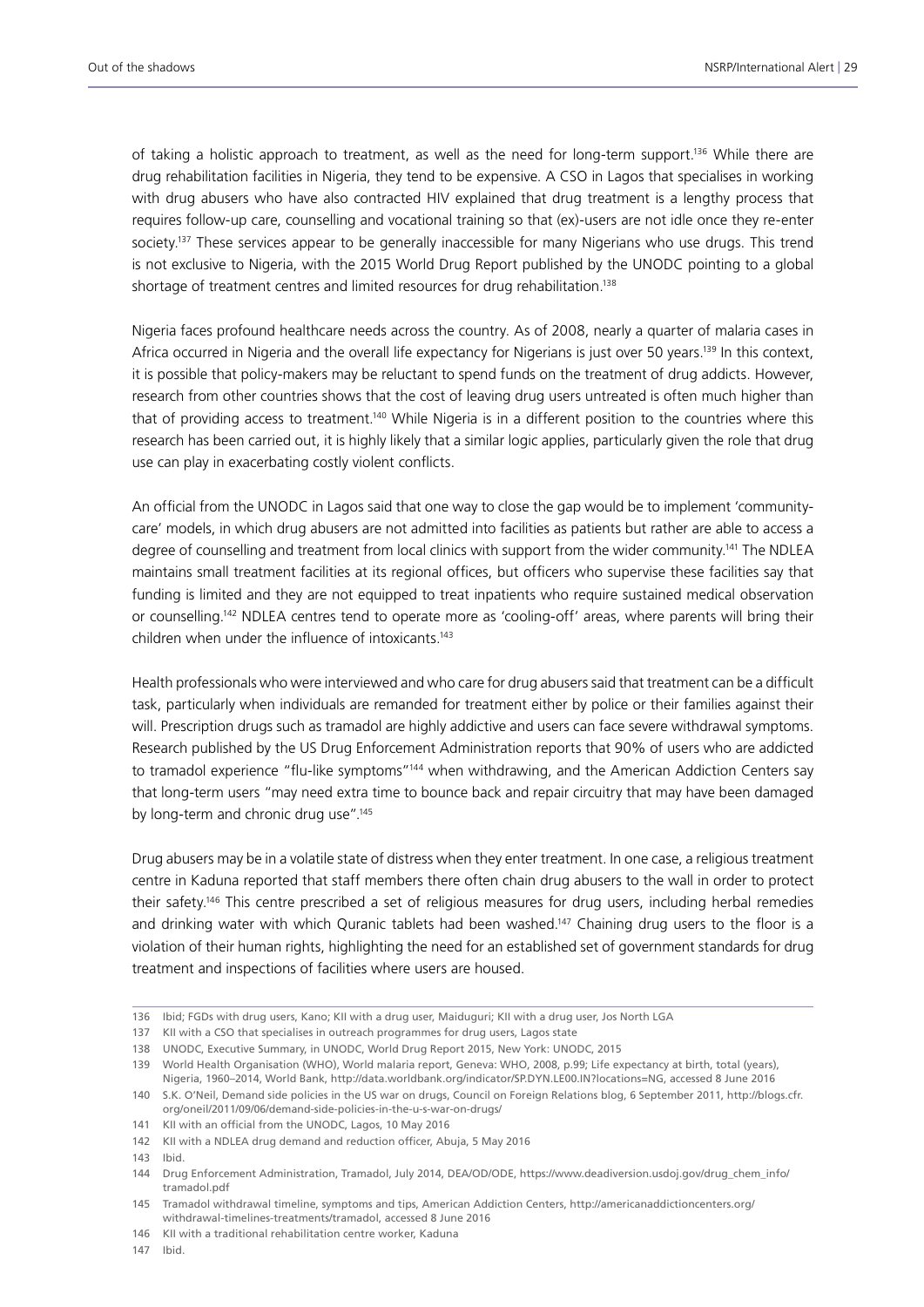A UNODC official in Lagos expressed his view that the Nigerian government recognises the need to take a proactive approach to treating drug users, particularly with regard to the mental health issues that often accompany heavy use.148 The NDLEA operates a 'drug demand reduction' department, tasked with sensitising community members to the dangers of drugs and when possible enabling drug users to seek help. However, the same UNODC official said that demand for treatment generally outstrips supply.<sup>149</sup>

Ultimately, providing effective treatment for drug abusers in Nigeria will contribute to peace and security in the country. As was evidenced above, there are perceptions that drug use contributes to conflict by adding a volatile element to disputes that can lead to dangerous cycles of violence. By enabling users to overcome their dependency on drugs – and many of those who were interviewed said they would like to make such a change – Nigeria will be reducing the role that drug use plays in aggravating or provoking conflicts. It could also have the effect of reducing the likelihood that idle drug users will be targeted for recruitment by extremist groups or politicians for electoral violence. There is evidence that treatment-focused policies work; in the United States, treatment programmes for heavy users are said to reduce lifetime consumption of cocaine by 100 grams. This reflects results that are "three times as effective as preventive programs and punitive measures".150

#### **Stigmatisation of drug abusers**

*"They are bad people with no respect." "They are thieves and rogues because, if they cannot get money to buy drugs, they will steal." "Worthless people."* – Women's focus group participants, Maiduguri<sup>151</sup>

*"The larger society always sees us as misfits, never do well, not to be trusted, troubleshooters*  and irresponsible people." - Drug abuser, Zaria LGA<sup>152</sup>

*"We look at such people as irresponsible and people who do not have a future."* – Vigilante focus group participant, Port Harcourt LGA<sup>153</sup>

*"Drug users should be treated as human beings that are sick and thus need treatment. They should not be stigmatised, hated and put away but shown love, cuddled and accepted. Drug users need rehabilitation and care."* – Women's focus group participant, Zaria LGA154

*"We need love."* – Heroin abuser, Lagos

The dominant sentiment among community members who were interviewed was that drug abusers are a strain on society and an embarrassment to their families. For example, all five respondents in a community leaders' focus group conducted in Gokana LGA who answered the question "How does the community see drug users?" said that they viewed them as either gang members or mentally ill. In the women's group FGD, all three respondents who answered the same question described drug users as "bad people", "thieves" and "worthless". Three members of a vigilante group in Bokkos LGA said that drug users were dangerous or "madmen". Another vigilante group member in Kaduna South LGA described the community as "hostile" to drug users. In Borno, a community leader said that drug users are viewed as "useless" and are the first suspects when a crime is committed. This was not, however, a universal sentiment. Others expressed compassion for

<sup>148</sup> KII with an official from the UNODC, Lagos, 10 May 2016

<sup>149</sup> Ibid.

<sup>150</sup> S.K. O'Neil, 2011, Op. cit.

<sup>151</sup> FGDs with a women's group, Maiduguri

<sup>152</sup> FGDs with drug users, Zaria LGA

<sup>153</sup> FGDs with a vigilante group, Port Harcourt LGA

<sup>154</sup> FGDs with a women's group, Zaria LGA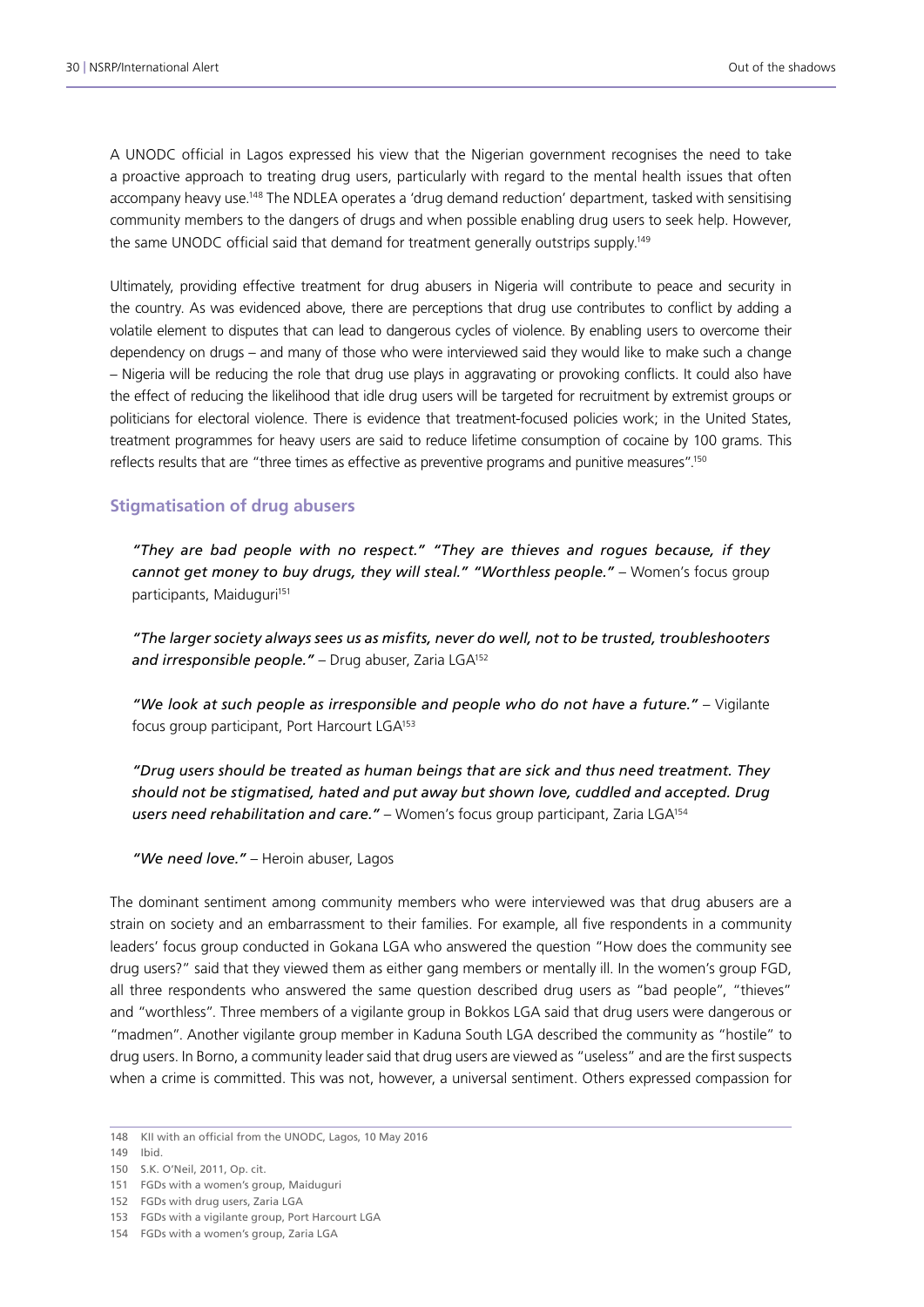drug users – for example, a community leader in Kaduna South LGA said that he sees drug users as "people who need help".<sup>155</sup>

Youth often had a slightly different perspective, describing prevailing cultural norms of acceptance around drug use. For example, in a youth focus group held in Bokkos LGA, Plateau, one respondent said that the use of drugs was connected to masculinity and that "if you are not into drugs your peers see you as a woman". Another said that youth use drugs to "be popular".156 Also in Plateau, but in Jos North LGA, a young man said that "if you don't use it, [peers] will look at you like you're from another generation". All of the youth who participated in that focus group said that drug use was common.<sup>157</sup>

Drug abusers themselves reported being highly stigmatised in their communities. They said family and friends often rejected them, leading to a condition of profound social isolation where their network had shrunk to include only other drug abusers.<sup>158</sup> Female users said that they face a degree of stigma that is greater than that experienced by men. As one female user in Kaduna put it, "the world hates us and we only get peace from these drugs, so why should we stop taking them?"159 A health professional who works in an addiction centre in Jos North LGA said that women are less likely to seek treatment due to the shame and stigma that they face and that families of female drug users prefer to hide the problem in order to avoid the judgement of others in the community.160

Attitudes towards drug users are heavily influenced by social mores. In Nigeria, drug abuse is seen as a 'moral fibre' issue and rising rates of abuse are viewed by many as a sign of social breakdown rather than a cultural shift.161 Of course, the definition of what constitutes 'abuse' is controversial. A heroin user who commits street crimes in order to sustain the habit will face far greater stigmatisation than a mechanic who abuses tramadol in order to cope with physical pain or increase his productivity. Because pharmaceutical drugs are technically legal, they are associated with less stigma than illegal drugs such as cocaine or marijuana. In predominantly Muslim areas, for example, prohibition on the consumption of alcohol may play a role in prescription drug use and abuse. Even JAS – a nominally fundamentalist organisation – appears to accept or at least turn a blind eye to prescription drug abuse, whereas, according to Islamic law, alcohol is forbidden.

Overall, while some of the community FGD participants recognised that drug use was not necessarily correlated with addiction, and that even heavy users needed kindness and help, the prevailing sentiment was that drug users are an embarrassment to the community and their families. This view was especially strong in Rivers, potentially due to the fact that many associate 'cult' gang violence with drug use, as well as the presence of drugs such as cocaine.

This stigma against drug users is a form of structural violence and, in the case of female users, it carries a component of gender-based violence as well. Many of the drug users who were interviewed described traumatic situations in their family, including sexual abuse, as a root cause of their decision to begin using drugs. Compounding that trauma by isolating them from society, subjecting them to punitive policing measures or assigning them stereotypes of criminality is likely to only push them further to the margins, giving them a lower stake in society and worsening their mental health. Nigerians in the research states thus stand to benefit from a targeted campaign to educate community members on the root causes of drug use and the need to see it as a public health issue rather than a sign of moral weakness or selfishness.

<sup>155</sup> FGDs with community leaders, Kaduna South LGA

<sup>156</sup> FGDs with youth, Bokkos LGA

<sup>157</sup> FGDs with youth, Jos North LGA

<sup>158</sup> KII with a drug user, Port Harcourt LGA; FGDs with male drug users, Zaria LGA; FGDs with female drug users, Tudun Wada LGA; KII with a drug user, Maiduguri; KII with female drug users, Kaduna

<sup>159</sup> FGDs with female drug users, Tudun Wada LGA

<sup>160</sup> KII with health professional engaged in treating drug users, Jos North LGA

<sup>161</sup> KII with an official from the UNODC, Lagos, 10 May 2016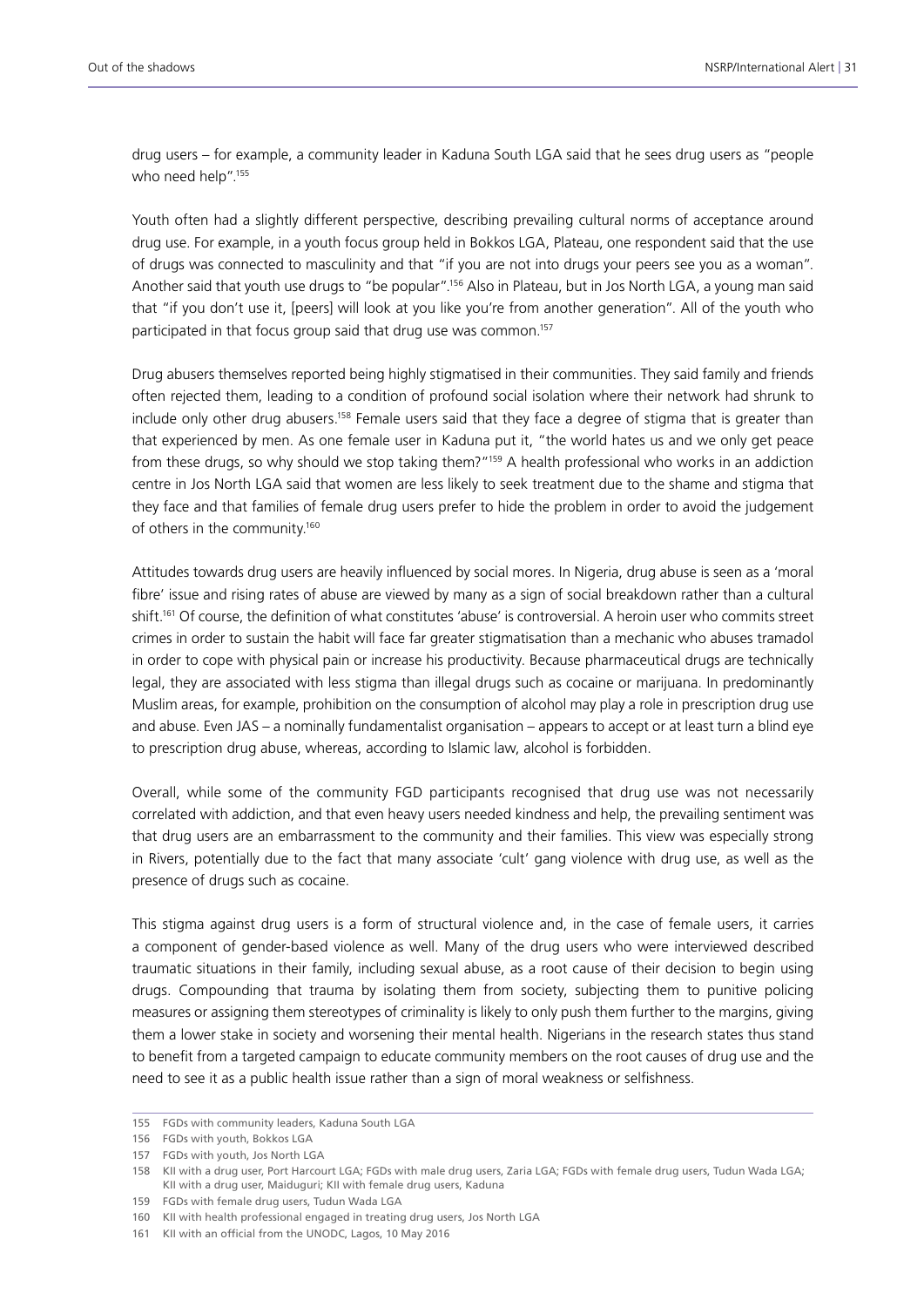Effective peacebuilding measures strengthen social bonds so that communities are resilient to emerging conflicts and have mechanisms by which they can resolve grievances among one another. The social fracture caused by the marginalisation of drug users in Nigeria – and the suspicion and fear that accompanies it – is a threat to peace and security in the country. This research indicates that drug use and abuse can act as a contributing factor for violence and conflict in Nigeria, and thus a comprehensive peacebuilding approach to the issue requires opening lines of dialogue between community members and drug users. In addition to increasing the scope of access to treatment facilities for users, challenging assumptions about drug users and providing avenues for them to rejoin society and feel cared for by their peers should be a priority in policymaking that addresses the role of drugs in Nigeria.

If drug users do not feel that they have a personal stake in society, they are likely to be less driven to overcome addiction. They may also be more willing to participate in acts of violence, feeling less invested in the health and security of their communities than they would if they felt more acceptance and compassion from family and other community members. As the following section indicates, there is also a widespread perception that poverty and joblessness contribute to the trap of drug addiction. Creating livelihood opportunities for drug users will be challenging if they continue to face severe stigma, and thus assisting users in rejoining society will be a critical aspect of successfully addressing the negative social consequences of drug use in Nigeria.

#### **Perception that poverty fuels drug use**

*"Poverty and unemployment are a major driving force behind drug abuse."* – Community leader, Maiduguri<sup>162</sup>

*"My biggest problem is that I don't have a job. Smoking marijuana has compounded the problem because now some people wrongly see me as a bad person."* – Drug abuser, Port Harcourt LGA163

*"Most of us are into drugs because we are jobless."* – Drug abuser, Zaria LGA164

*"The youths are just at home doing nothing, so what will they do apart from…tak[ing] drugs? The main problem now is unemployment. Government has to do something."* – Women's focus group participant, Jos North LGA165

A commonly expressed sentiment during focus groups was that drug users would benefit from job opportunities, and that poverty and idleness worsen the challenges they face. For example, three out of four community leaders in Bokkos LGA said that providing job and vocational opportunities would be an appropriate way for the government to help drug users. In the vigilante focus group held in Port Harcourt LGA, four out of the five respondents said that providing jobs to users would be a way to reduce the role that drugs play in exacerbating violent conflict. Four of the six respondents in the youth focus group held in Port Harcourt LGA offered a similar answer.166

Drug users themselves overwhelmingly stated that job opportunities would play a critical role in helping them to stay away from drugs. One user in Port Harcourt said that his frustration over being jobless was one of the factors that led to his using drugs in the first place.167 Similar comments were made by drug users in

<sup>162</sup> FGDs with community leaders, Maiduguri, with the answer provided by respondent 2

<sup>163</sup> KII with a drug user, Port Harcourt LGA

<sup>164</sup> FGDs with drug users, Zaria LGA

<sup>165</sup> FGDs with a women's group, Jos North LGA

<sup>166</sup> FGDs with a youth group, Port Harcourt LGA, with answers provided by respondents 1, 2, 3 and 6

<sup>167</sup> KII with a drug user, Port Harcourt LGA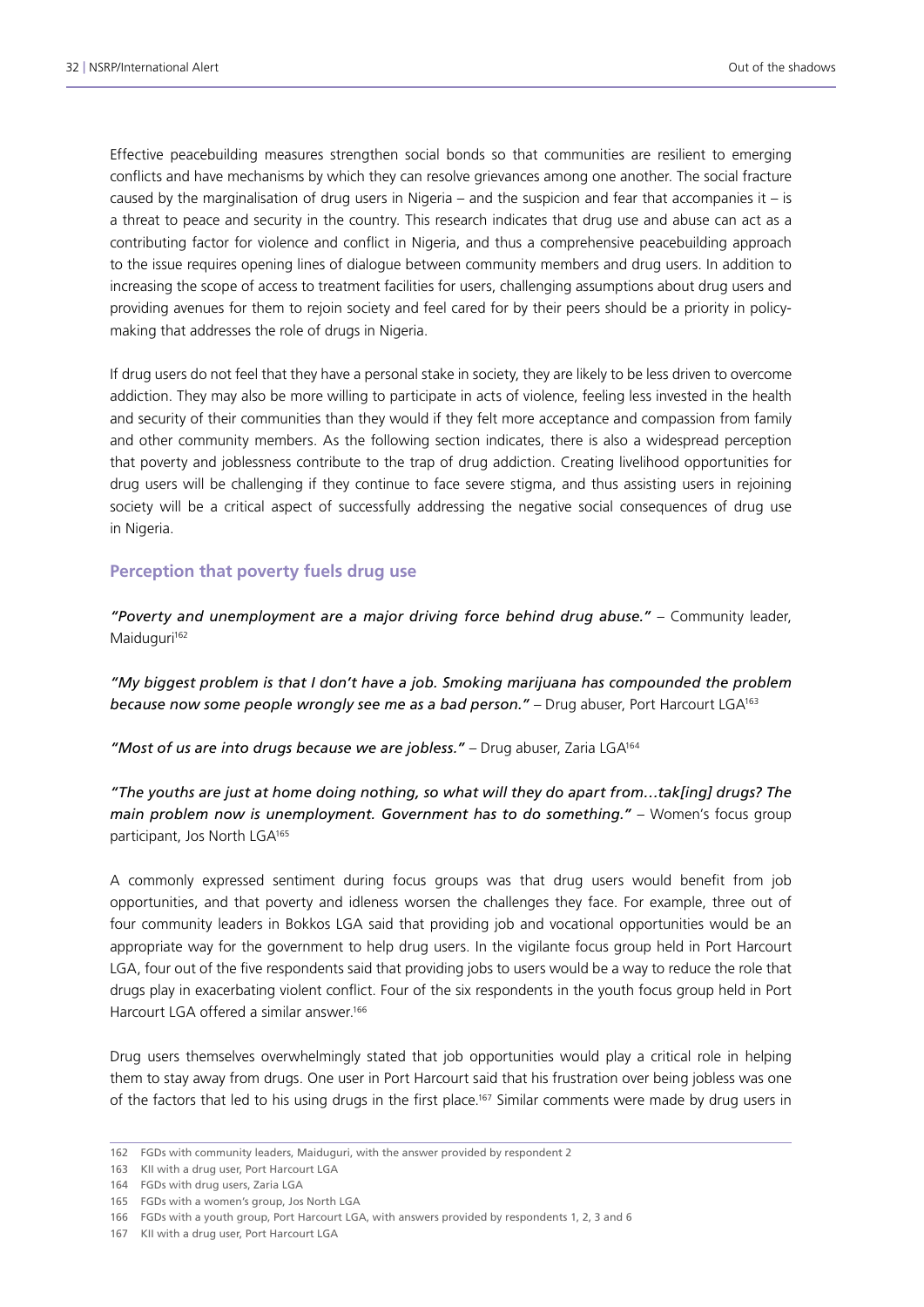Borno, Kaduna, Kano and Plateau. Some spoke of the shame of not being able to support their families or themselves and the numbing effect that drugs have in helping them escape their reality. Indeed, joblessness and poverty create fertile conditions for drug addiction, which can become a vicious cycle. Users face stigma that will make it difficult for them to find employment – opportunities for which are already challenging, as Nigeria has an unemployment rate of almost 14% – thus reducing the likelihood that they will be able to stop using drugs.<sup>168</sup>

Nigeria is facing a recession and it is likely that employment rates will continue to fall as the economy contracts. This will present the government with a host of difficult challenges. Nonetheless, it is important that the need to rehabilitate drug users and assist them in finding vocations and paid employment is prioritised as a peacebuilding measure to help reduce the role of drug use in violent conflict. As has been extensively discussed above, rehabilitation of drug users must be seen as a peace and security issue. Linking drug users to employment opportunities will lower the likelihood that they will be involved in confrontations and violence that threatens the stability and safety of Nigerian communities.

<sup>168</sup> Nigeria unemployment rate, 2007–2016, Trading Economics, [http://www.tradingeconomics.com/nigeria/unemployment-rate,](http://www.tradingeconomics.com/nigeria/unemployment-rate) accessed 8 June 2016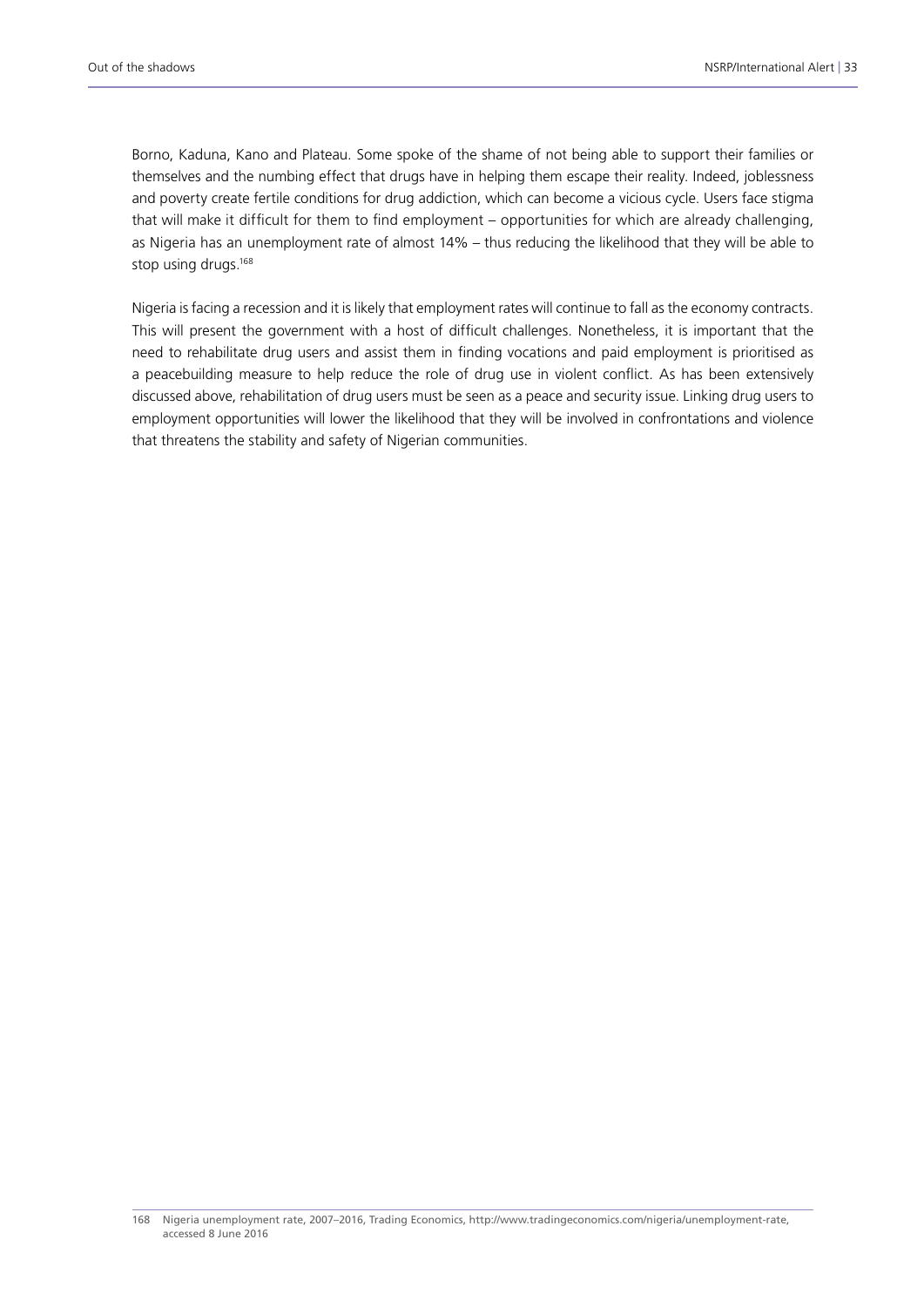## **5. Conclusion**

The results of the field research carried out for this report indicate that drugs present a challenge to peace and security in Nigeria. While a recent survey suggests that overall rates of drug use and abuse are low relative to the overall size of the population, nearly all of those who were canvassed by researchers said that drug use is rising in their communities among both men and women, and that they play a contributing role in violence and conflict. These views were shared both by community members and their leaders, as well as experts such as law enforcement officials, health professionals and civil society representatives.

Drug use was cited as a contributing factor in the JAS conflict in Borno, as well as in violent altercations between 'cult' gangs in Rivers. Given the already troubling levels of violent conflict in Nigeria, the results of this report indicate that it would be valuable to implement a peacebuilding approach to drug use in the country that seeks to mitigate its effects while strengthening communal bonds, reducing stigma towards users, and presenting opportunities for them to seek treatment and find productive employment.

There is extensive literature that suggests approaches towards drug use that focus primarily on reducing supply are not as effective as offering users access to treatment. Strategies that have focused primarily on punitive policing and attempts to reduce supply have thus far failed to achieve notable progress in the drug war in Europe and the United States. It is vital that Nigeria does not repeat the mistakes that have been made by other societies in addressing the problem of drug use and abuse. However, results from the field indicate that abuse of prescription drugs such as tramadol is perceived to contribute to violence, and thus more effective measures to restrict the availability and sale of these drugs should be designed and implemented.

Overall, establishing bridges between Nigerian drug users and the wider community and proactively drawing on existing social structures to promote rehabilitation will pay dividends in reducing the role of drugs in exacerbating conflict. This will require efforts by the government, civil society and community leaders to find ways to hold dialogues with drug users and assist them in contributing to social health and wellbeing. Isolating them or adopting stricter legal penalties for drug use is unlikely to have the desired effect of preventing conflict. Additionally, the specific dangers that women face with regard to drug use, both in terms of their safety from sexual violence as well as the additional stigma they face due to their gender, must be an integral aspect of a successful peacebuilding approach. This will require empathy, cooperation across sectors, and a commitment to policies that are informed by research and that incorporate the existing strengths of Nigerian community structures.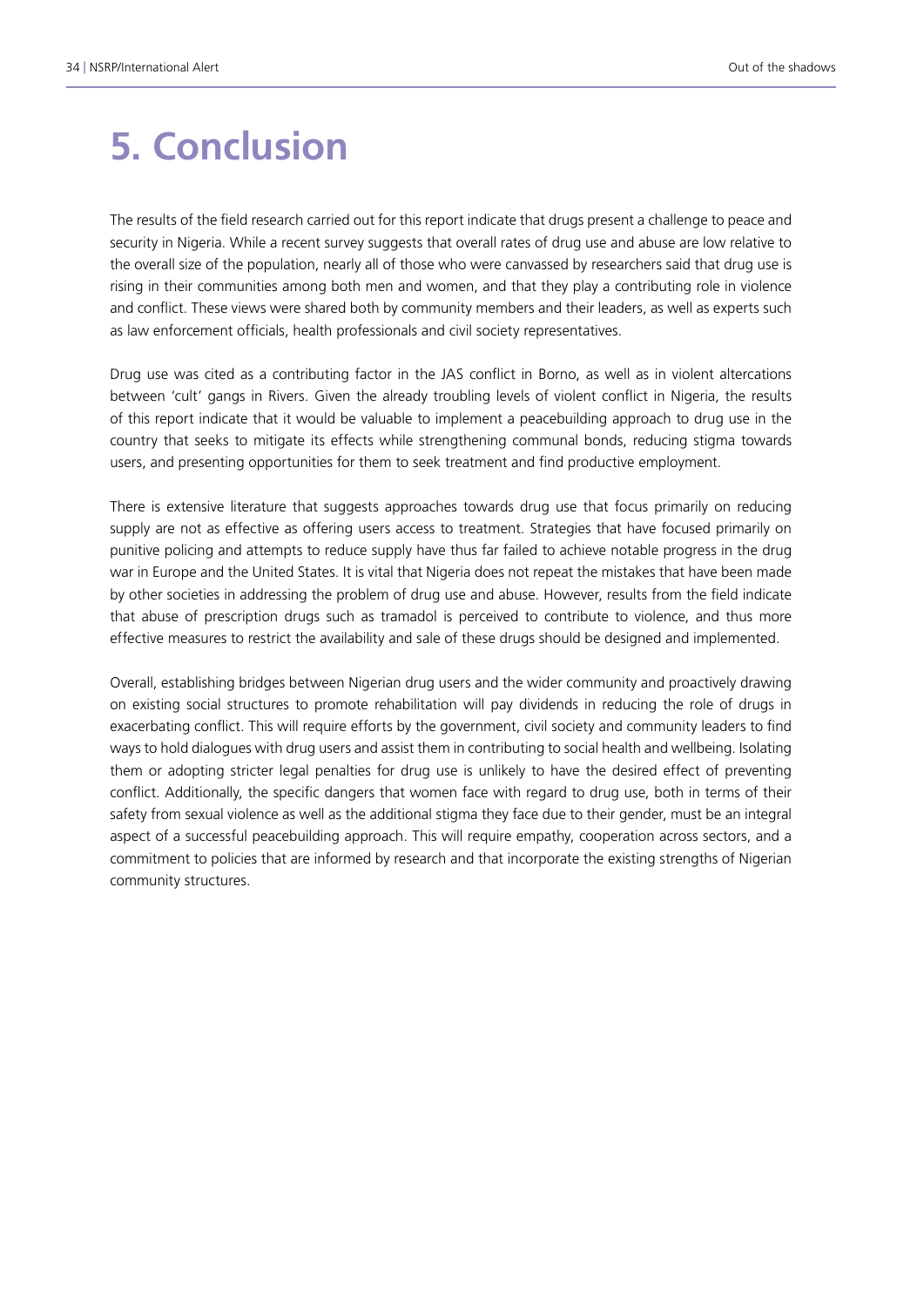# **6. Recommendations**

#### **Programmes working on peacebuilding, social cohesion and conflict reduction are encouraged to:**

- support efforts to build stronger citizen–state linkages at the local and state level to corroborate the work of formal sector actors tackling drug use through community-based platforms such as the NSRP community peace partnerships or state conflict-management alliances;
- encourage community members to adopt more conflict-sensitive and gender-sensitive approaches to viewing drug users as members of society in order to break the system of discrimination and stigma against them by increasing reporting of violence committed against drug users by the public; and
- help establish dialogue-based conflict-resolution mechanisms to incentivise drug users to develop a greater sense of belonging to their community, and discourage marginalisation and negative treatment that breaches the human rights of citizens.

#### **Nigerian government officials at the federal, state and local levels (education and health ministries specifically) are encouraged to:**

- draw on the expertise of health professionals, cultural anthropologists and law enforcement officers to design awareness-raising campaigns that inform the public about the risks drugs pose for health and human interaction that may become more violent with drug use;
- ensure that public awareness-raising campaigns emphasise that addiction is a disease and that stigmatising drug abusers leads to alienation and isolation of abusers, further undermining social cohesion and providing further ground for violence and conflict;
- devote additional resources to drug treatment facilities for drug abusers that include vocational training, counselling and follow-up outpatient care;
- ensure that these facilities are affordable for the poor, and reach out to the UNODC and other experts for guidelines on how to manage those facilities cost-effectively;
- work with CSOs that have established relationships with communities of drug abusers in order to promote drug treatment and other means by which they can address their addiction;
- strengthen regulation of dangerous prescription drugs such as tramadol, codeine and Exol, and levy stiff penalties on pharmacies and manufacturers who sell to minors and anyone without a prescription from a doctor;
- increase transparency in election campaigning and investigate, prosecute and sanction politicians who distribute drugs as a means to foster election violence and other forms of political thuggery, and investigate allegations of this practice and consider suspending offenders from political parties;
- support the NDLEA in its investigations of high-level drug dealers and help to ensure that there are genuine consequences for whoever is proven to have a role in the drug trade;
- ensure that the NDLEA is adequately funded and has the right package of logistical support for agents in the field;
- establish conflict-resolution mechanisms for street gangs that include forums for dialogue that promote non-violent means to resolve conflicts and exert power;
- ensure that drug use policies are tailored to both men and women, and that care facilities that cater for female drug abusers are established and are safe;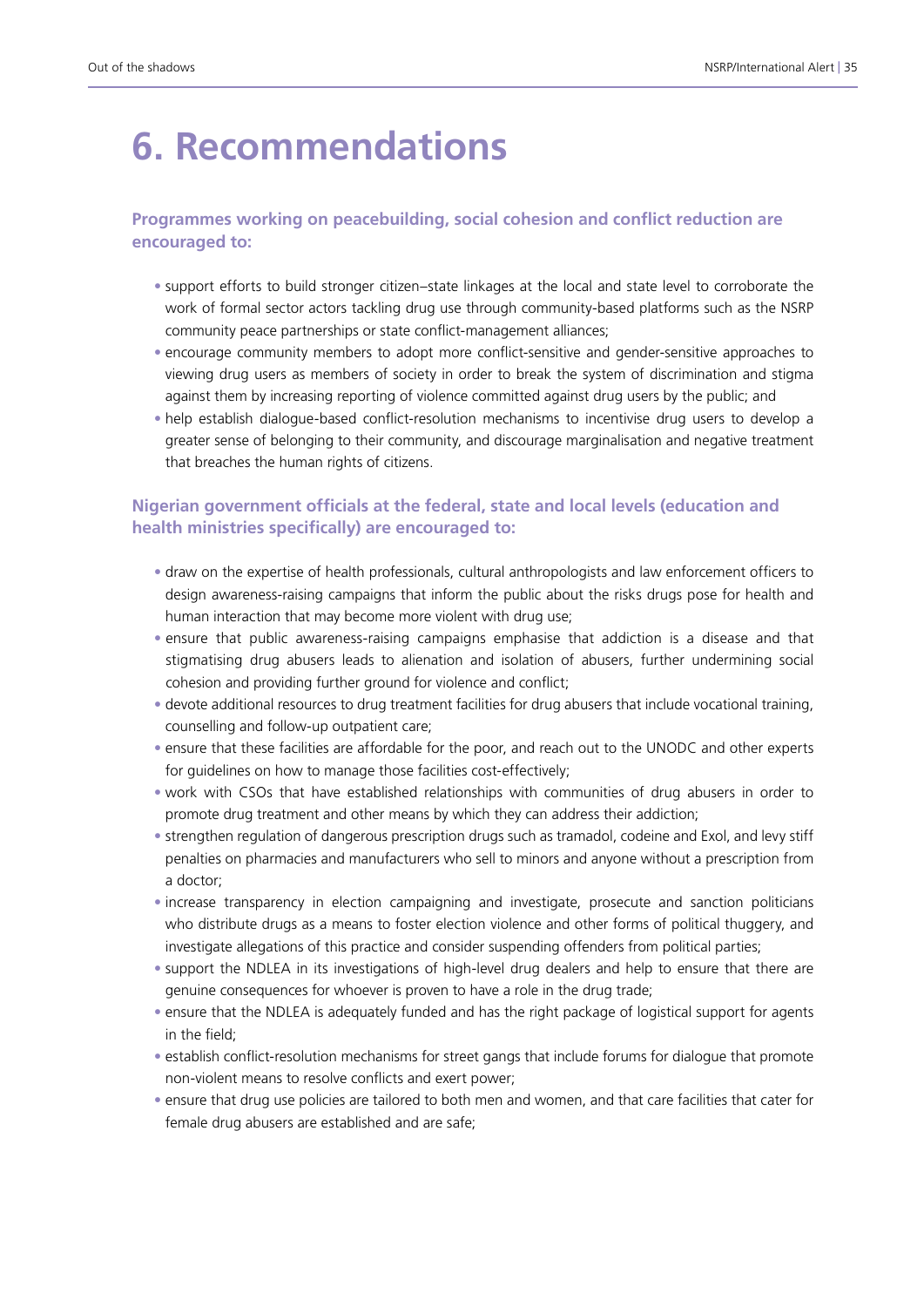- establish the facts surrounding tramadol abuse in the CJTF in Borno, and offer counselling and other services to those for whom such abuse has become a problem;
- investigate allegations that members of the CJTF are involved in trafficking tramadol and other drugs inside IDP camps and take action to curb traffic if allegations are proven;
- provide counselling and drug treatment services to tramadol abusers in IDP camps, and evaluate whether it is true that low food availability is partially to blame for usage rates; and
- recognise that systemic challenges of corruption, poor service delivery and joblessness are key contributors to drug use in Nigeria and increase efforts to address these issues.

#### **Nigerian law enforcement agencies, specifically the NDLEA and the NPF, are encouraged to:**

- continue to prioritise investigations of high-level dealers rather than individual drug abusers and street dealers;
- crack down severely on corruption in the ranks by establishing internal mechanisms through which officers can report malfeasance by their peers and which are able to investigate and levy penalties on offenders;
- increase capacity of NDLEA agents to deal with arrests and investigations and enforce zero tolerance policies on torture and inhumane and degrading treatments in custody; and
- recognise that abuse of prescription drugs such as tramadol, codeine and Exol is a threat to public health and safety, and carry out investigations into illegal supply and distribution of these drugs.

#### **The international community is encouraged to:**

- conduct follow-up research on the empirical links between drug use and violence;
- finance and assist with studies to determine specific rates of drug abuse across Nigeria, which include data on which kinds of drugs are most commonly abused;
- assist the NDLEA in professionalising its operations and establishing management structures that are responsive to the problem at hand, and ensure transparency and accountability throughout;
- recognise that drug abuse in Nigeria is as great a problem as drug trafficking through Nigeria to other countries and ensure that support granted to the Nigerian government for its efforts to tackle drug abuse reflect that understanding; and
- help raise funds for drug treatment services for Nigerian citizens.

#### **Local community leaders are encouraged to:**

- recognise that stigmatising drug users in the community can lead to their isolation and increase the harm they face while making it less likely that they will be able to rehabilitate themselves; and
- create dialogue opportunities for drug users in the community so that leaders can stay abreast of conflicts while reducing the stigmatisation that users face.